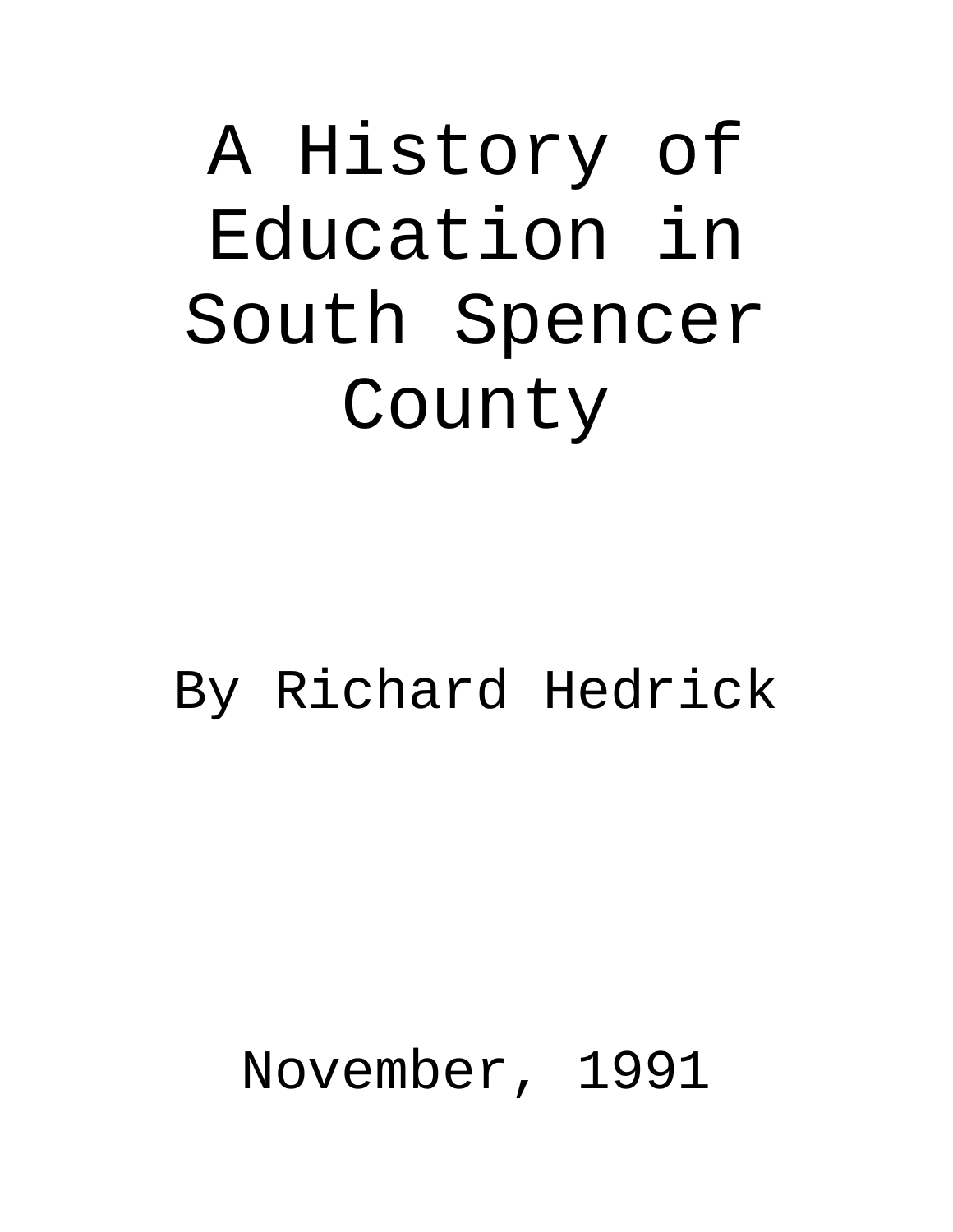# Contents

| A Look At Yesterday1                                             |
|------------------------------------------------------------------|
| An Untamed Wilderness1                                           |
|                                                                  |
|                                                                  |
|                                                                  |
|                                                                  |
| Education Statewide 3                                            |
| Teaching Methodology4                                            |
| Common Disciplinary Measures4                                    |
|                                                                  |
|                                                                  |
| Favorite Schoolyard Games and Activities5                        |
|                                                                  |
|                                                                  |
| Neighborhood Schools and their Curriculum7                       |
|                                                                  |
|                                                                  |
| The Black Schools Movement  8                                    |
| The Foundations of St. Bernard9                                  |
| Higher Education in South Spencer County11                       |
| Demise of the One-Room Schools12                                 |
| The Secondary School Movement12                                  |
|                                                                  |
|                                                                  |
| Hammond Township 14                                              |
| Elementary Schools in South Spencer during the 20 <sup>th.</sup> |
|                                                                  |
|                                                                  |
| South Hammond Township16                                         |
|                                                                  |
| School Building Construction17                                   |
| Rockport-Ohio Township Elementary School17                       |
| The Luce Township Building Project19                             |
| Reorganization (First Try) 20                                    |
| Reorganization (Second Try) 24                                   |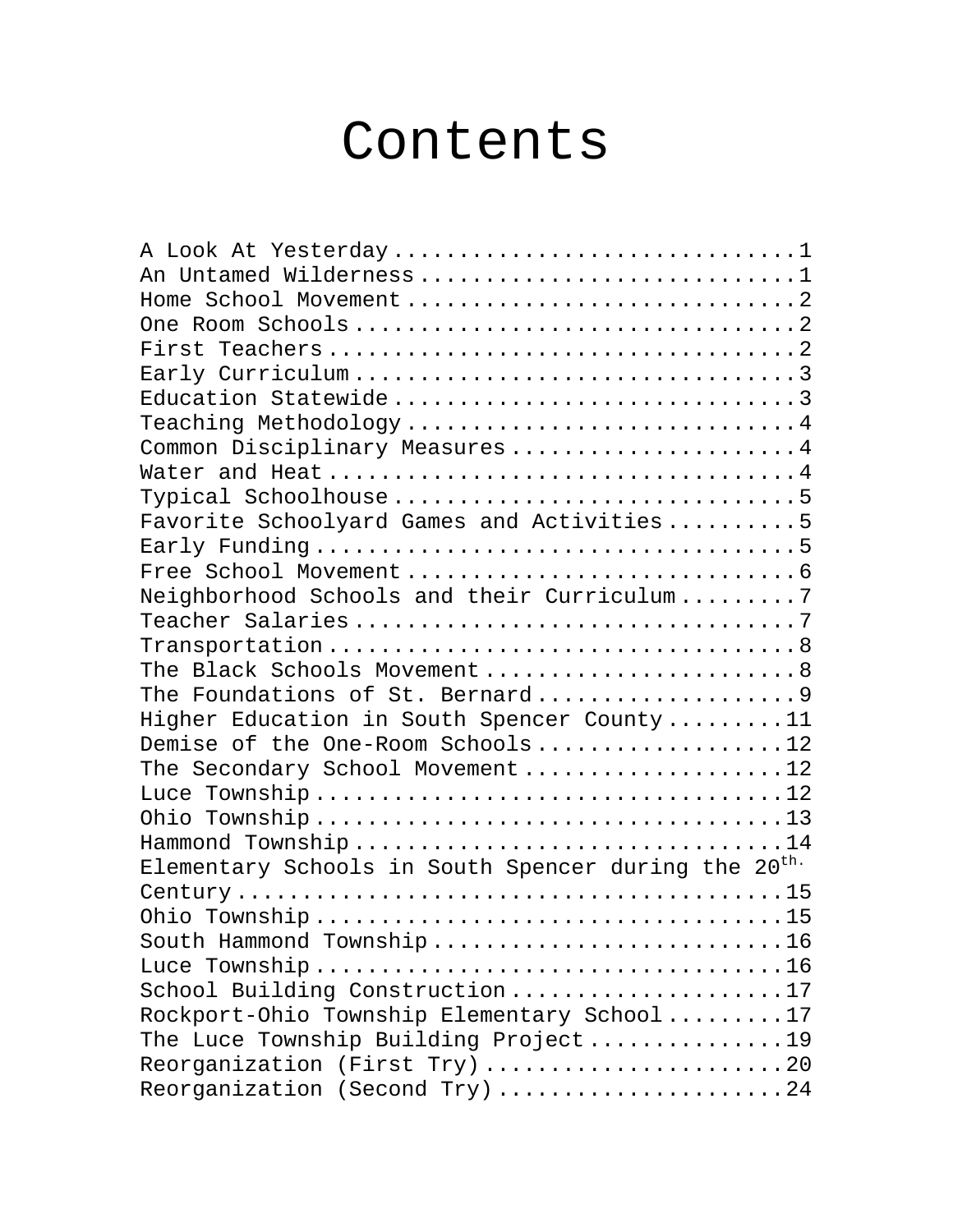| Reorganization (Third Try) 24                  |
|------------------------------------------------|
| Southern Indiana Hoosiers: How Others See us25 |
| Racial Discrimination and Segregation27        |
| A Look At Today And Tomorrow27                 |
| Technology in the World28                      |
|                                                |
| A Call for Technology in the Classroom29       |
| Life-long Learning 29                          |
| Everyone Learns Differently29                  |
| Technology can Restructure Learning30          |
| Computers are User Friendly30                  |
| Technology is Multi-Sensory31                  |
| Current Practices and Future Trends31          |
| Parental Involvement 31                        |
| Community Involvement 32                       |
| Site-based Management 33                       |
| Knowledge Explosion 33                         |
| Changing Role of the Teacher34                 |
| Changing Role of the Administrator34           |
| Prospects for Change34                         |
| Four Questions to Ask35                        |
|                                                |
| Landmarks In The History Of Education In South |
|                                                |
|                                                |
|                                                |
|                                                |
| Vocational Education41                         |
| Hot Lunch Program42                            |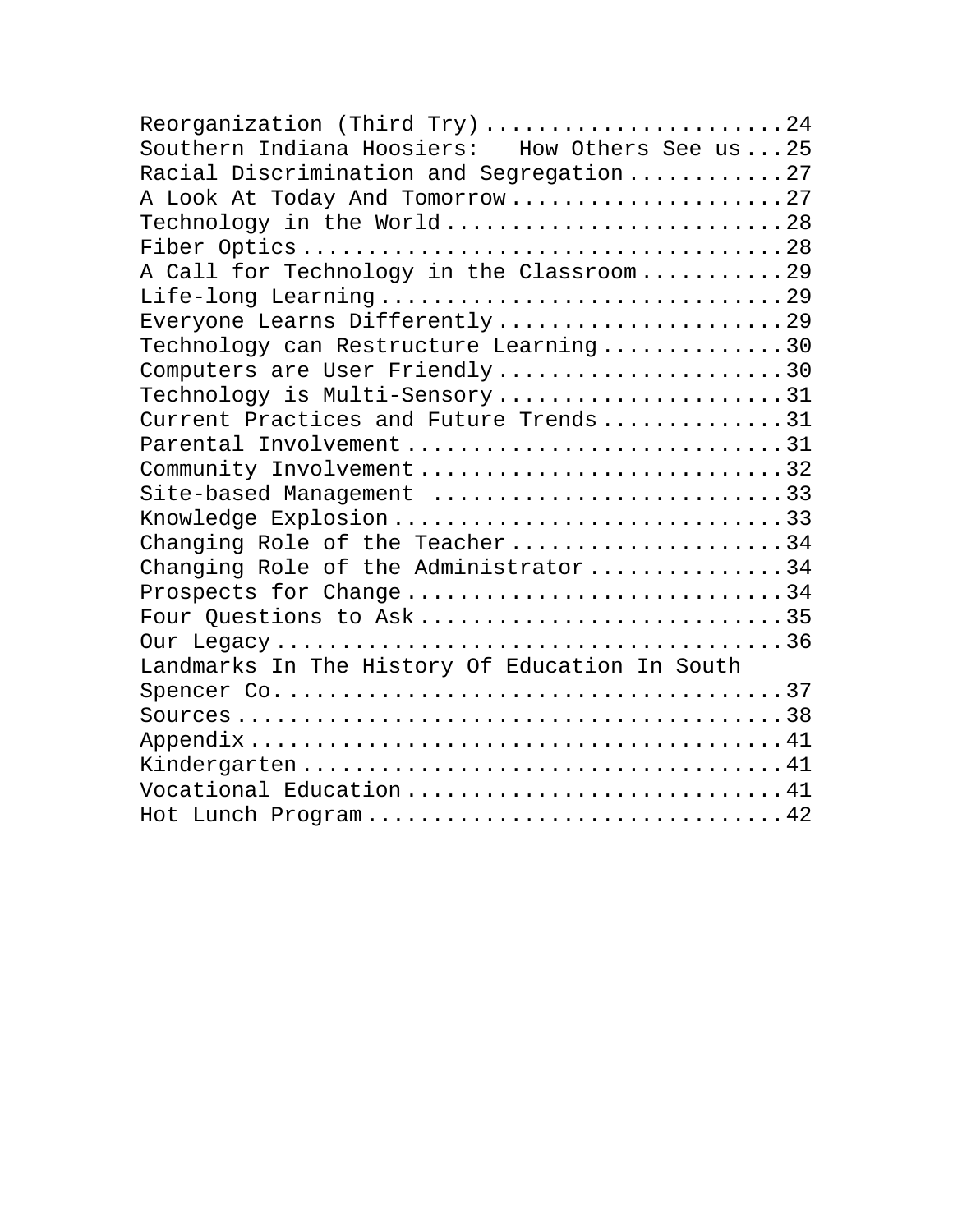# Introduction

During the 1990-91 school year, Superintendent Gerald L. York asked me to write a report about the historical background of education in South Spencer county, as a part of an overall assessment of the quality of our programs and the serviceability of our buildings and facilities.

As the report evolved from a written record of the past, it seemed only natural that it includes some thoughts about where we may wish to go in the future.

Public education in this nation finds itself at a critical juncture. The quality of learning has become a top priority issue among leaders of business and industry. State governments across the nation are calling for a restructuring of the way we educate kids. President Bush and the governors of all fifty states recently formulated six national goals for public education. They are as follow.

#### By the year 2000:

- 1. All children in America will start school ready to learn.
- 2. The high school graduation rate will increase to at least 90%.
- 3. American students will leave grades, 4, 8, and 12 having demonstrated competency in challenging subject matter including English, mathematics, science, history and geography; and every school in America will insure that all students learn to use their minds well, so that they may be prepared for responsible citizenship, further learning, and productive employment in our modern economy.
- 4. United States students will be first in the world in mathematics and science achievement.
- 5. Every American adult will be literate and will possess the skills necessary to compete in a global economy and to exercise the rights and responsibilities of citizenship.
- 6. Every school in American will be free of drugs and violence and will offer a disciplined environment conducive to learning.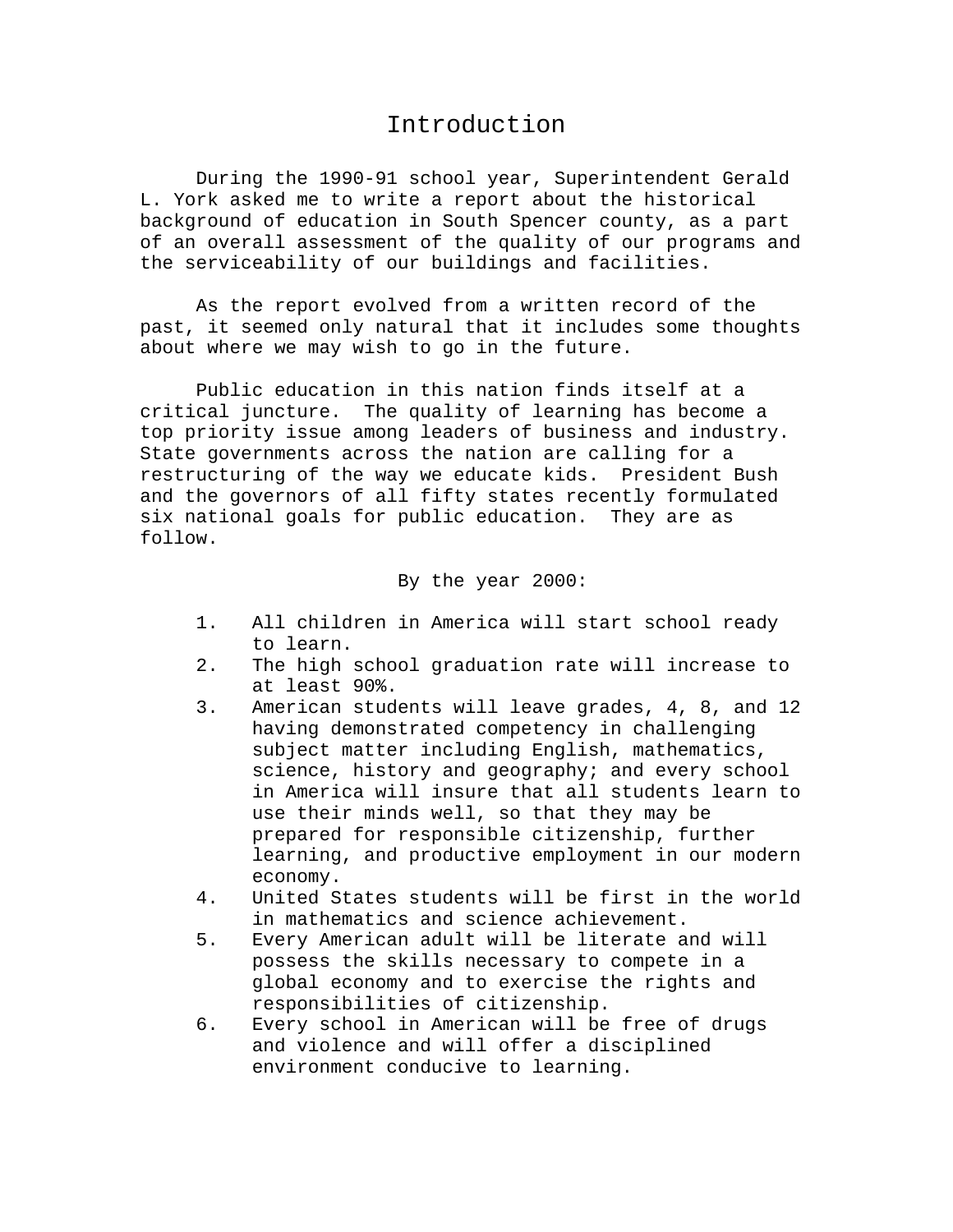Whether we are able to accomplish these loft goals is uncertain. What is certain, however, is the absolute necessity to try.

Although the South Spencer County School Corporation has a fine record in the percentage of students who graduate from high school, the other five goals have been considerably more elusive. Moving towards them will require a cooperative effort on the part of school personnel, parents, business and industry people, professionals, senior citizens, and students themselves.

We must dedicate ourselves to maximizing our strengths – the human resources available in our community, the vast resources of technology, the knowledge we have discovered about how children learn – and apply them in our schools and in our classrooms.

This will necessitate changes in our thinking, changes in out attitudes, and changes in the ways of doing things. Our willingness, as a team, to make these alterations will determine the future of education in South Spencer, and, as a consequence, influence the growth and development of this community for many years to come.

The past is our heritage. The present is our sacred trust. The future is our gift to our children and our grandchildren. Herein lies that gift that truly matters.

I wish to thank Becky Middleton, Beverly Symon, Orville Martin, Elmer Snyder, Bill Brauns, Ethel Nixon, Mary Lee Vance, Bertha Purcell, Jim Howard, and the employees of the Spencer County Journal-Democrat for the information they provided for this document.

In addition, thanks goes to Diane Parsley, Judy Davis, and Dr. Gerald L. York for their encouragement and technical assistance.

The facts of this document stand on their own merit. The errors and editorials are mine and mine alone.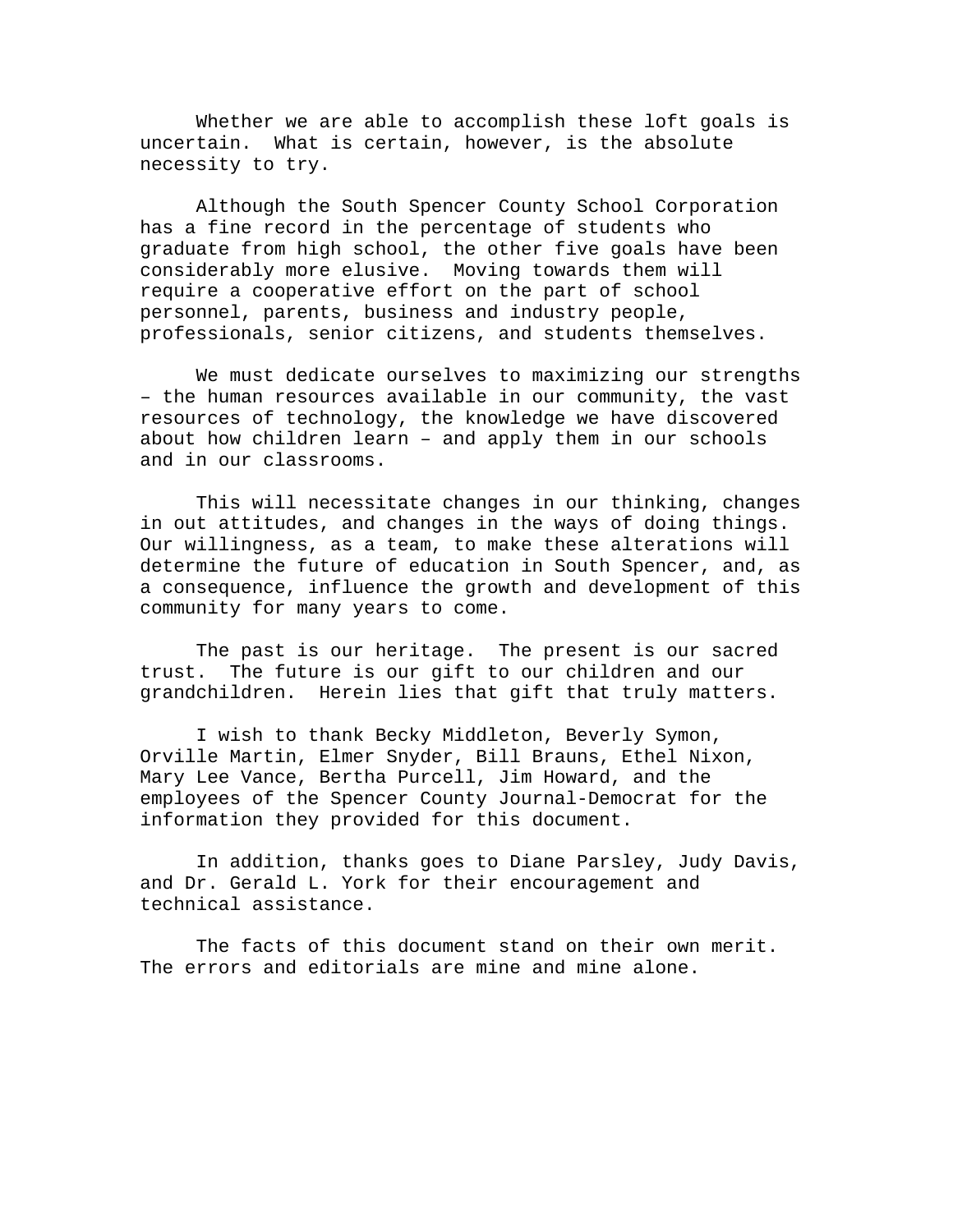# HISTORICAL SURVEY OF EDUCATION IN SOUTH SPENCER COUNTY

#### A LOOK AT YESTERDAY

#### An Untamed Wilderness

Imagine if you will, a virgin land replete with wild life and small game; a land where wolves and foxes are plentiful, where white-tailed deer are abundant and where wild bears prowl in the deep woods of the river bottoms. (Goodspeed, Bros. & Co., p. 260)

Imagine green forests, thickly clad with poplar, beech, hickory, oak and sycamore trees. Imagine rolling hills (the remnants of an ancient glacier) and the meandering Ohio River, originating in the forked waterways of Pittsburgh and gently rolling towards the mighty Mississippi.

Imagine a land where scattered bands of Shawnee and Wyandotte Indians occasionally roam. Enter Spencer County, Indiana, in the early 1800's. (p. 250)

Named after Captain Spier Spencer, commander of an Indiana company of mounted riflemen who fought in the Battle of Tippecanoe (Nov. 7, 1811), the land lying on the north bank of the Ohio River was an untamed wilderness at the beginning of the  $19^{th}$  century. (Shull, p. 171 & 172) Abraham Lincoln described it as "…a wild region with many bears and other wild animals still in the woods." (Roll, p. 373)

With the arrival of the early settlers, primarily from the eastern states and the older settlements of Kentucky, crude log homes began to make their appearance in the forests of South Spencer. A few of these pioneersespecially those who could read - understood the importance of creating an environment in which their youngsters, and those of their neighbors would have the opportunity to learn through this printed word.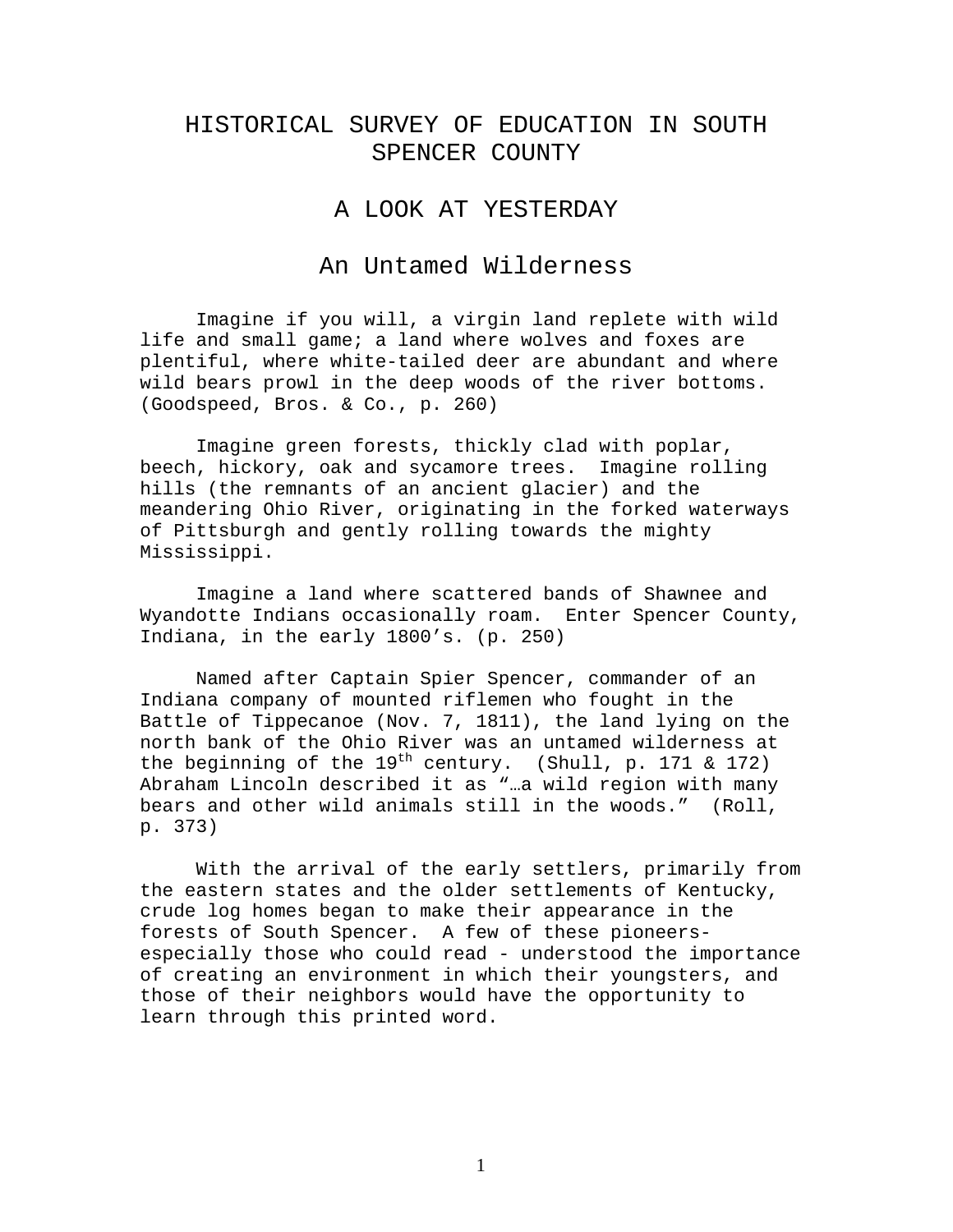# Home School Movement

The first organized attempt at providing a formal learning environment for the pioneer children in South Spencer County was the development of the home schools. According to Myrtle Woolfolk, "The Educational facilities from 1805 to 1820 were very poor. The families living closest were able, for a few weeks, to get a teacher by boarding him around." For brief spans of time, children were assembled and taught in a designated home. It's interesting to note that the only real qualification for teaching in this early period was "…to be able to make a quill pen and handle a beech limb adroitly." (The Rockport Journal, Feb. 11, 1955)

Abraham Lincoln, whose formal schooling in North Spencer County amounted to less than a full year of the entire period of his residence in Southern Indiana (1816- 1830), later wrote, "No qualification was ever required of teacher beyond 'readin', 'writin', and 'cipherin' to the rule of three. If a straggler supposed to understand Latin happened to sojourn in the neighborhood, he was looked upon as a wizard." (Roll, p. 376)

#### One Room Schools

With the passage of time and as the number of children increased in the county, it became the consensus that education could best be delivered in buildings specifically designed as schools. The 1820s and '30's saw the creation of one-room schools, usually located in abandoned log buildings and churches. They sprang up all over South Spencer—Luce, Ohio and Hammond townships claimed several at this time. In 1825, J.B. Greathouse's tannery was the site of the largest classroom in Rockport. The upper story of the courthouse likewise served as a classroom in 1833. These schools and others like them were supported by subscriptions. Patrons were charged \$1.00 to \$2.00 per month. (Goodspeed Bros. & Co., p. 399)

# First Teachers

Early historical records identify the following individuals as being among the first school teachers in the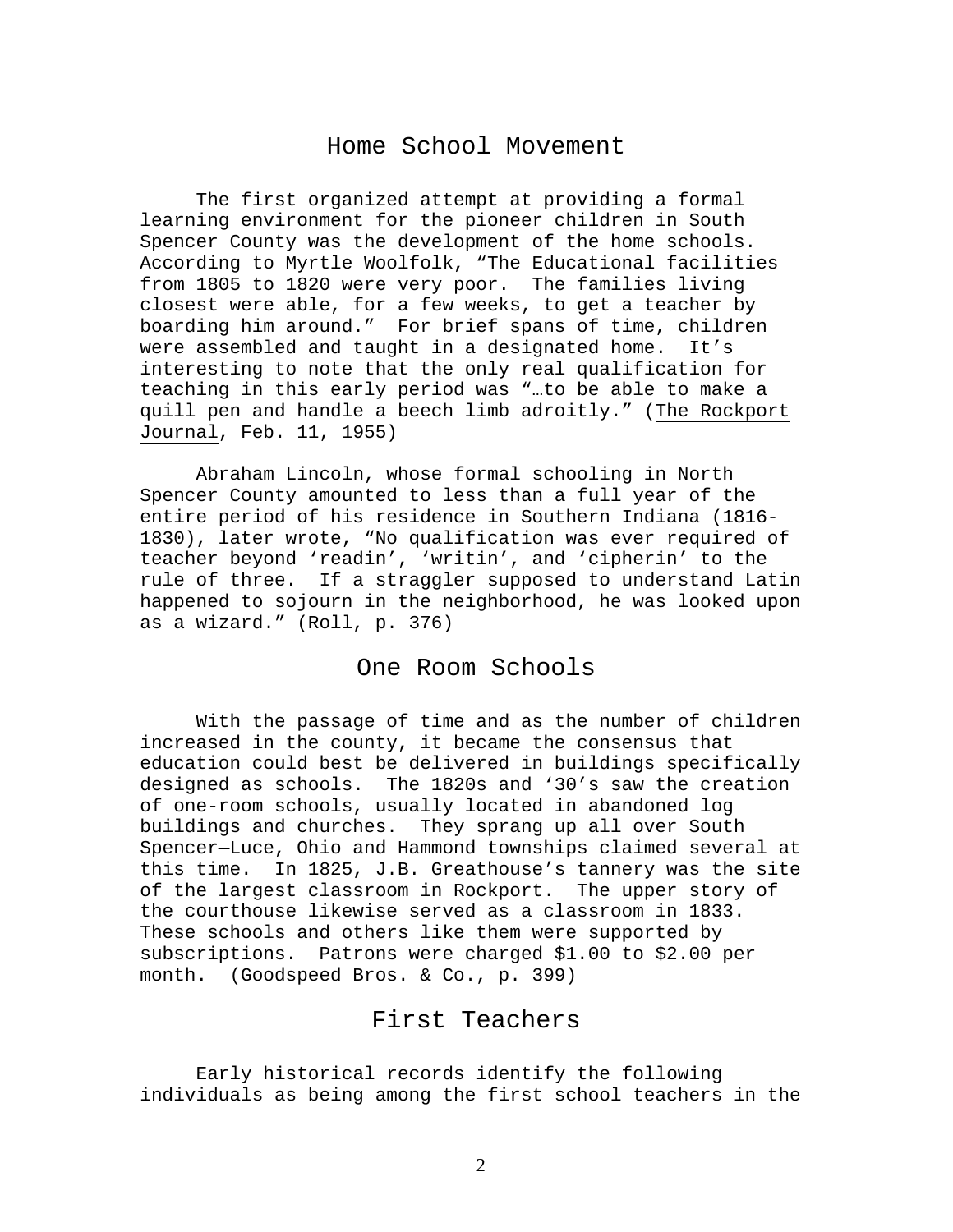South Spencer area: Hammond Township – Thomas Miller, Owen R. Davis, Josiah Crawford, John Howard, John Schrode, and Mr. Burns;

Luce Township: Susan Tucker, Sylvester Jessup, Holtsclaw and Rodney Pitt, Benjamin and David Luce, William Bowland, Eldridge Hopkins and Joseph Arnold; Ohio township – George Moffet, Mr. Price, Dr. Stevens, James Robb, Dr. Moore, William G. Thomas and Asel Dorsey. Dorsey, incidentally, is noted for having taught the young Abe Lincoln. (p. 399-414)

Women teachers were scarce. Few could qualify because of age and marital status. Married women were not eligible to teach during the infancy period of formal education in South Spencer.

# Early Curriculum

Reading, spelling, writing, and ciphering (arithmetic) made up the curriculum of these early subscription schools.

According to David Morgan, an early teacher from Spencer County who had written for the Southwestern Indiana Historical Society, people had different notions of what was important reading. Thus, students brought in a variety of reading materials, such as the Bible, a horse doctor book, copies of the Indiana Legislature and Bunyan's Pilgrim's Progress. The role of parents in book selection was obviously critical during this period. (Morgan)

# Education Statewide

During the late 1820's and '30's there were several major reform movements receiving lots of attention in the American nation, especially in the New England states. Public funding of education, temperance, slavery, religion, and women's rights were a few of the popular issues of the day.

Although Indiana was receiving a steady stream of colonists from the East, educational reform did not come to this heartland til somewhat later.

It was estimated in 1834, that among children from age five to fifteen, only 1 of 8 could read. "Indiana ranked lowest of all free states in popular intelligence and the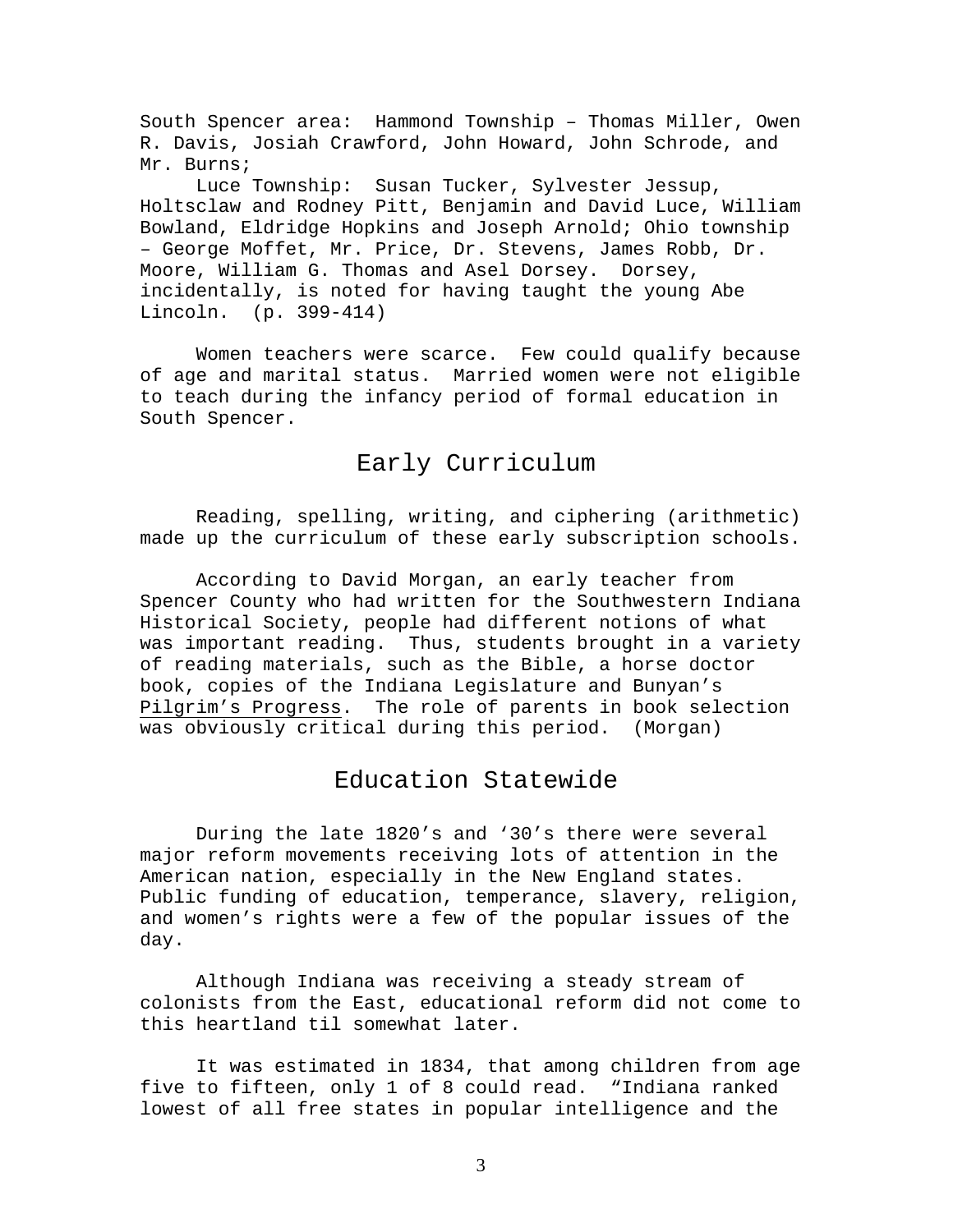means of popular education. Only a little over one-sixth of the children of school age actually attended the common school." (Roll, 495)

# Teaching Methodology

A popular teaching methodology at that time was to have students read and cipher aloud, simultaneously. Whoever got to school first began a recitation of their reading assignment and those that followed began theirs as soon as they arrived. These oral renditions continued until everyone was finished. This was the birth of the "blab-schools."

A major emphasis in education all during the 1800's was on memorization, drill and discipline. The lecture method was the most prevalent teaching technique.

#### Common Disciplinary Measures

Corporal punishment was surely in vogue during this early epoch. Other popular forms of punishment, according to Morgan, were (1) standing up in class; (2) standing in the corner; (3) standing on one foot; and  $(4)$  staying in at recess and after school.

Morgan describes the dunce block and cap as one of the "most foolish things introduced into the schools by the early teacher." He gives the following account: "It consisted of a wooden block about one foot high and conical shaped cap about two feet long with the word, 'dunce' around the brow. It generally had a feather protruding from the apex of the cone. The culprit stood on the block, the cap adorned his head and there he stood to be laughed at by the rest of the school." Morgan left no doubt about his absolute distaste for this type of chastisement. (Morgan)

#### Water and Heat

The older boys were usually responsible for cutting wood, keeping the fire going and carrying water into the school house.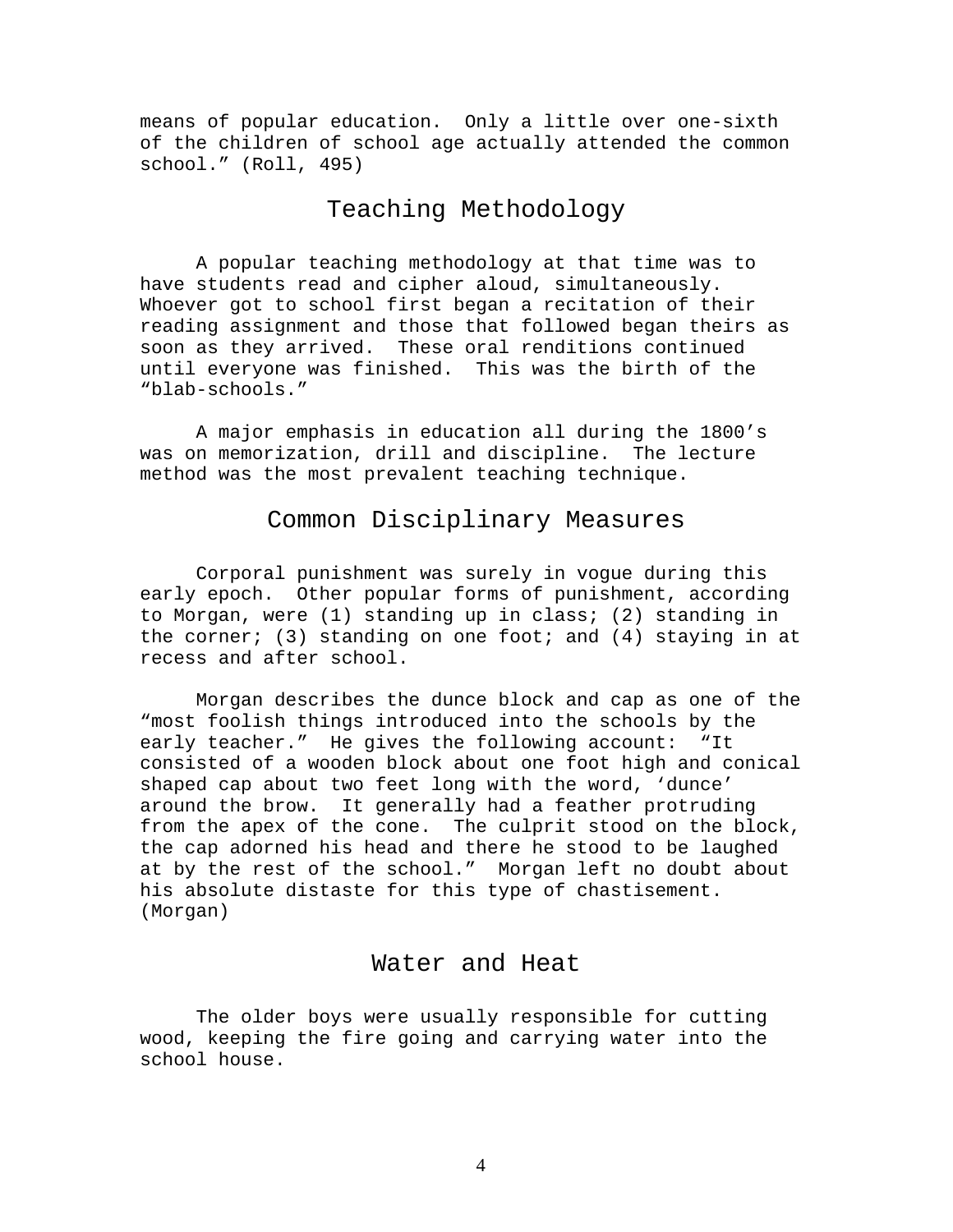Students and teachers quenched their thirsts by dipping a gourd into a cedar bucket filled with water. If they dipped more than they could drink, they were instructed to pour the remnants back into the bucket, thus practicing early conservation since it was not uncommon to have to carry the water some distance. (Morgan)

# Typical Schoolhouse

Morgan described the typical schoolhouse of this early period as being a log building, approximately 22 feet by 18 feet, with a clapboard roof and a dirt floor. A fireplace was built in one end and a door made of clapboards hanging on wooden hinges was erected on one wall near the middle. A window was formed by taking out a log of one wall. This opening admitted not only light, but sometimes animals as well. Later, small openings were cut from the log and greased paper was pasted over the opening for protection. While allowing light to enter, this new engineering kept out many unwanted creatures.

Students sat on split logs which were smoothed off. Hickory pins served as leg supports. The girls sat on one side of the room and the boys on the other. Desks were placed against the walls, which pupils faced while doing their homework. Since the teacher's desk was normally in the center of the room, students turned to face the center when reciting or participating in other oral work. Polk berry juice served as homemade ink for the pupils. (Morgan)

#### Favorite Schoolyard Games and Activities

Just as youngsters today, children of the  $19<sup>th</sup>$  century had their favorite playground games. Among these were town ball (a forerunner of baseball), tip cat, hand ball, bull pen shinney, andy-over, jumping contests, wrestling and knuckle fist fights. Other activities included "…hare and hounds, wet and dry stones, prisoner's base, hide and seek…and fox and geese." (Warren, p. 75)

# Early Funding

Education was given a boost in South Spencer as better funding methods were developed. An early state law made possible a construction fund for a county seminary. Fines

 $\overline{5}$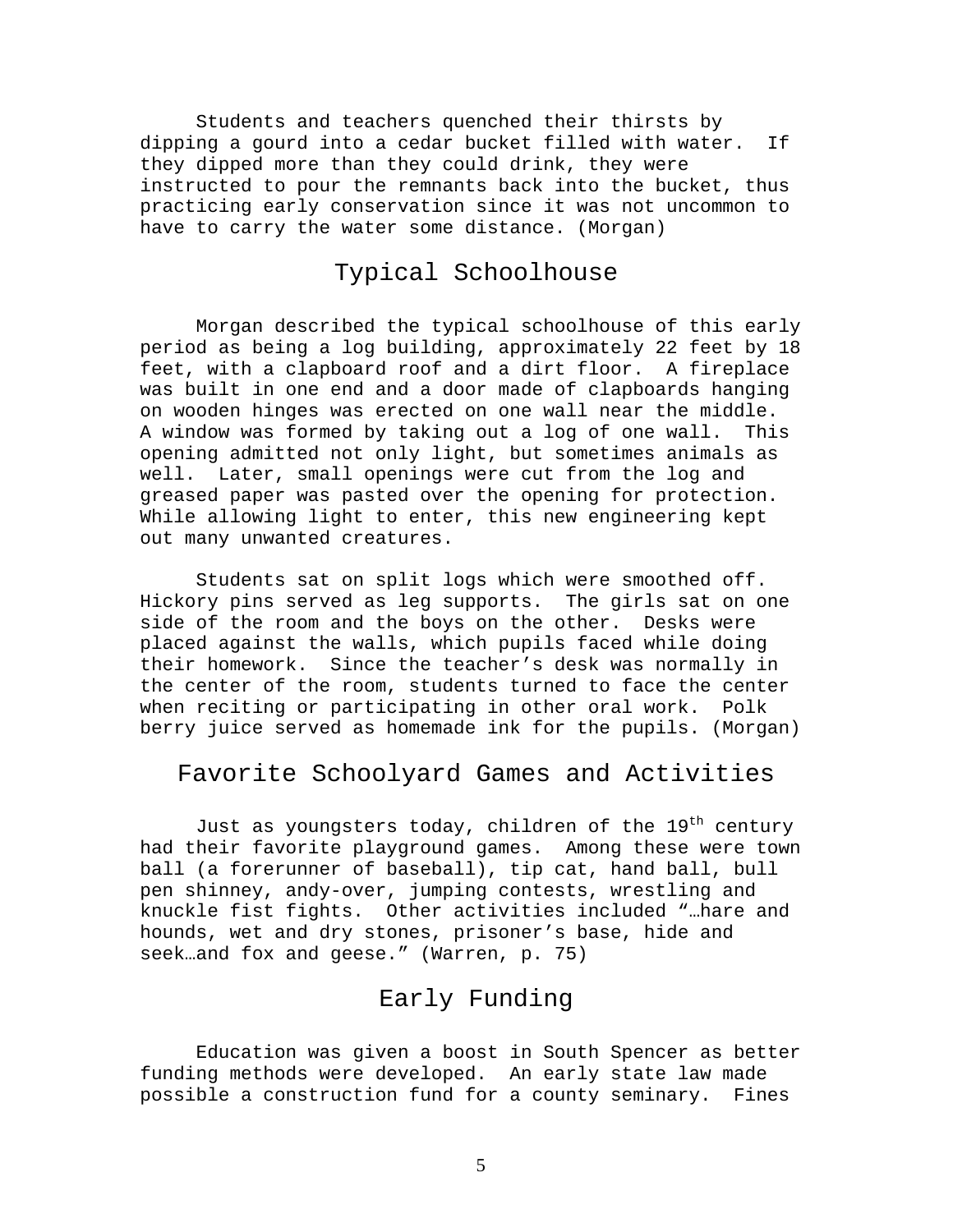issued by Justices of the Peace and Circuit Courts were the source for this fund. Fines of \$1.00 and \$5.00 for fighting were handed out with such frequency that the early 1800's became known in Spencer County as the "Fist and Skull Age". (Goodspeed, Bros. & Co., 400)

#### Free School Movement

The county seminary was completed in 1835 and for several years was the leading school in Rockport. Although it was designed to provide education for children throughout the county, travel difficulties were such that for the most part, only the youngsters in Rockport attended the institution. Thus, the boys and girls in the outlying regions continued to attend the small log cabin schools closer to their homes.

In 1853, following the passage of the first "free school law", the seminary was sold. Many opposed the free school system in its infancy, predicting its failure.

Meredith Nicholson, in The Hoosiers wrote that "…prejudice existed in the minds of many against free schools as undemocratic." (p. 78) During this time an Indiana Legislator declared, "When I die I want my epitaph written, 'Here lies an enemy to free schools" (p. 79)

The theory of public funding of education in Indiana evoked some difficult questions. "Should the industrious be taxed to support the indolent? Should the people be made benevolent by law? (p. 83-84)

There were objections that public funding hinted at priestcraft—"…the real object was the union of Church and State." (p. 84) The loudest protests, according to Nicholson were heard from the people who would have been helped the most, "…the wretchedly poor and ignorant." (p. 84)

While the southern half of Indiana voted against allowing public funding, the state as a whole voted affirmatively. Subsequent legislation allowed each county the freedom to adopt or reject free schools as their inhabitants saw fit.

Advocates of the free system held frequent public meetings to educate the masses on the advantages of such an

6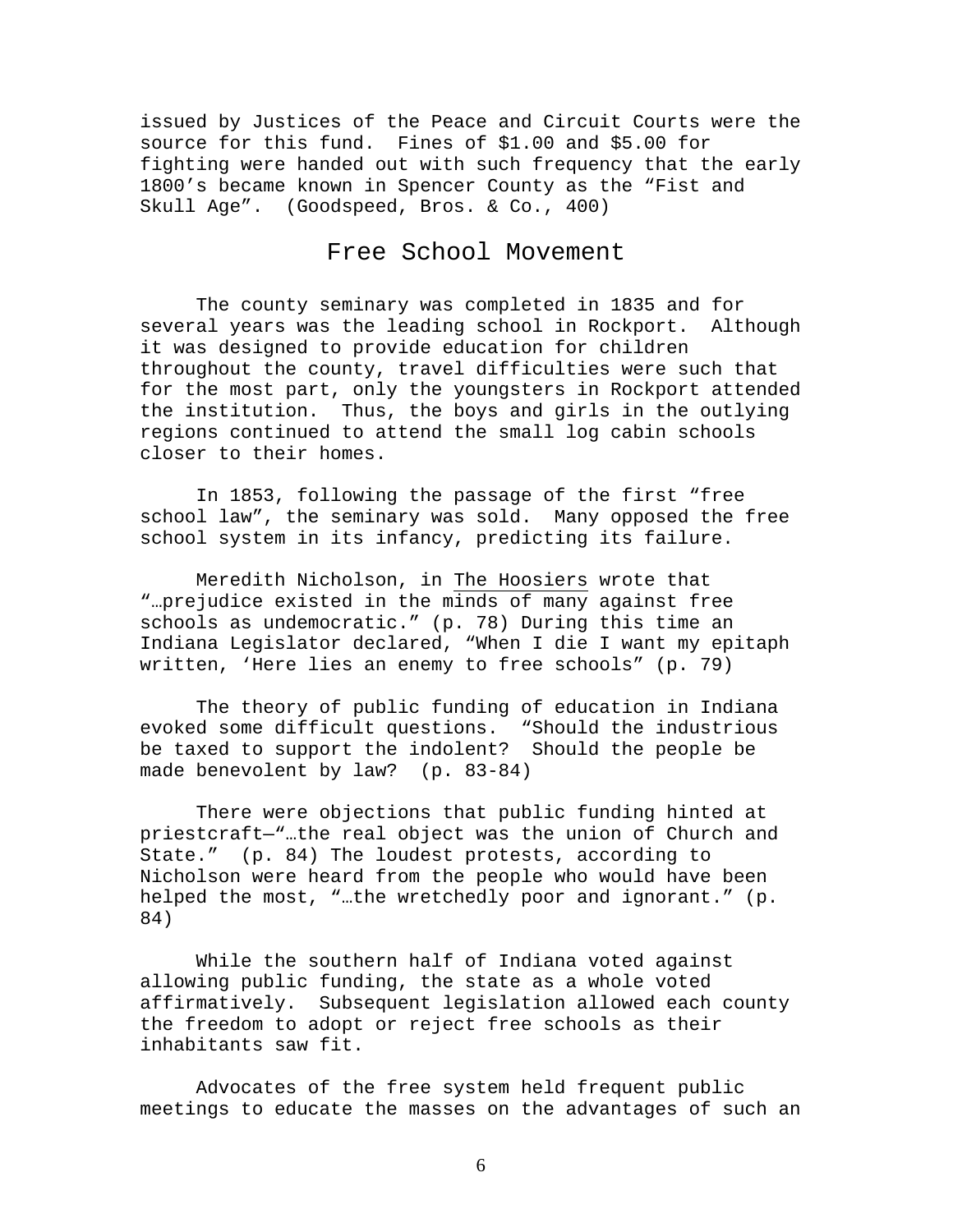initiative. The first free schools opened in South Spencer in 1859.

With the advance of the free school movement, education, for the first time, became accessible to the masses—rich and poor, alike. Mrs. Emma Yeager in her "History of Schools in Luce Township" describes the changes brought about by this new legislation. "New frame buildings were erected. Uniformity of textbooks enabled teachers to arrange pupils into classes, decrease noise, and use improved methods of instruction." In addition, prospective teachers had to pass examinations in order to qualify to teach. Education in Southern Indiana was definitely on the upswing. (The Rockport Democrat, Feb. 11, 1955)

#### Neighborhood Schools and their Curriculum

It's interesting to note that in 1865, there were 12 school districts and 12 schools operating in Hammond Township. Luce Township could likewise boast of 13 school buildings in 12 districts. Seventeen one-room schools could be found in Ohio Township prior to the turn of the century.

The course of study in Hammond Township, as outlined by Lola Ayer, was "Orthography (Spelling), Reading, Writing, Arithmetic, Geography, English, Grammar, Physiology, and United States History." (The Rockport Democrat, Feb. 11, 1955)

Building character and teaching patriotism were major objectives of the free school movement. In this way, early educational proponents believed that Americans would develop common goals, values and a sense of national unity. The McGuffey Readers, which were apparently in wide use near the turn of the century in the South Spencer Schools, influenced the moral ideas of more than one generation of Americans.

# Teacher Salaries

Teacher's salaries hit an all-time high during the latter 1800's--\$2.02 per day for males and \$1.23 for females. Since there was no state aid at that time, the money sometimes ran out prior to the end of the school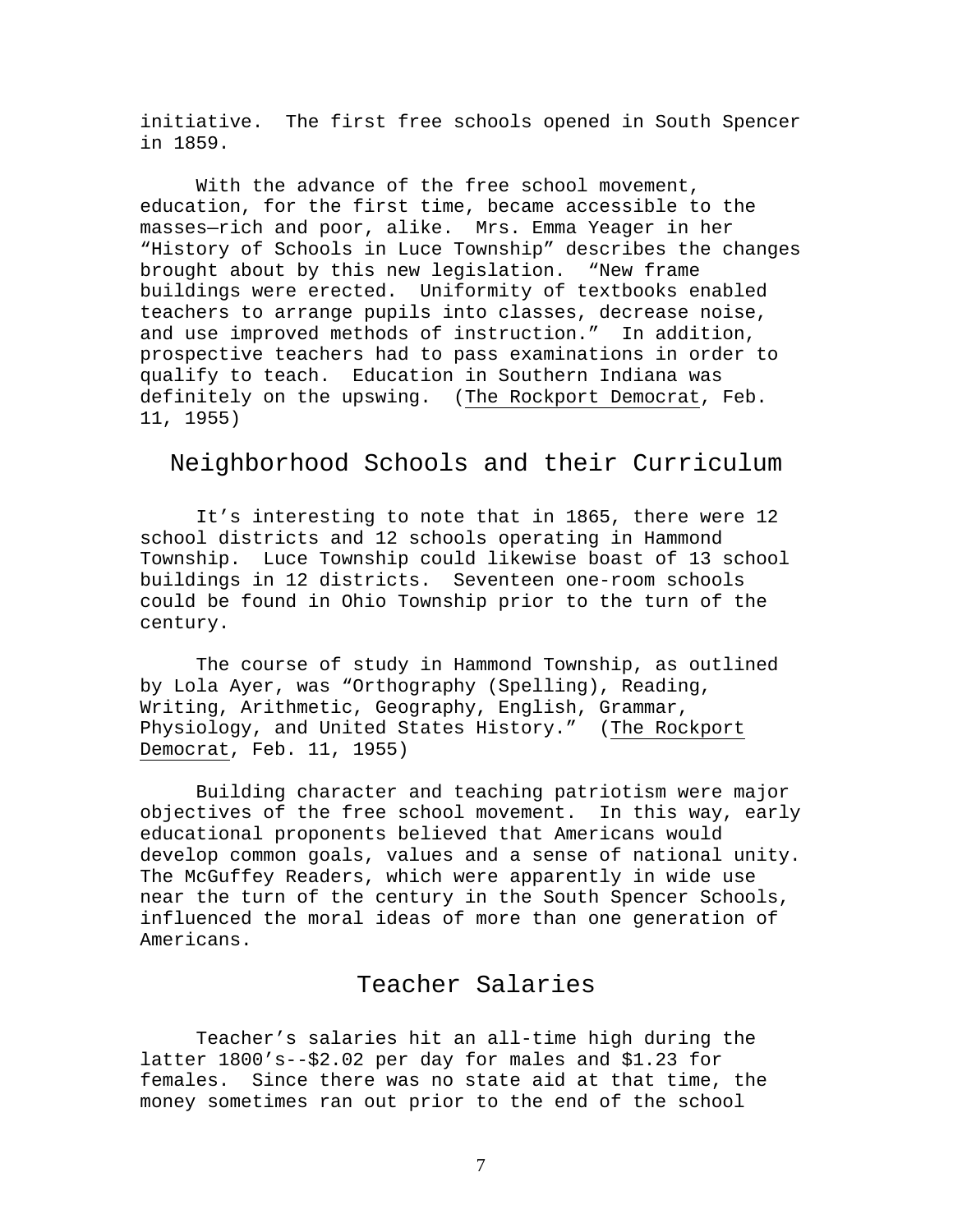term. Thus, it was not uncommon for teachers to donate a portion of their time in order to finish out the year which had been increased to six months. Prior to this, it was the norm of teachers to be paid \$10.00 a month and board for three months of school during the winter. (The Rockport Democrat, Feb. 11, 1955)

#### Transportation

Transportation during this time in our history was very basic. Boys and girls often walked several miles to and from school in all kinds of weather. It is reported that they sometimes had to "coon a rail fence" in order to cross a creek. Later, as consolidation began to take place, students were frequently transported by horse or mule drawn covered wagons to the larger township schools. These wagons, whose capacities were normally 12-15 students, continued in use until the early 1930s when they were replaced by the original motorized school buses. (The Rockport Democrat, Feb. 11, 1955)

#### The Black Schools Movement

Roy Bauman, in an article published in the Rockport Democrat in 1955, wrote that with the end of the Civil War, blacks were no longer slaves, however no schools had been built for them and they were not permitted to attend schools for the whites.

Aunt Leafy Mackey was credited with first teaching blacks in her home in Rockport. She then donated the land and helped build a school house near the Negro Methodist Church. By 1874, it became part of the town's public school system.

Two teenage boys, William H. Merithew and Filmore Snyder, started a black school in Merithew's home (on present day Walnut Street). They had five pupils.

In the later 1870's, a remodeled house north of the Smithfield Baptist church was provided by the town of Rockport for Negro students. According to then Superintendent A.H. Kennedy, "The house occupied by the colored school situated in the western part of the city is well warmed and seated." (The Rockport Journal Democrat, Feb. 11, 1955)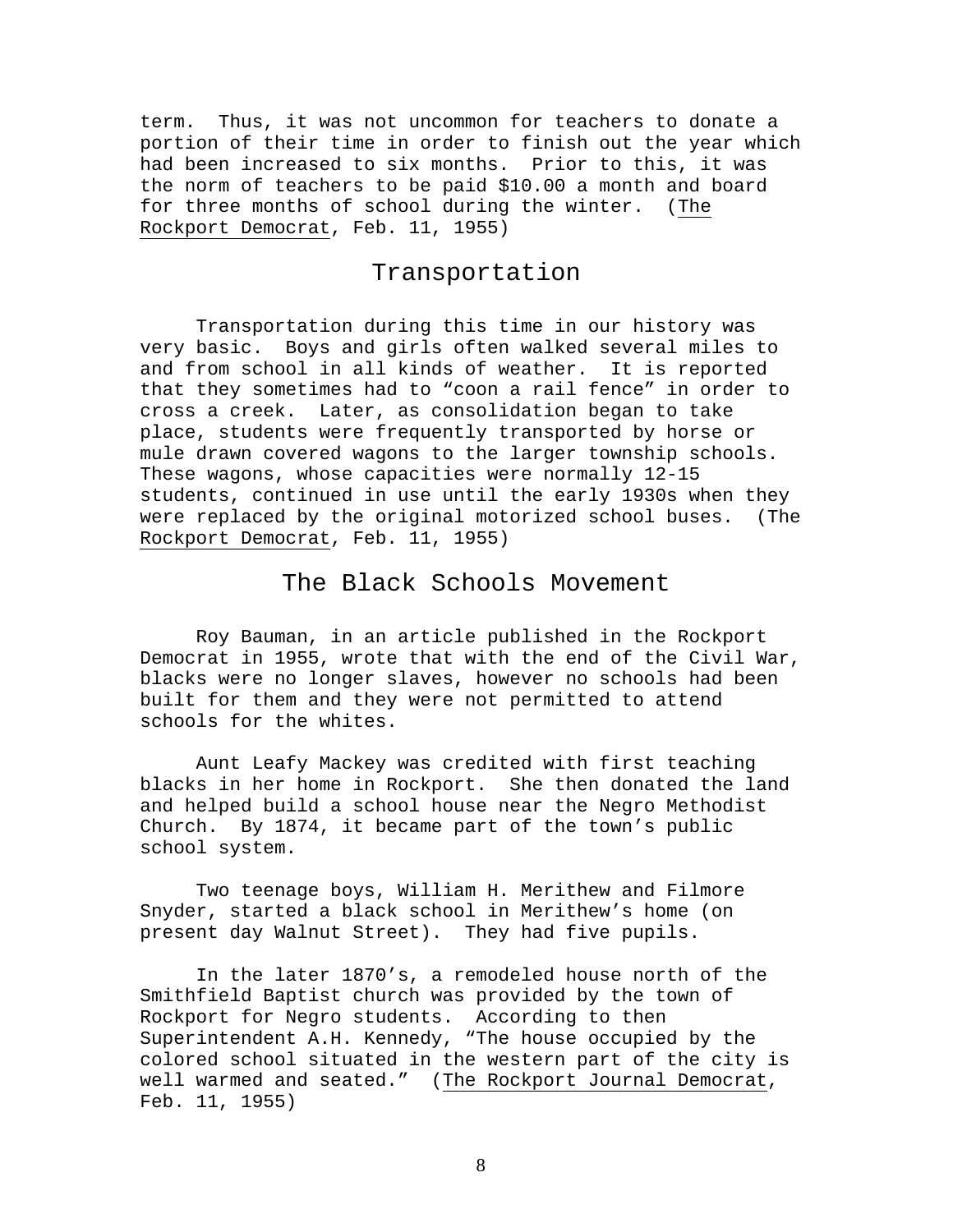During the early 1880's, white students who had been attending school in a frame building on North 5<sup>th</sup> Street (site of present high rise apartment), were transferred to the seminary building in Rockport. The building on North 5<sup>th</sup> was then made ready for the upper elementary black students, with the primary students remaining in the school building on the west part of the town.

In 1839, the 5<sup>th</sup> Street building was remodeled and primary students were moved to it. Miss Rhoda Samuels was hired as third grade teacher at this time. Later this school became known as "Sumner School" and continued to provide a high standard of education until it closed in 1955, following racial integration in the South Spencer County schools.

Bauman reports that there were five black schools in Ohio Township at the turn of the century. These were: "Africa, at Africa; Shawler, at McGill location; Lake Mill, at Lake Mill; No. 12, between Sand Ridge and Hatfield; and Hartwell School. (The Rockport Democrat, Feb. 11, 1955)

A two story frame school building was erected in Richland in 1865. Ten years later, a brick building was constructed and the older frame building became a negro school and church. By 1911, most of the blacks had moved away from Richland and the school was discontinued.

In 1904, a Negro school was located at Kensington, where Luce Elementary now stands. Shortly thereafter it was moved to Eureka, where it functioned until a sharp decline in enrollment forced the remaining pupils to be transported to Rockport. (The Rockport Democrat, Feb. 11, 1955)

# The Foundations of St. Bernard

In the February 11, 1955, issue of The Rockport Democrat, Marie Conen and Gladys Martin outlined the history of the St. Bernard parish.

According to their account, Father Joseph Kundeck of Jasper came to Rockport in 1849 and started with the four Catholic families he found there. Since the Catholics were so few in number, they had no permanent pastor until 1874.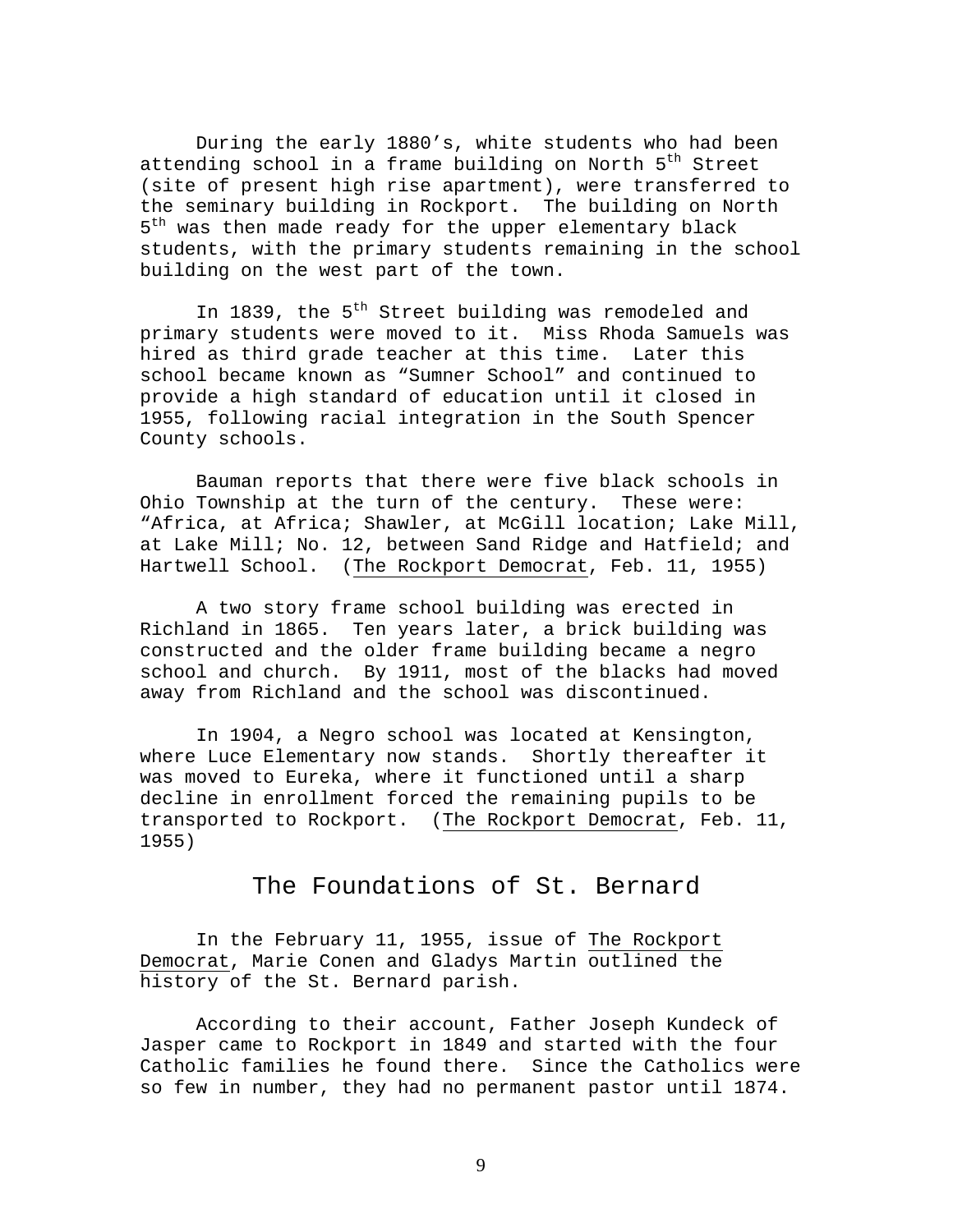Benedictine priests served the mission during these years. Traveling from St. Meinrad, Troy and Cannelton, they made infrequent trips to Rockport to celebrate the Mass and serve Holy Communion. Mass was offered for a time in the home of John and Margaret Kerstiens, located on N.  $6<sup>th</sup>$  St. near the present church site.

The cornerstone for the first church was laid on June 6, 1850. It was named St. Bernard, in honor of a leading merchant of the community, Bernard Herman Walters, who provided much of the funds for the church.

In 1874, Rev. John William Book moved to Rockport and took charge of the small congregation. A new, larger brick church was constructed and dedicated in June of 1876. The old church was turned into a school with the Benedictine Nuns assigned the task of providing Catholic children with a religious education.

Father Book was instrumental in building up the parish and in 1882, with approximately sixty families in the congregation; a rectory (priest's home) was built.

Conen and Martin report that the" Benedictine sisters conducted an academy on what is commonly known as 'Bosler Hill,' a short distance from the church and the present school. Later the school was moved to the east end of the original church.

Sometime during this period, a small house was erected for the nuns. Over the years, it has been added to and remodeled. The present building, having been renovated and brick veneered, serves as the parish rectory.

Following a fire which destroyed the church on New Years morning, 1917, a new church was built on the old site and completed in September of 1918.

During the late 1940's, a new school and gymnasium was built, opening in September of 1949. Additional classrooms were built in the 1950's, with the latest building phase completed in 1961. Recent remodeling, including a science and home economics lab, took place in the latter 1980's.

Presently, St. Bernard School has an enrollment of 127 in K-8 (1990-1991). (The Rockport Democrat, Feb. 11, 1955)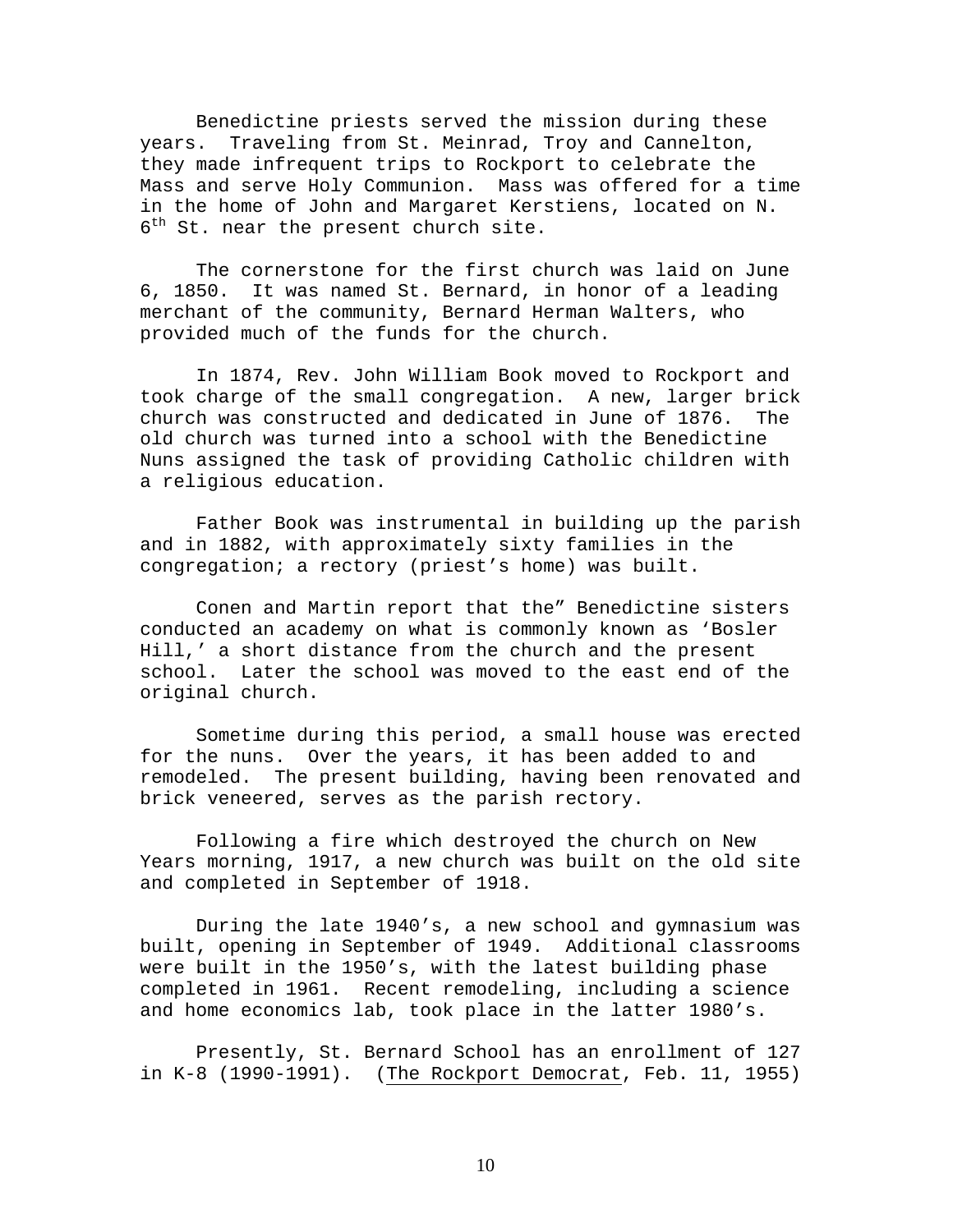#### Higher Education in South Spencer County

South Spencer County's first and only institution of higher learning was organized by men of the Methodist Episcopal Church in 1863. Young men were prepared for higher classes in universities and young women were provided a full college curriculum. The building, originally known as the Rockport Academy and later changed to the Rockport Collegiate Institute, was three stories high and cost \$20,000 to build.

Located at the present site of Rockport Elementary School, this outstanding institution was the marvel of its time. 135 students were enrolled during the 1864-65 school year. In 1866, a total of 197 students registered for classes.

According to Bauman, "…a new piano was purchased for \$425, and a set of Philosophical apparatus for \$500 and the Institute and grounds was valued at \$31,000."

A local dignitary, General James Veatch, was quoted at the time as saying, "Our society here bids fair ere long to become a most powerful means of disseminating truth and eradicating error. Nor would the figure be overstrained were we to imagine that we already see the pale, crippled and haggard ranks of ignorance and error recoiling before the well directed aims of the invincible phalanx of free discussion and patient investigation." (The Rockport Democrat, Feb. 11, 1955)

 The History of Warrick, Spencer, and Perry Counties, Ind., reports that the college hosted the first Teacher's Institute of Spencer County in 1865. "Men from abroad educators of eminence lectured to the institute on the leading educational topics." For many years afterwards, these institutes (In-service training) were held annually. (p. 414)

However, this educational wonder was short-lived. Because of declining enrollment, the college was closed in 1873 and for many years thereafter, served as a secondary school, with elementary students housed in a portion of the building from time to time. (p. 407)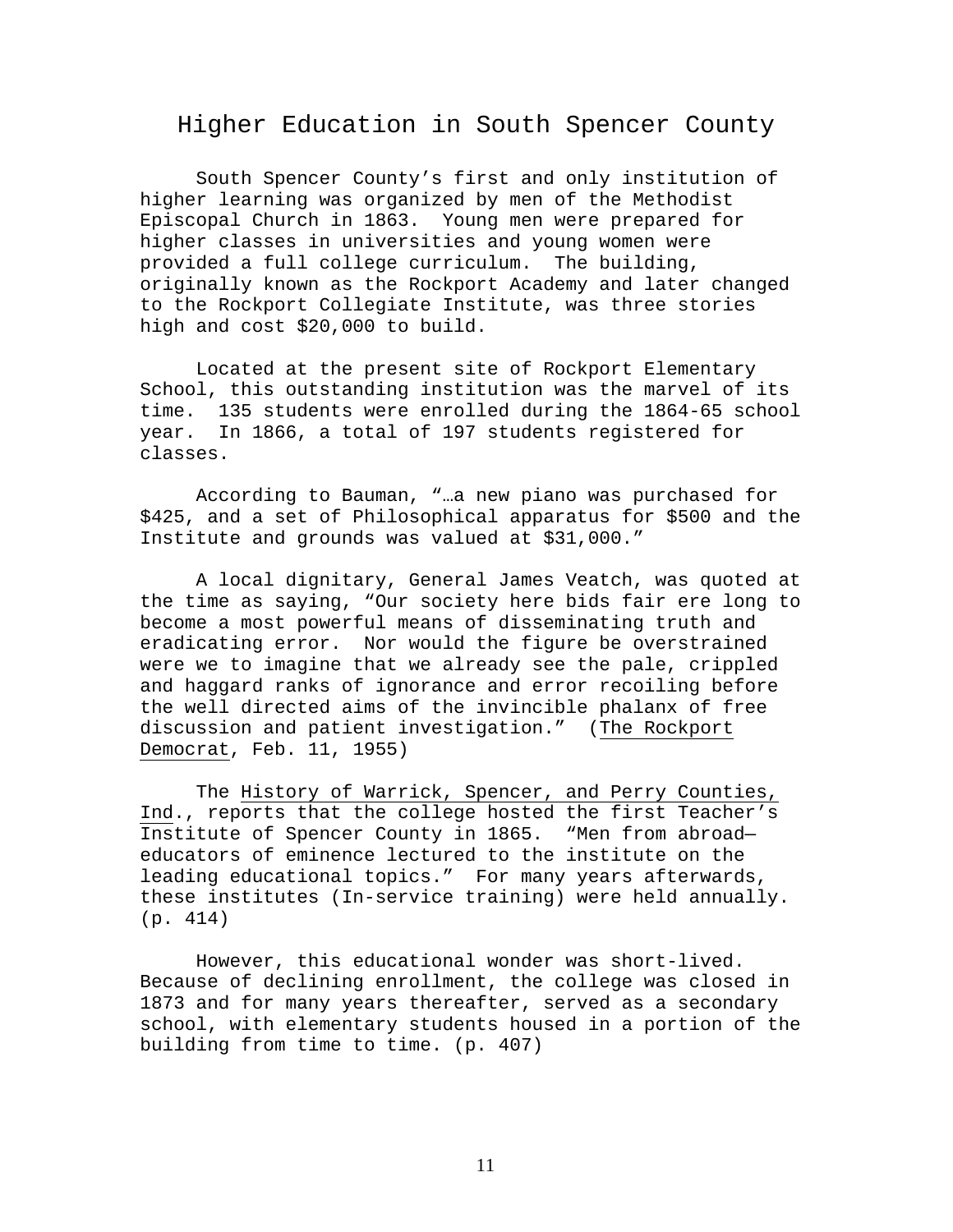# Demise of the One-Room Schools

As populations shifted, with some areas growing and other declining, many school buildings were abandoned while others were newly built of renovated. The compulsory education law of 1897 and the inclusion of secondary schools in the state educational system gave further impetus to the advancement of learning and the decline of the one-room schools. For instance, Luce township could still count 13 elementary schools in 1904. By 1925, however, this number was reduced to three—Richland, Hatfield, and Eureka. (The Rockport Democrat, Feb. 11, 1955)

# The Secondary School Movement

During the early part of the  $20<sup>th</sup>$  century, Luce, Ohio and Hammond townships all could boast of excellent high school facilities.

#### Luce Township

Emma Waters, in her historical article on "Richland City", for the 1968 Rockport-Spencer County Sesquicentennial, writes that the first high school in Richland was established in 1906. Earlier records indicate that some high school work was offered in a few of the district schools prior to 1900. Those who intended to go into teaching, for example, were able to take ninth grade "preparatory courses" which qualified them for a license. Around 1901 to 1902, a two year high school curriculum was provided, which included courses in Algebra, Latin, Ancient History and English.

For a time, classes were held in the grade school building; later the high school was moved to the old Baptist Church on the north edge of town. "From 1911 to 1914, it was housed over Ferguson's store."

The curriculum during this time, as recorded by Ms. Yeager, was academic "...first year: algebra, rhetoric, Latin I, physical geography;  $2^{nd}$  year: advanced algebra, American Literature, Latin II, physics; 3<sup>rd</sup> year: plane geometry, Caesar, general history, and English;  $4^{\text{th}}$  year: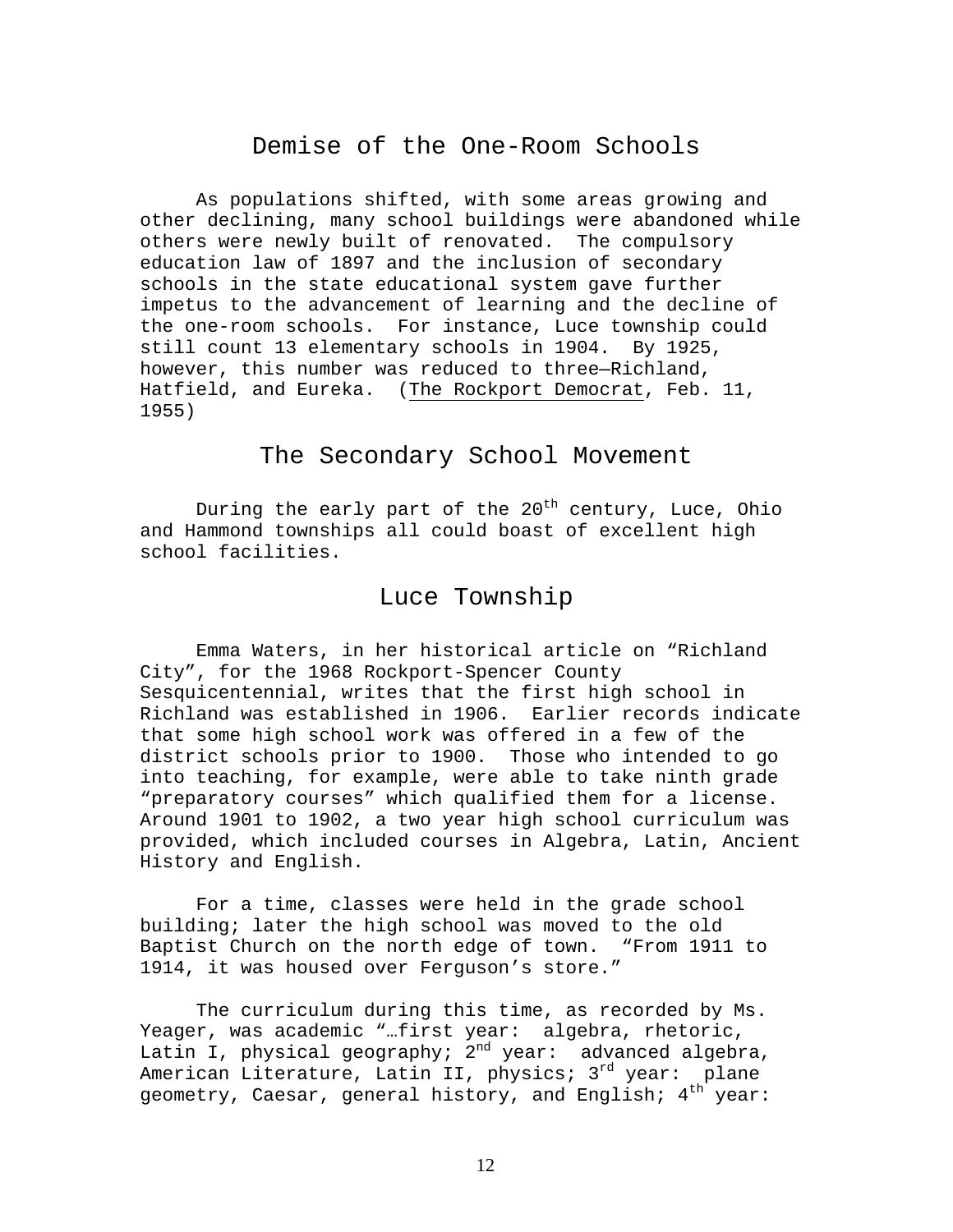advanced physics, geometry, Latin III, and English. A credit in music and drawing was also obtainable."

A new brick high school was completed in 1914 (present site of the vacated Robert Harris Jr. High). For a time it was called Richland High School, but later the name was changed to Luce Township High School. Construction cost was \$10,600 for the three story building. In addition to the regular classrooms, the structure included a superintendent's office, a manual training shop, a domestic science kitchen, physics and agriculture laboratories and an auditorium (45 ft. by 45 ft.). L.T.H.S. was the first high school in the southern part of the state to offer vocational classes (in 1919). (The Rockport Democrat, Feb. 11, 1955)

Referring to the elementary and high school complex, a Rockport Journal article, in October of 1914, reported that "Richland City has perhaps the largest and best equipped school buildings now of any town its size in the state." In 1935, four classrooms were added above the gym and an agricultural room and a shop area were built north of the gym.

Records indicate that L.T.H.S. offered four broad courses of study in 1955: (1) college preparatory; (2) vocational; (3) home economics; and (4) commercial.

Following consolidation in 1965, high school students in Richland transferred to Rockport and  $7^{\text{th}}$ ,  $8^{\text{th}}$  and  $9^{\text{th}}$ graders attended the newly created Robert Harris Jr. High.

# Ohio Township

Rockport High School was established following the closing of the Rockport Collegiate Institute. According to Elmina Ruth Armstrong Cook, who wrote of the early schools in Spencer County for the Spencer County Historical Society, Kate Snyder was the first graduate in 1879. "Through the energy and efficiency of Prof. A.H. Kennedy, the Rockport High School on Nov. 10, 1882, received a commission from the state board of education, which permits the high school graduates to enter the freshmen class of the state university without another examination." Rockport High, by Mrs. Cook's account, was one of only twenty two secondary schools in Indiana to have received such a commission.

13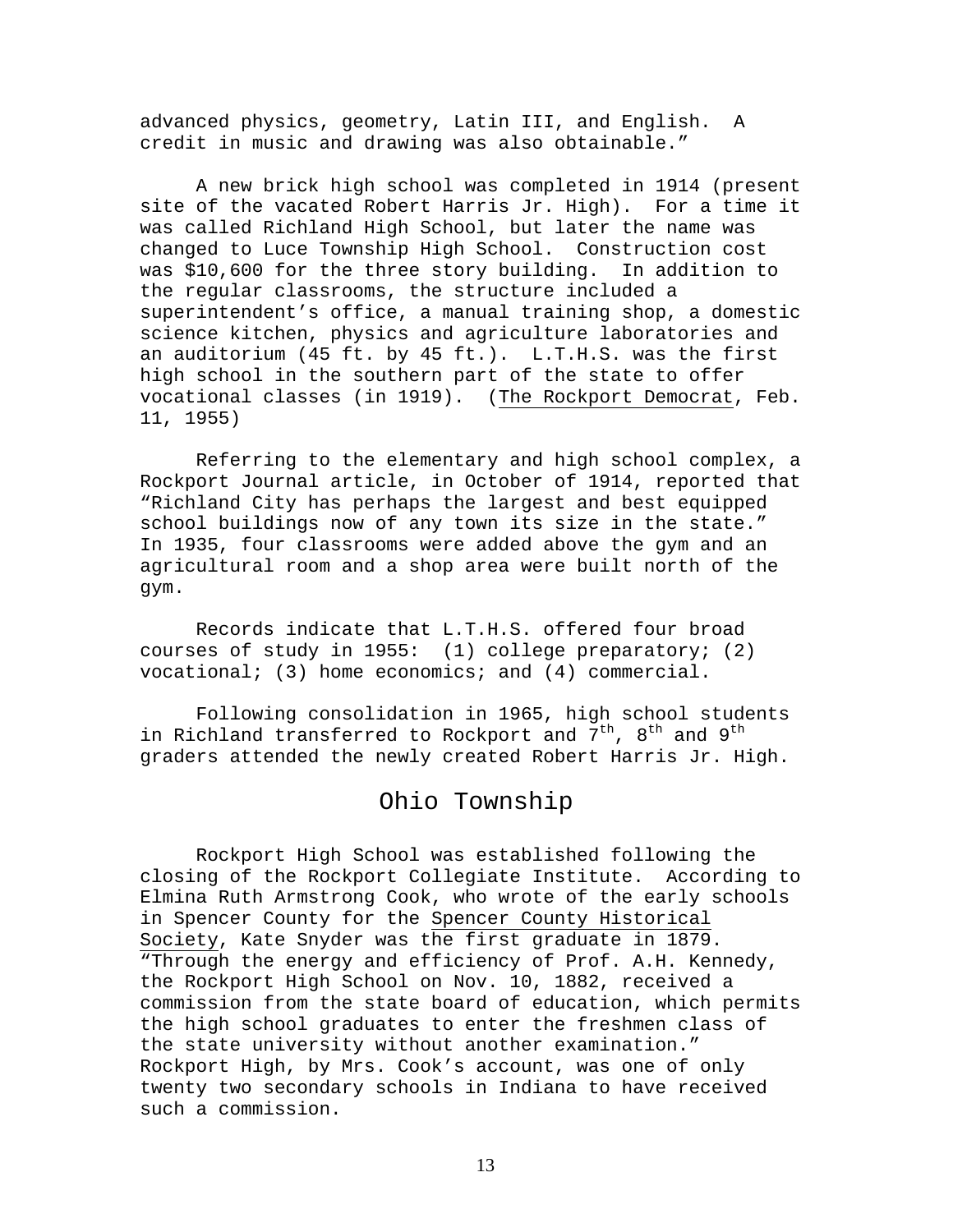Rockport offered a three year high school program until 1894 when a fourth year course of study was added. Mr. Bauman reported that a gym and additional classrooms were built onto the west side of the high school in 1924- 25. (The Rockport Democrat, Feb. 11, 1955)

The 1924 Beech Leaves, published by the Rockport High School class of '24 indicates that in addition to a rigorous academic curriculum which included Latin, French, Physics, Economics, History, Geography, Geometry, English, and Public Speaking, a broad range of extra-curricular activities were offered. These included girls and boys glee clubs, orchestra, and girls and boys basketball. Incidentally, the girls team won 7, lost 3 and played to one tie. For the season, they outscored their opponents 294-165. The boys were 9-7 and were eliminated in the second round of the Tell City sectional.

A 1917 Beech Leaves edition makes reference to the participation of Rockport student athletes in high school track and soccer.

Many kinds of contests were popular at this time, such as the annual oratorical contest, vocal solo contest and the reading contest sponsored by the Literary Club.

In 1956, the school trustees erected a new high school on South Fifth Street, which is currently the residence of South Spencer Middle School. Construction costs were approximately \$750,000. The present South Spencer High School was completed in 1975 for the grand sum of \$7,407,204. (from Financial Records of the South Spencer School Corp.)

The modern facility, housing 520 students in grades 9- 12, is located on an eighty acre site in REO. Pupils from Ohio, Luce and South Hammond townships are eligible to attend tuition-free. ("Background Information on South Spencer School Corporation," compiled by Financial School Consultant Service, Bloomington, In., 1973)

# Hammond Township

The original secondary school in Grandview was opened in 1905, with the first class graduating in 1909. The new two story brick building was actually an addition to the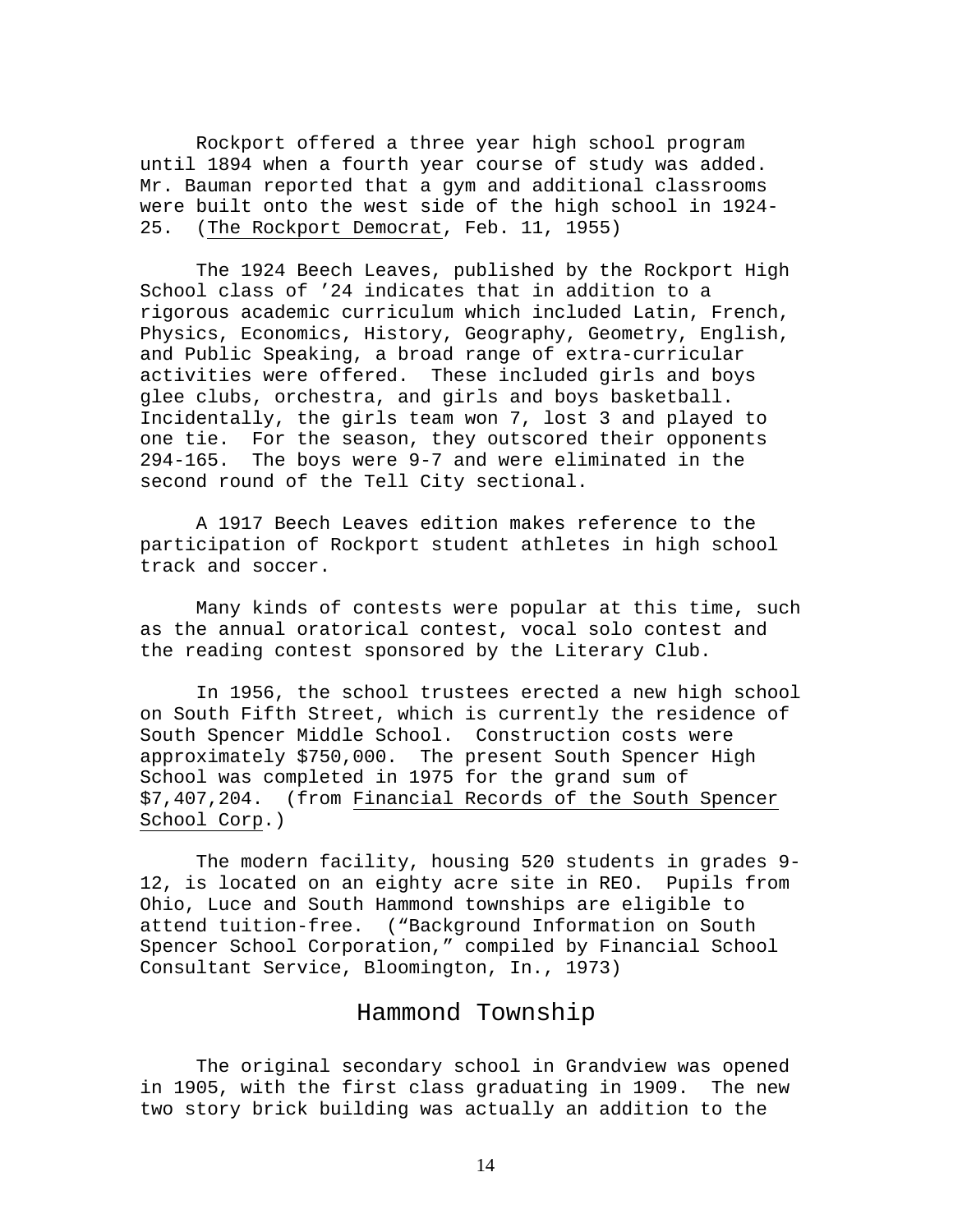three story brick building which had been erected as an elementary school in 1867. A gymnasium and Home Economics building was added in 1929.

In July of 1943, a fire completely destroyed both the older building and the new addition housing the athletic and home economics facilities.

At this time, school officials were anticipating a fall enrollment of 125 high school students, with approximately the same number expected for the grade school.

In response to this unexpected tragedy, high school students from Huff Township were transported to Troy. North Hammond pupils went to Chrisney, while those in Grandview and South Hammond transferred to Rockport. (The Rockport Journal, July 16, 1943)

# Elementary Schools in South Spencer during the 20<sup>th</sup> Century

Ohio Township

As has been earlier recorded, there were 17 one-room schoolhouses in the township prior to the turn of the century.

Elementary students in Rockport were attending seminary school during the latter  $19^{th}$  century. In 1900, the Washington Building was built to relieve overcrowding.

In 1920, many of the older schools had been abandoned and it was evident that the Ohio Township school system needed to be improved and updated.

In 1922-23, Silverdale and South Central schools were built. This construction phase totally eliminated the oneroom schools in Ohio Township. (Bauman)

With the construction of Rockport Ohio Township Elementary School in 1962, Silverdale and South Central schools, along with the seminary school, opened the doors for the final time. The modern era of public education was ushered in, but not without much debate and fanfare as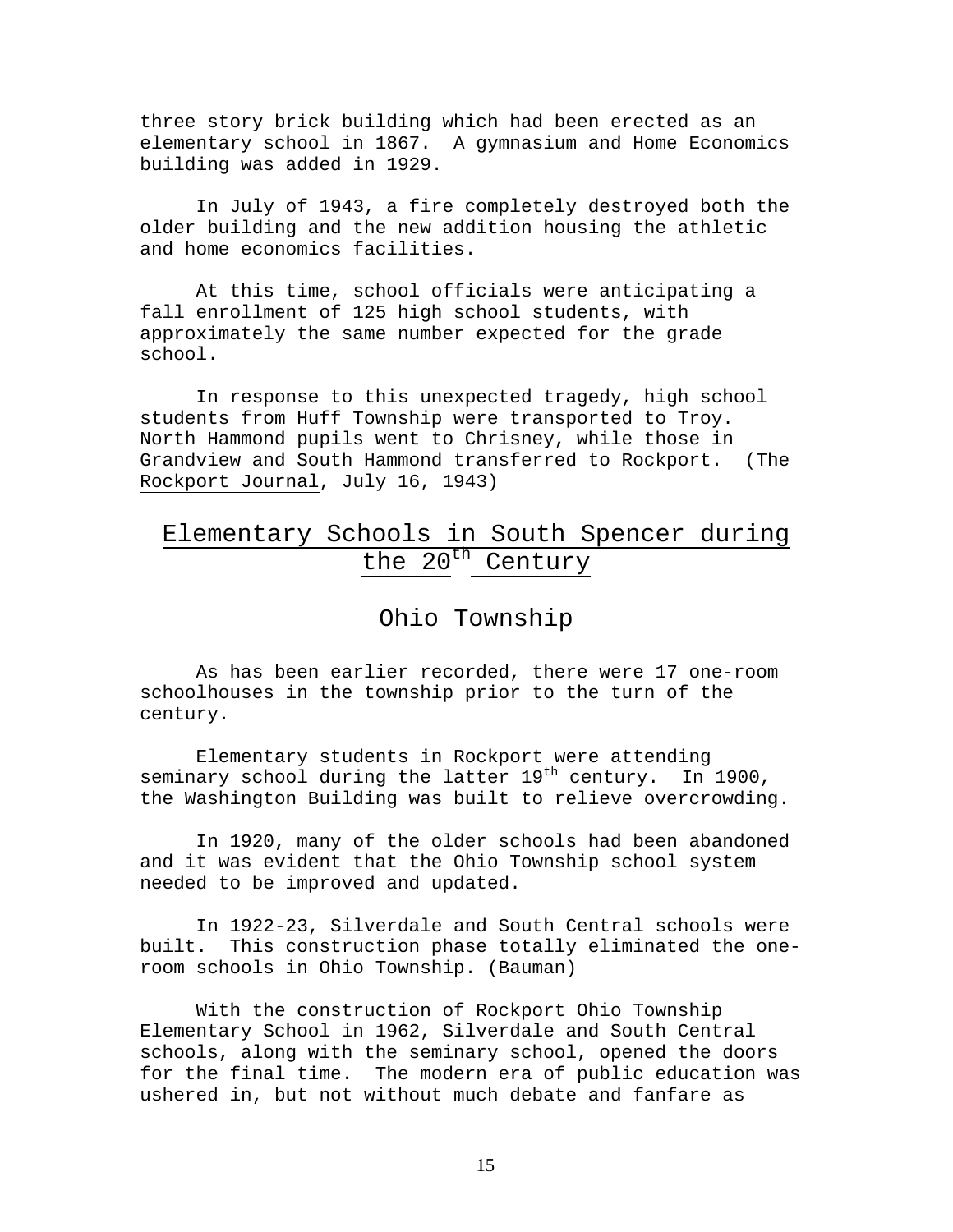proponents and critics of the new organization plan thrashed it out in public meetings and in the county newspapers. (articles from The Rockport Democrat, December, 1960 – March, 1961)

A south wing, consisting of four classrooms was added onto Rockport Elementary in 1971, and four more classrooms were added onto the north wing in 1986.

Enrollment during the 1990-91 school year stood at 425.

# South Hammond Township

The three story brick building in Grandview, which had been constructed in 1867, was serving a majority of those elementary students living in the South Hammond school district in 1900.

With the addition of the high school building in 1904- 05, the elementary and secondary students were housed on one campus site.

Following the destruction of the building in the fire of '43, grade school students attended classes in a W.P.A. Barracks, which had been purchased from Tell City. In 1949, a new elementary school was built for students in grades 1-8.

Consolidation in 1966 transferred  $7<sup>th</sup>$  and  $8<sup>th</sup>$  graders to Rockport. The grade school building was finally closed in 1973, with all students enrolling in Rockport Elementary School. (Ray Woolfolk, "Grandview", Rockport-Spencer Co. Sesquicentennial publication, 1968)

#### Luce Township

By 1925, three grade schools were serving the students of Luce Township: Hatfield, constructed in 1910; Eureka, built in 1920; and Richland, opened in 1925. Richland was the largest, having five rooms, while Hatfield and Eureka had four. (from Corporation records, 1959)

With the construction of Alcoa in the '50's the population increased approximately 10% between 1950 and 1960.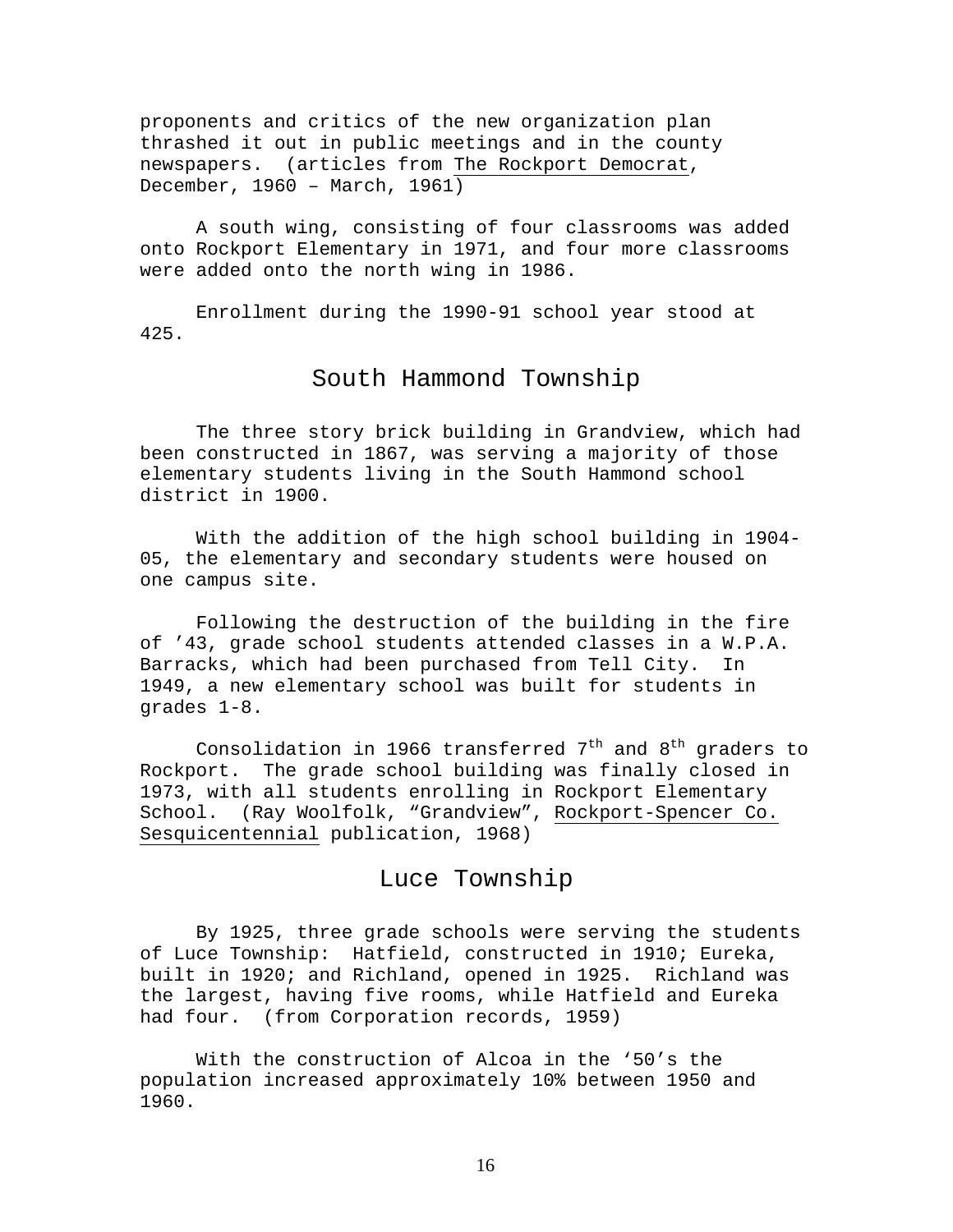In 1961, the present site for Luce Elementary School was purchased and the new school was constructed and opened in 1962. This replaced the schools at Richland, Hatfield, and Eureka. Its first year's anticipated enrollment was between 350 and 425. 240 students were enrolled in 1990- 91. A faculty lounge and a storage area were added on in 1986.

# School Building Construction

The history of education in the South Spencer County School Corporation is a history of gradual progress, of a continual search to meet the needs of changing times and circumstances.

As in all other enterprises, improvements in education have not always come easily. Many times, emotionally charged issues have divided intelligent people. Differences of opinion have been aired and debated, both privately and publicly. Facts were often clouded by rumors. The public good was sometimes overshadowed by personalities and politics.

Rockport-Ohio Township Elementary School

Building new schools and closing old ones has invariably stirred spirited reactions in South Spencer County. The proposed building of Rockport Elementary School during the initial part of the 1960's was a typical example of how well meaning people an harbor opposing viewpoints.

An edition of The Rockport Democrat, dated January 20, 1961, declared, "A public hearing on a petition objecting to the execution of a lease agreement entered into between Lincoln Land School Building Corporation and the Rockport-Ohio Township Schools, Inc. will be held on Monday, January  $23^{rd}$ ."

The article went on to say, "A citizens committee, objecting to the construction of a new school at this time, circulated a petition which was the object of the above hearing."(The Rockport Democrat, Jan. 20, 1961)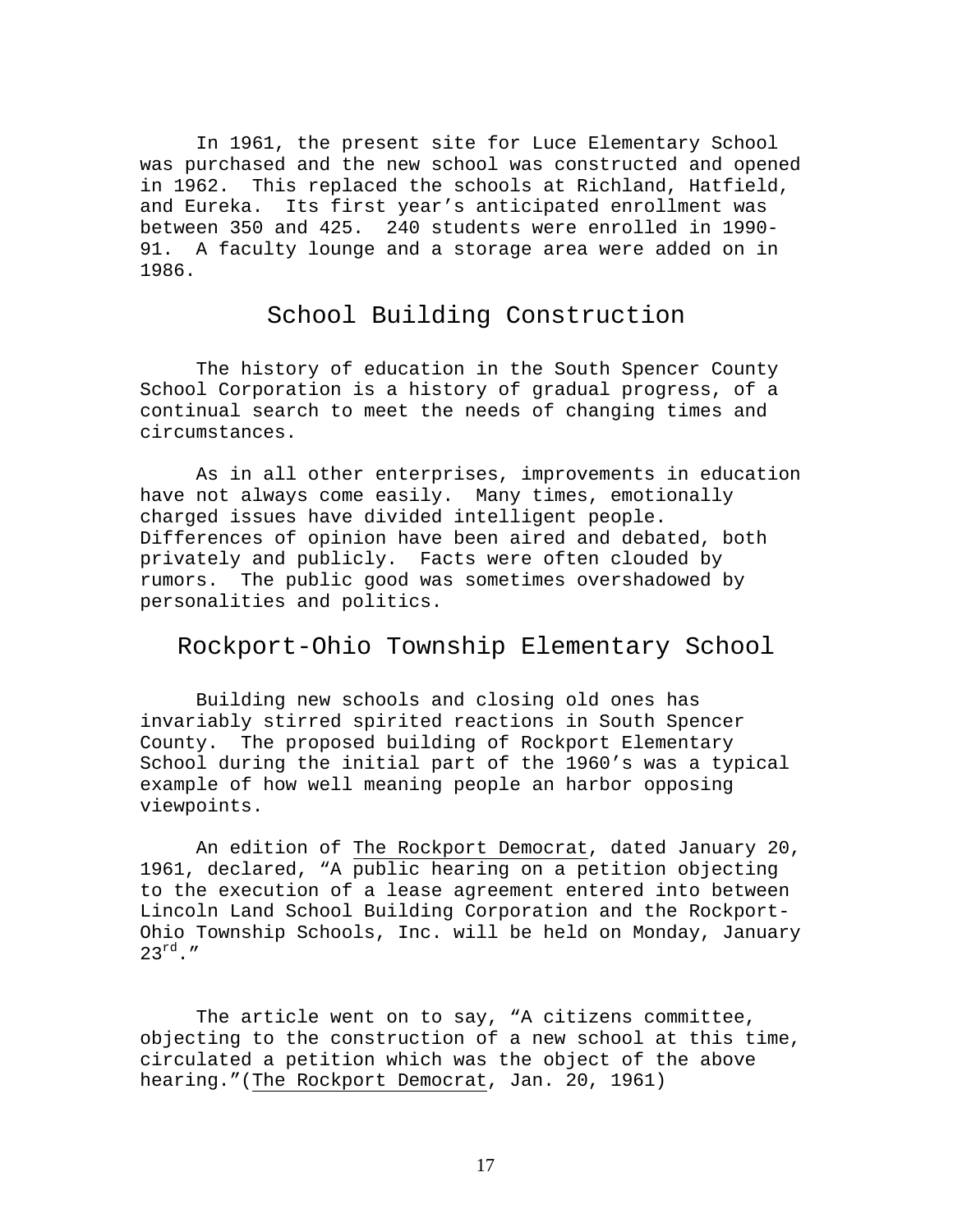Approximately 150 persons attended the hearing on the  $23^{rd}$  and listened to reasons for the new building as presented by Attorney Paul Mason and Superintendent, John Hill. Also answering questions pertinent to the hearing were the engineer and architect, local Fire Chief, Louis Skelton and Attorney Ralph Zoercher.

The proposed elementary school was to be built at the estimated cost of 420,000. (The Rockport Democrat, Jan. 27, 1961)

As a result of the objections from the "Citizens' Committee", the Rockport-Ohio Township School Board voted to delay action on the new grade school building. (The Rockport Democrat, Feb. 3, 1961)

Later in the month, a school board meeting, attended by more than 50 people, prompted Superintendent Hill to recommend further meetings with school patrons to air out all the pros and cons of the project. (The Rockport Democrat, Feb. 17, 1961)

The Rockport-Ohio Township School Board voted in favor of beginning construction of the new elementary building, according to the March 3<sup>rd</sup> edition of The Rockport Democrat 1961. Three members voted for it; two abstained.

The article goes on to say, "The 'Citizens' Committee' vowed to invoke all necessary action and legal procedures to make sure that the voters of Ohio Township will have an opportunity to express their opinion in an election duly allowed by the laws of the state of Indiana."

The March  $10^{th}$  edition of The Rockport Democrat recorded the following development. "A petition for mandate was filed in the Circuit Court here Monday afternoon against the Rockport-Ohio Township Schools, Inc." The petition, filed by individuals opposed to the construction of a new elementary building, "… would require an election on the quest of dissolving said consolidated School Corporation." Supposedly, the corporation was to have given notice of an election and to hold an election for the purpose of "taking the vote of the legal voters residing in Ohio Township, upon the question whether the consolidated schools of said city and township shall be dissolved."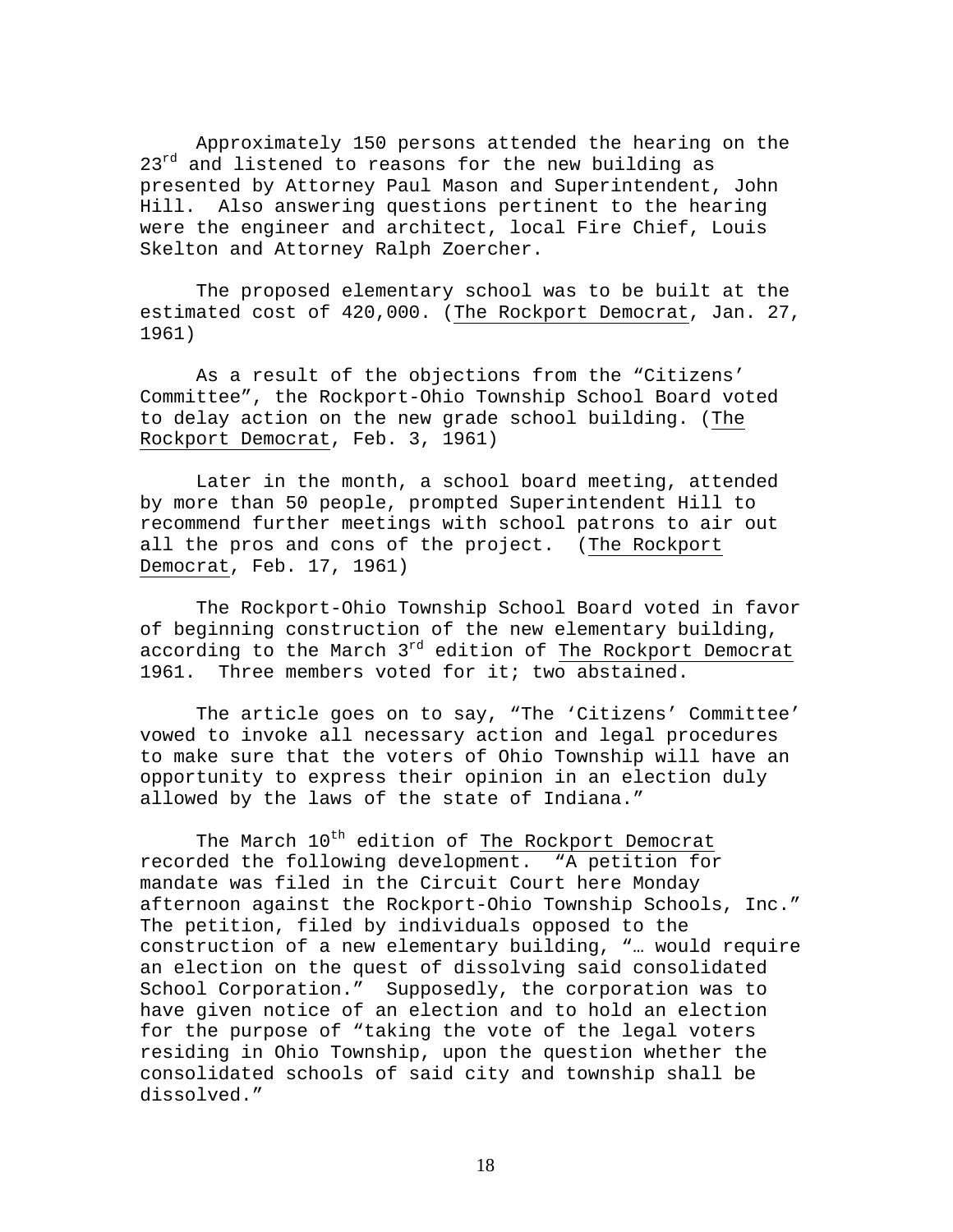The petition went on to claim that the Board refused to "publish said notice of election and that they be mandated to do so and to hold said election as required by law."

The Board turned the petition over to their attorneys, Paul Mason and Ralph Zoercher.

Upon legal review, Mason and Zoercher found that the chapter under which the vote on dissolution was filed had been repealed on an earlier date by the Indiana Assembly. Thus, the petition was dropped. (The Rockport Democrat, Mar. 17, 1961)

In December of 1961, the Citizens' Committee published their opposition to the new construction. Their major reasons for opposing the plan were the following:

- 1. Children would not receive a better education, because larger classes are less teachable. (that was obviously assuming that the new Rockport Elementary School would be significantly larger than the classes had been at Silverdale, South Central, and Seminary)
- 2. Only a few students would be able to participate in extra-curricular activities, or even class discussions.
- 3. Children in South Central and Silverdale would have to be transported further.
- 4. The worst feature was the plan to house  $7<sup>th</sup>$  and  $8<sup>th</sup>$ graders with high school - students. (Many individuals, including some educators, opposed this plan because of the social implications) (The Rockport Democrat, Dec. 16, 1960)

#### The Luce Township Building Project

In contrast to the controversy spawned by the Rockport Elementary School project, the construction of Luce Township Elementary School during the same general time period was a relatively smooth process, once the decision was made to build. The events leading up to this decision, however, were not uneventful.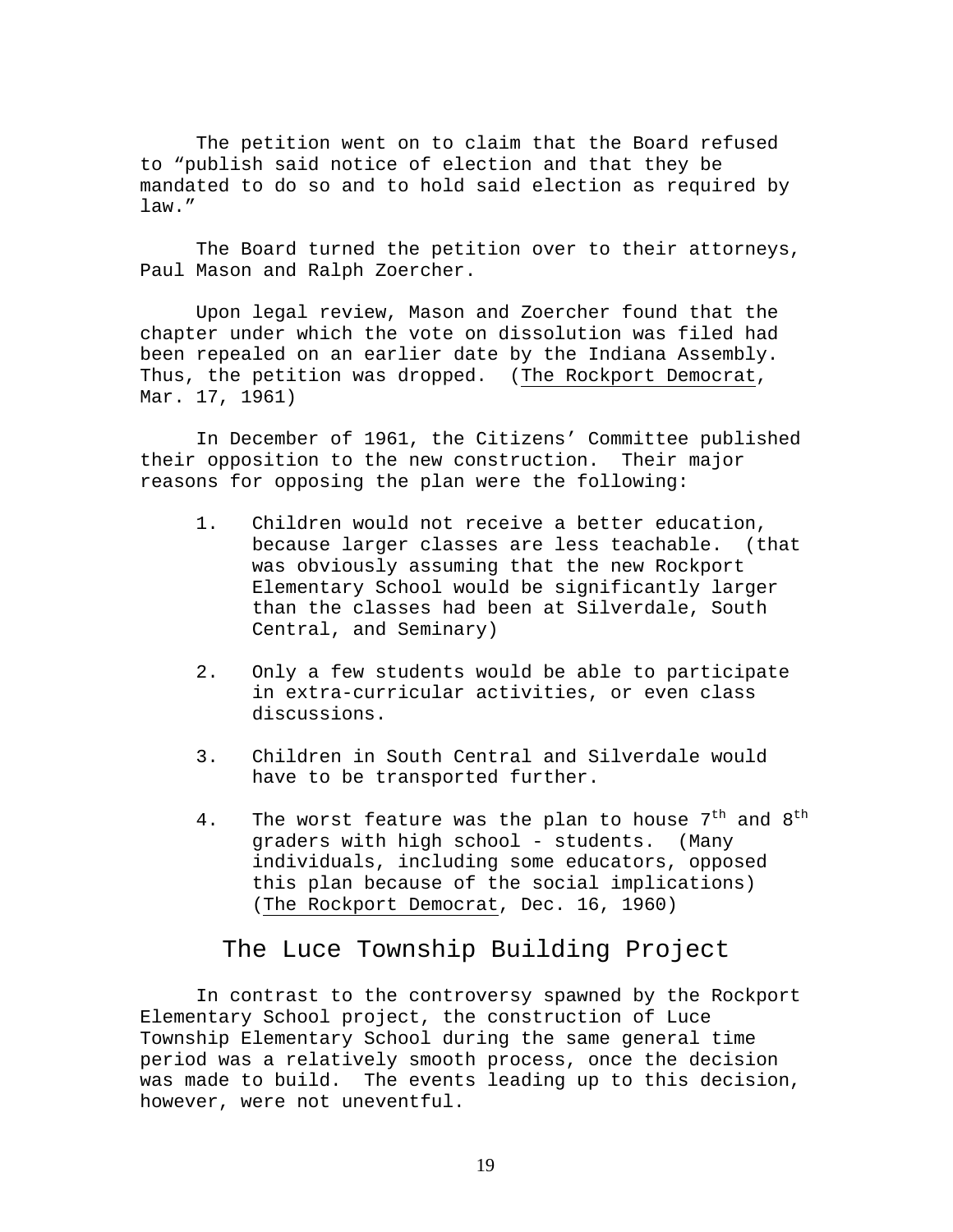According to Ethel Nixon, the Hatfield School P.T.A., in 1957, invited patrons from the existing elementary schools in Luce Township—Richland, Hatfield, and Eureka—to a series of group meetings for the purpose of discussing consolidation and plans for new buildings. Antiquated and overcrowded, the old buildings were no longer able to accommodate a first class educational program.

A preliminary decision was made by the superintendent to house all the Eureka and Hatfield first through fourth graders at Hatfield. Students in grades 5-8 were to attend school in the Eureka building. Richland School was to remain unchanged. The new organization was to be implemented during the 1960-61 school year.

Many people in the Luce Township community opposed the plan, however. By circulating a petition and obtaining a restraining order, they delayed the opening of school for two weeks and forced the administration and trustees to look at other options. Soon thereafter, plans, were drawn up to construct a new building in the center of Luce Township to house students from all three elementary schools.

The new Luce Township Elementary School was completed in 1962 and pupils in grades 1-6 were placed in their new surroundings. All seventh and eighth graders transferred into the Richland Elementary School building. (Nixon)

#### Reorganization (First Try)

A state-wide movement to reorganize school districts began in Indiana in 1959. This led to some of the bitterest infighting ever witnessed in the southern portion of Spencer County.

The reorganization effort was a movement to upgrade the delivery of education through a consolidation of facilities, finances, and resources, both human and material.

According to Chapter 202 of the Acts of Indiana 1959, the objectives of reorganization were as follows: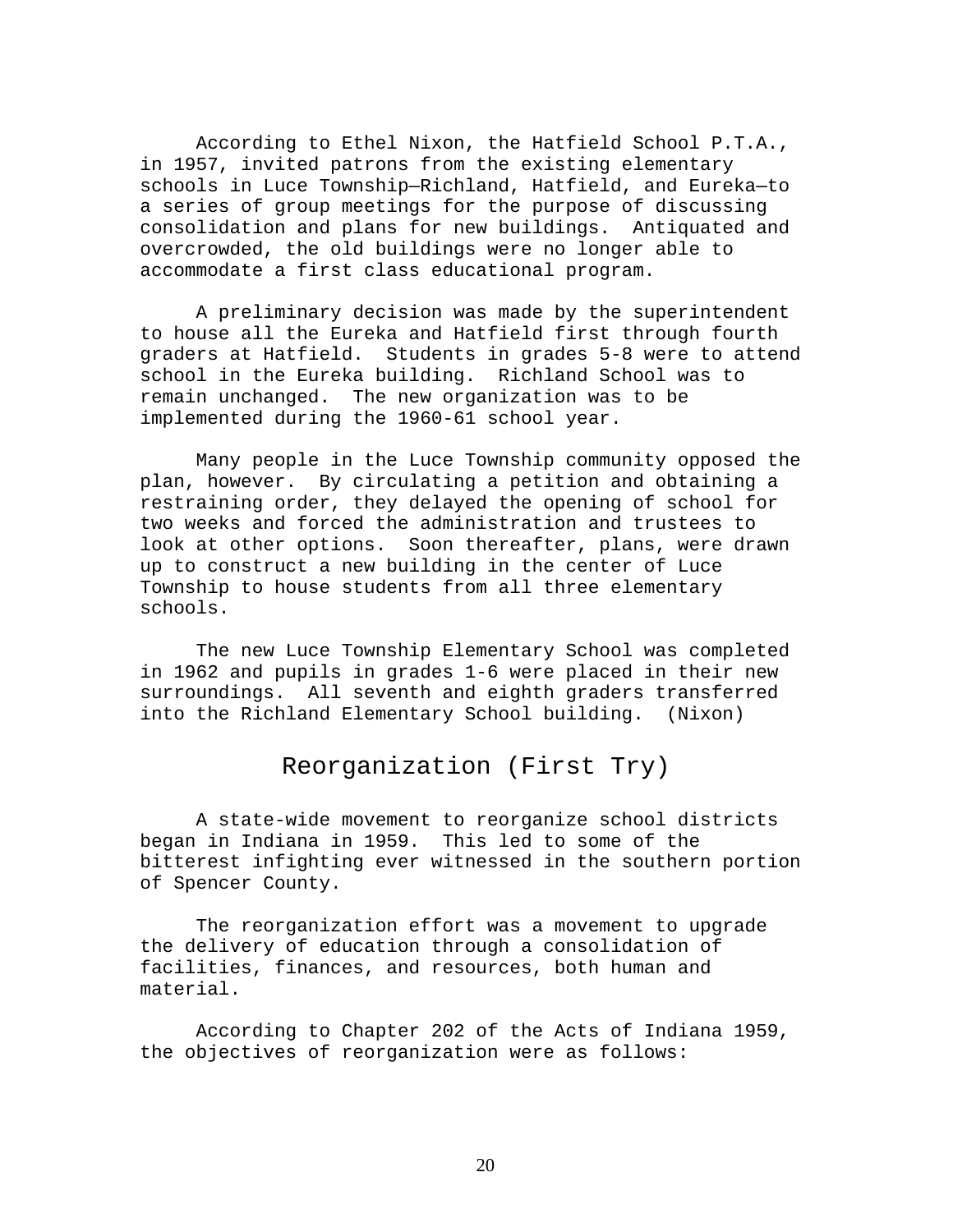- 1. To provide more efficient use of the public funds.
- 2. To provide a more equalized education opportunity for all pupils.
- 3. To achieve greater equity in school tax rates among the various now existing school corporations.

The Spencer County Reorganization Committee was formed in 1960 to develop a reorganization plan for the entire county. The committee was composed of Chairman, John C. Hill, Supt. of Rockport-Ohio Township Schools; Secretary, Eloise Ferguson, Luce Township; Treasurer, Orville Martin, Ohio Township. Remaining members included Theodore Woolsey, Spencer County Supt. of Schools; Shirley Schumacher, Trustee Grass Township; Eugene Stein, School Board Member, Clay Huff; Ford Scott, Carter township; Anthony Peters, Harrison Township; and Chris Tremper, Hammond Township. Advisory committees, representing the numerous schools in the county, were made up of P.T.A. members.

According to the document, A Comprehensive Plan for Reorganization of Spencer County Schools, April, 1961, there were eight school corporations in Spencer County. "They are Carter, Grass, Hammond, Harrison, Jackson, and Luce Township School corporations, the Clay-Huff Consolidated School Corporation and Rockport-Ohio Township Schools, Inc."

The document goes on to report that nineteen school buildings were in use during the 1959-60 school year. Thirteen of them housed students in grades 1-8. "Two buildings housed students 9-12, two buildings housed students in grades 1-12, and two buildings housed students in grades 1-6."

Assessed valuation for Spencer County for the 1959-60 school year was \$21,038,960. With 3,376 students in resident A.D.A., the average assessed valuation per pupil was \$6,232.

Following a lengthy review of the educational programs, the building structures, sources of funds, school government, assets and liabilities, attendance figures and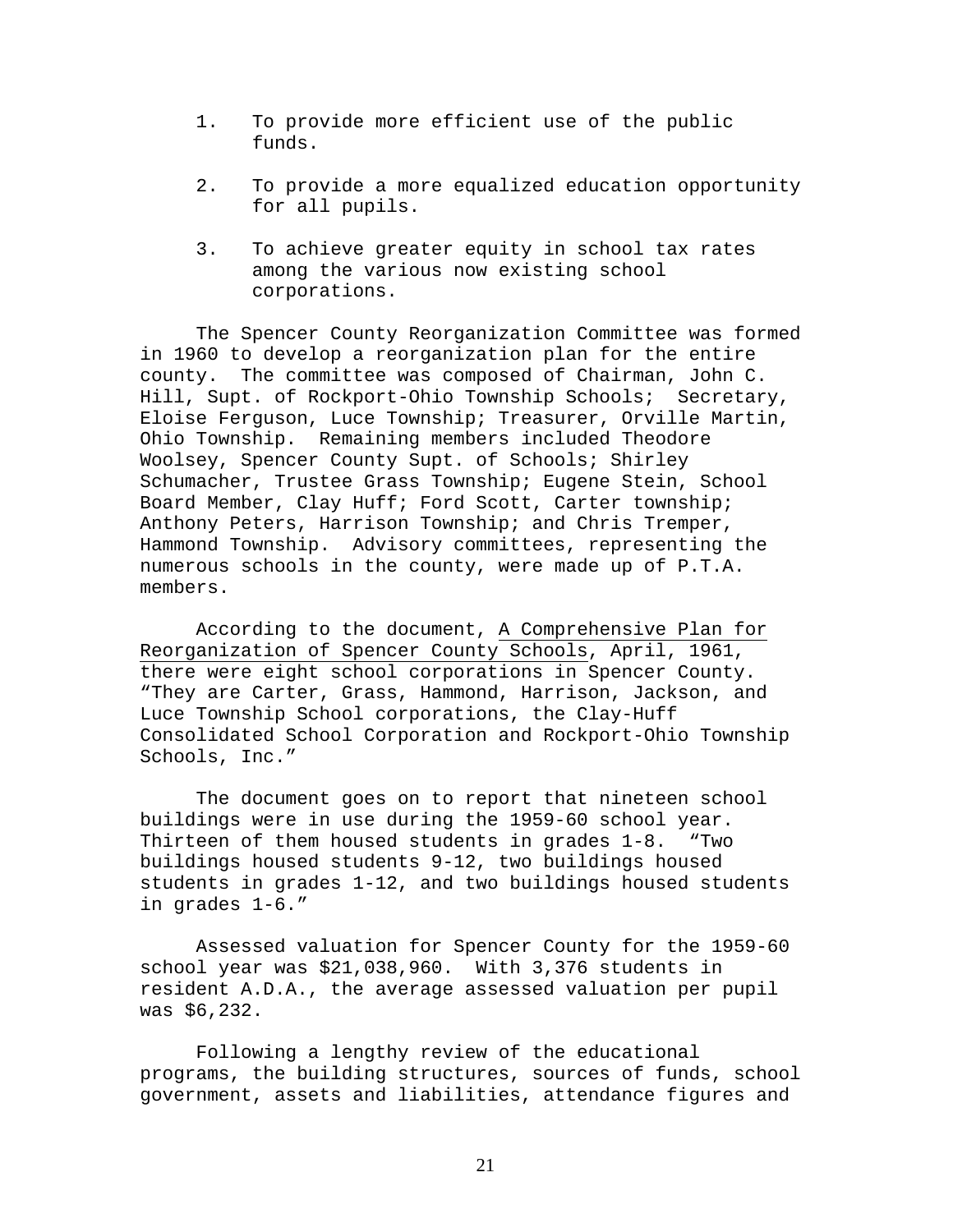projections, insured valuation of school property, and bonded indebtedness of the various school corporations in Spencer County, the Reorganization Committee proposed a two unit system in 1961.

The northern portion was to be named Lincoln Land School Corporation. It was to encompass the areas of Dale, Mariah Hill, St. Meinrad, Fulda, Gentryville, and Clay-Huff. The southern sector, to be called The Pocket School Corporation, would have included Midway, Chrisney, Newtonville, Grandview, Richland, Hatfield, Eureka, Silverdale, Rockport, and South Central.

The area of the proposed Lincoln Land School Corporation was 184 square miles, while The Pocket School Corporation was 197 square miles.

According to the 1959-60 records, the tax rates for the school corporations in the county were as follows:

| Luce Township      | \$2.27 |
|--------------------|--------|
| Ohio Township      | \$2.99 |
| Hammond Township   | \$2.83 |
| Harrison Township  | \$2.18 |
| Carter Township    | \$2.63 |
| Jackson Township   | \$2.50 |
| Grass Township     | \$2.01 |
| Clay-Huff Township | \$2.20 |

The ultimate purpose of the Reorganization Committee was to assure that certain minimal standards be met throughout the county. These were as follows:

- 1. As far as possible all elementary pupils should be in classes of students of the same grade. Combination classes should be eliminated.
- 2. The pupil-teacher ratio should approximate the state formula—32 pupils A.D.A. in grades 1-8 and 28 pupils in grades 9-12. This will affect a far more effective use of the public's funds than presently exists in the county.
- 3. Practical art experiences should be provided all pupils at the  $7<sup>th</sup>$  and  $8<sup>th</sup>$  grade levels. Experiences in home economics, industrial arts and agriculture should be provided.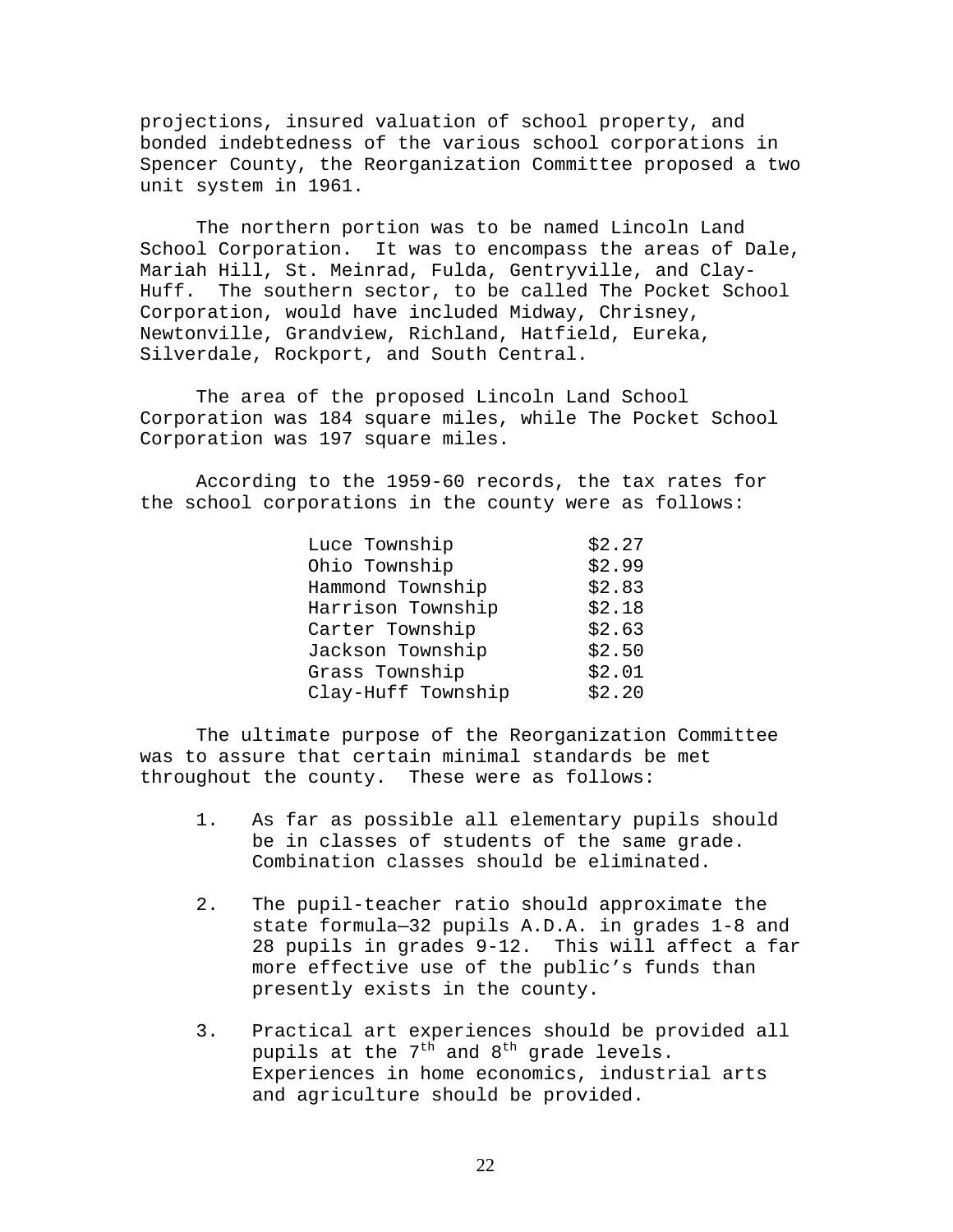- 4. Music and art programs should be provided all pupils in grades 1-12.
- 5. The proposed high schools should be comprehensive in their course offerings. A complete academic program should be offered—4 years of math, science and English; at least 2 years of modern foreign language and Latin; 3 years of social studies, physical education and health; also complete vocational programs in home economics, agriculture, industrial arts and business education.
- 6. Guidance and counseling programs should be established for all pupils. Licensed personnel should be employed.
- 7. Adequate library programs should be a part of each school with licensed personnel employed.
- 8. All teachers should hold at least a B.S. degree and be licensed in their teaching area.
- 9. The proposed school corporations should establish classes for the mentally and physically retarded.

It was further proposed that the governance of these two school corporations be vested in a board of school trustees who would be duly elected by the voters in the townships they represent.

In order to prevent flagrant abuses of power by newly elected school trustees, the reorganization plan called for the following standards of conduct for individual board members: "…that he will honestly and faithfully discharge the duties of his office, that he will not, while serving as a member of such board become interested directly or indirectly in any contract with, or claim against the Pocket School Corporation, and that he will not be influenced during his term of office, by any consideration of politics or religion or any thing except that of merit and fitness in the appointment of officers and the engagement of employees."

Although a summary of facts—unequal educational opportunities for children, inequality in pupil teacher ratios, small numbers of pupils in each school, and sub-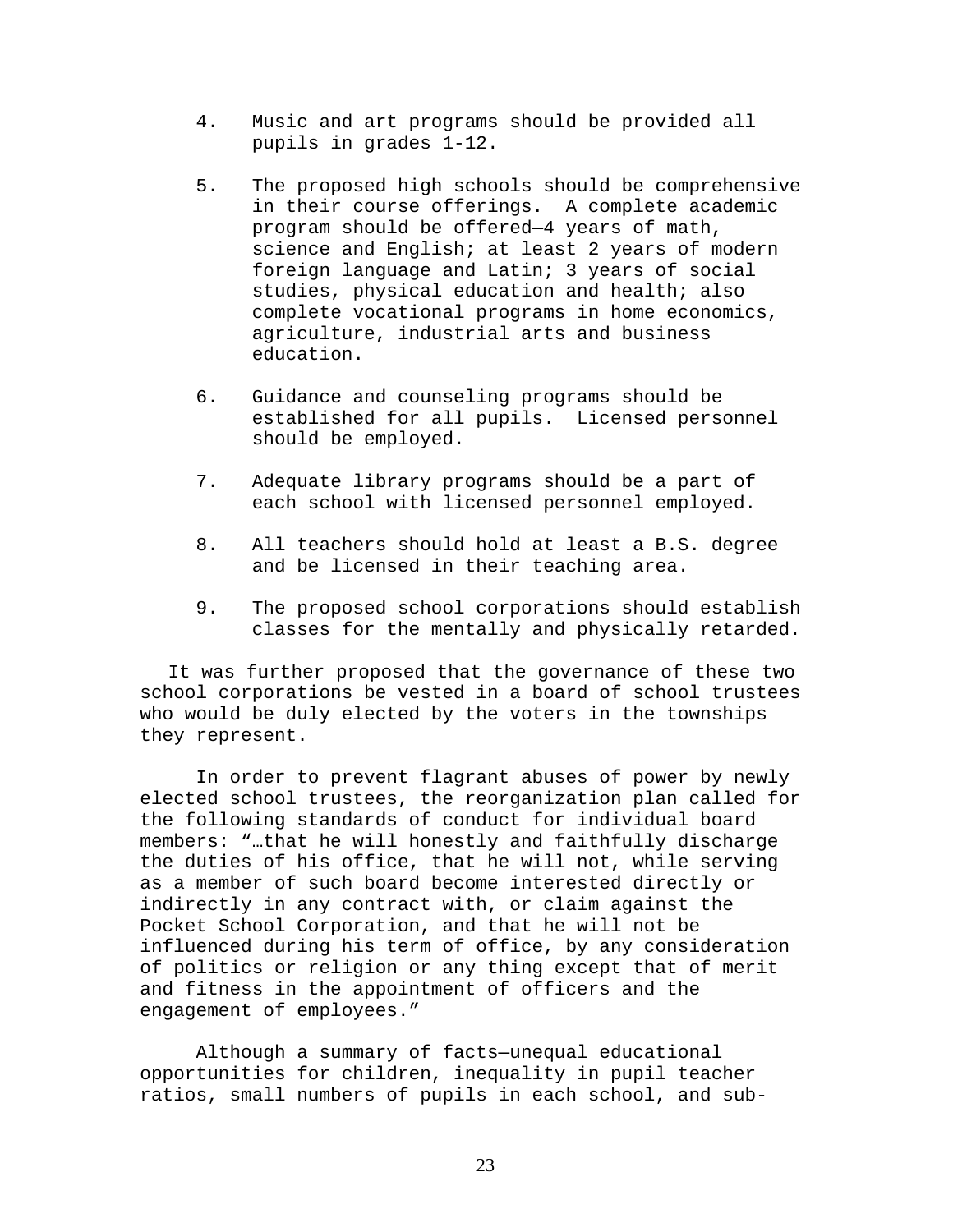standard buildings throughout the county—called for major changes, the two unit plan was rejected by the voters in a special election in 1962. (A Comprehensive Plan for Reorganization of Spencer County Schools, 1961)

Reorganization (Second Try)

 According to a 1964 edition of The Rockport Democrat, a public hearing was held in VFW hall in Chrisney on February 14, 1964. The meeting was called by the State Commission on School Reorganization for the "…purpose of reviewing a one-unit system for county schools."

 After listening to the proposal by the second Reorganization Committee, the State Commission unanimously approved the new plan and recommended it be placed before the voters in the May Primary.

The article went on to say that if voters were unable to agree upon a reorganization plan, the state legislature would enact one. One way for the state to have expedited the matter would have been to deny aid to the smaller schools.

In the special election to decide whether or not the county would accept a one-unit system, the plan was defeated 3232 to 1795. Thus, the county went back to square one. (The Rockport Democrat, February 14, 1964)

Reorganization (Third Try)

Third time was charm! After five years of failing to accomplish the task of reorganization, a consolidation plan was finally accepted in December of 1964—in North Spencer, through a special election, and South Spencer, by a petition. (The Rockport Democrat, December 18, 1964)

The new plan, which went into effect on January 1, 1965, was described as follows:

"One unit named the North Spencer County School Corporation compromising the townships of Carter, Harrison, Jackson, Clay, Huff, Grass and the portion of Hammond township lying north of a road extending from the Hammond township boundary on the west to the Hammond township on the east, said road being located on or near the second section line north from the south boundary line of Township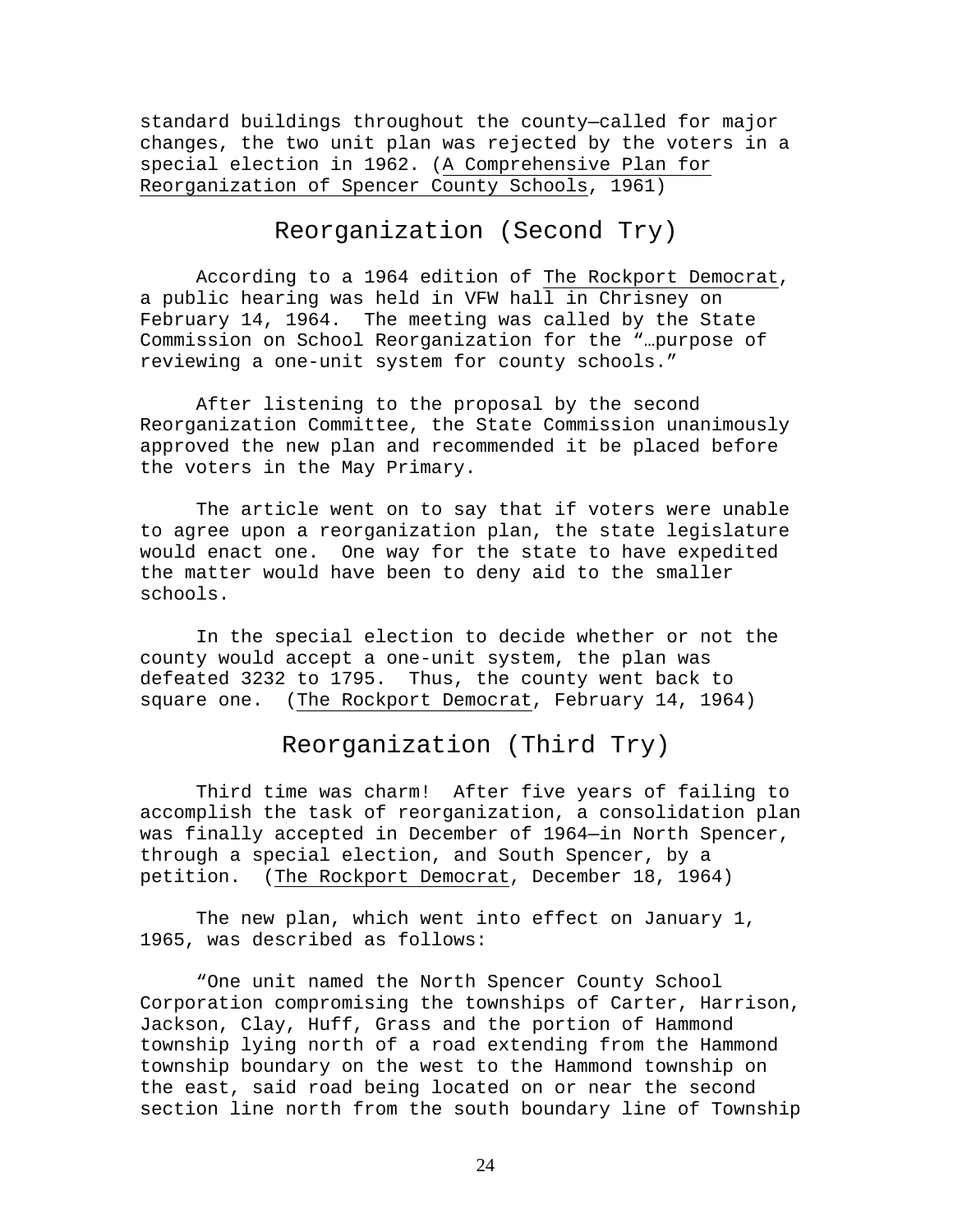6S, Range 5W, sometimes commonly known as the Clint Jefferies Road." (The Rockport Democrat, October 30, 1964)

The other unit was called the South Spencer County School Corporation and it compromised the southern portion of Hammond Township, along with Luce and Ohio Townships.

It was determined that an elected school board in South Spencer consist of five members: two from Luce Township, two from Ohio Township, and one from Hammond township. (The Rockport Democrat, October 30, 1964)

In January, Fred Ayer was elected Superintendent of the South Spencer School Corporation by a temporarily appointed school board of Morris Woehler, Paul Boyd, Elizabeth Cron, Ralph Saddler, and William Machin. Paul Dunker was elected Assistant Superintendent soon thereafter. This final organization continues to the present day.

# Southern Indiana Hoosiers: How Others See  $T\bar{S}$

The citizens of South Spencer County, Indiana, are descendents of a rugged, individualistic band of pioneers, who built their homes and eventually a community on a heavily wooded tract of land bordering the Ohio River.

In 1916, Meredith Nicholson, author of The Hoosiers wrote the relationship between the early Indian settlers and their forest environment. "Before they reached the Indiana wilderness…the stalwart pioneers had swung their axes in Pennsylvania or Kentucky, and had felt the influence of the great, gloomy woodlands in their lives; but in Indiana this influence was greatly intensified. They experienced an isolation that is not possible to-day in any part of the country, and the loss of nearly every civilizing agency that men value." (Nicholson, p. 36 & 37)

Describing the endless array of natural obstacles and diseases facing the pioneers, Nicholson concluded, "…the wilderness…drove them in upon themselves, strengthening their independence in material things by shutting them off from older communities."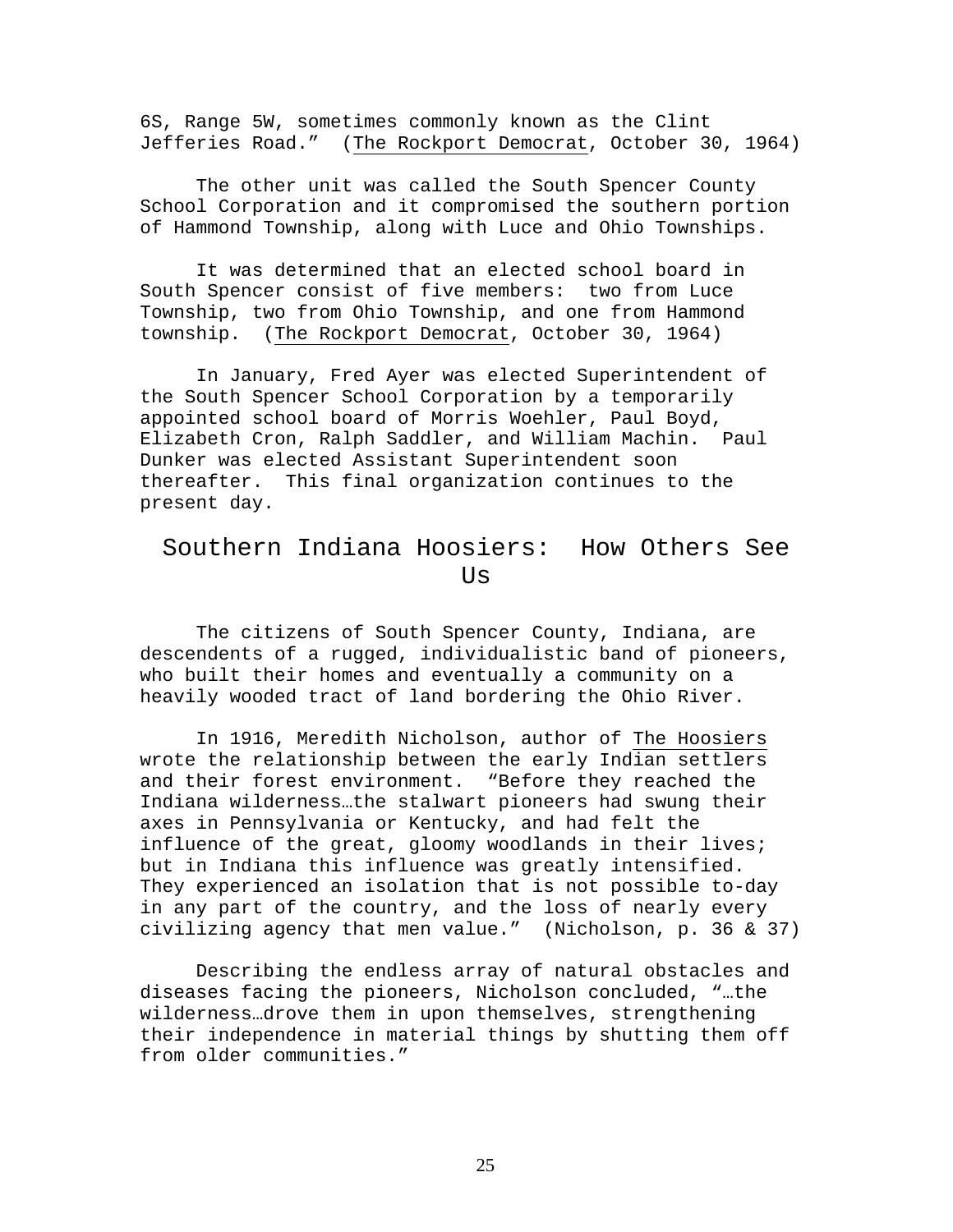The terrible isolation, however, encouraged a meditative mind-set often manifesting itself in spiritual longings and religious themes. "If books were found in a pioneer home, they could be expected to include first the Bible, and then very likely "The Pilgrim's Progress." (Warren, p. 49)

In general, the Indiana pioneer "…was likely to be of the younger age group and not well to do but on the make…He possessed self-reliance, fortitude, and courage. He was an individualist, but hospitable and cooperative. Above all, he had a spirit of violate self-confidence, 'bodaciousness' …" (Thornbrough and Riker, p. 260)

Their social life, according to author, Bess Ehrmann, was "…centered around 'log rollings' and 'husky bees', camp meetings, religious gatherings, 'shooting matches', and visits to the general stores at the cross-roads. There they came together and exchanged information and discussed the subjects that were of interest to them in their backwoods life." (Ehrmann, p. 65)

In describing the Southern Indiana Hoosier in the 1930's, Ehrmann wrote, "It seemed to me that there was something of eye-eye straightforwardness and fine frankness and kindliness and courtesy that you meet almost unfailingly in these people…that you don't find so commonly elsewhere." (p. 77)

James Madison, in his book, Indiana Through Tradition and Change, 1920-1945, described the inhabitants of Southern Indiana of this time period as extremely skeptical of new ideas and particularly resistant to changes in education.

"Settled first largely by people from Virginia, the Carolinas, Tennessee, and Kentucky, southern Indiana remained in the twentieth century more rural, more isolated, and more attached to the traditions and ways of life of the mid-nineteenth century than northern Indiana." (Madison, p. 23)

Since schools and churches have been the anchors of Southern Indiana society since the early 1800's, there was much debate during the 1920's and 30's regarding the direction of education. Those who argued for change wanted more direction and greater funding from the state. At this

26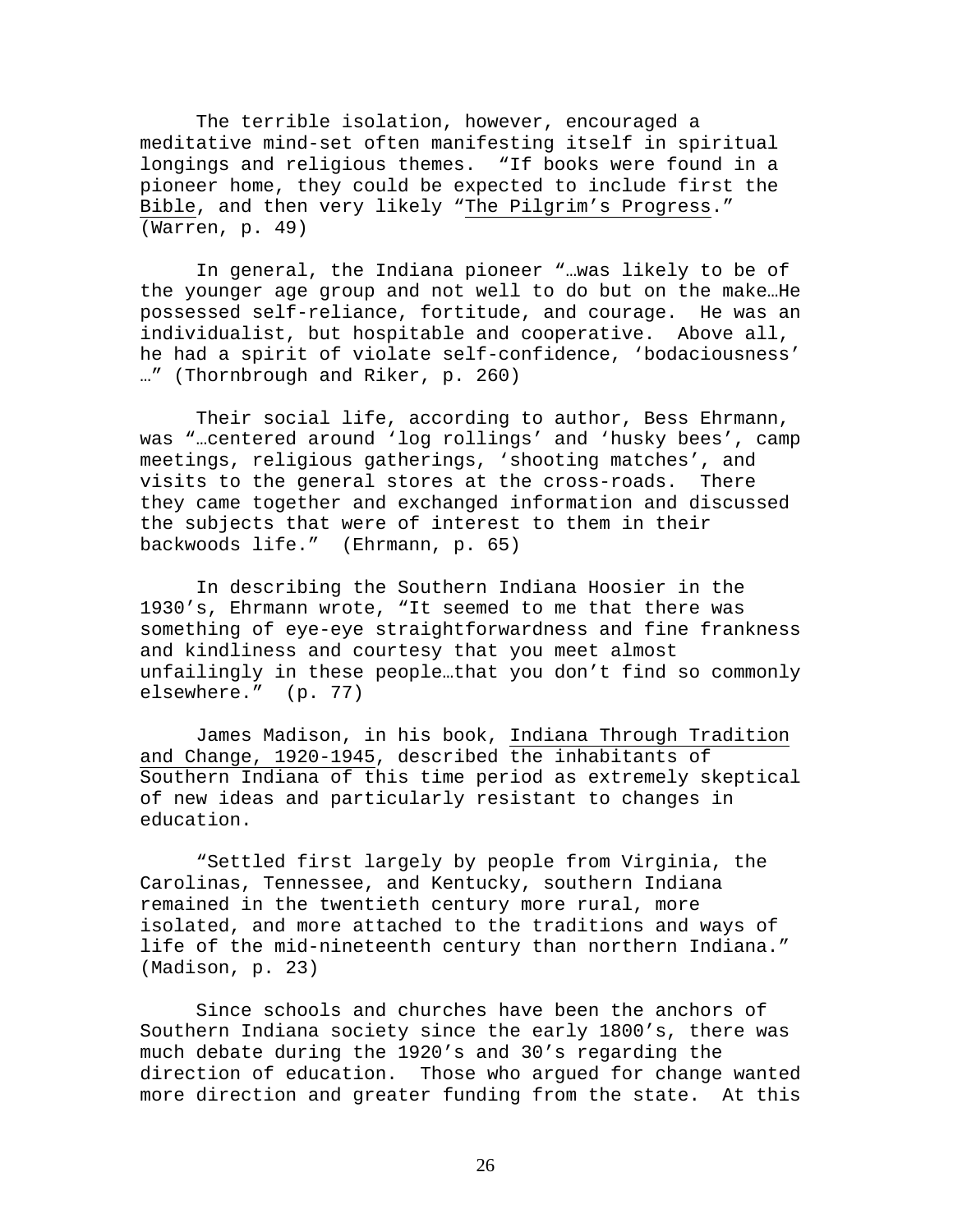time, state revenue accounted for only 10% of the total funding of education. Federal support was practically nonexistent. In addition, reformers were seeking a more centralized and standardized system of education. (p. 263)

In 1922, a governor's commission evaluated public education in Indiana. Their major finding was that Indiana's small rural schools were, "bastions of backwardness that were resisting the needs of a modern society." (p. 266)

According to Madison, Republicans and urban Hoosiers, in general, supported change in the schools. Democrats and rural Hoosiers, especially in Southern Indiana, tended to oppose reform, arguing for continued local financing and for traditional methodology. (p. 265)

As a result of these studies, the state legislature increased the amount of aid sent to poorer districts, so that by 1940, nearly half of the school corporations were receiving state relief funds. (p. 269)

#### Racial Discrimination and Segregation

Madison claims that another obstacle to educational improvement in southern Indiana, as well as the state as a whole, was the existence of discrimination and segregation.

Indiana's public schools, according to Madison, reflected society's broader reactions to the black-white issue. "In some schools, particularly in such northern Indiana cities as Fort Wayne, South Bend, and East Chicago, black and white students sat side by side in integrated classrooms. In the southern part of the state, public schools are generally segregated and remained so until after passage of a state law in 1949 prohibiting segregation." (p. 278 & 279) It is interesting to note, that Rockport-Ohio Township did not actually integrate their schools until 1955, when Sumner School closed and the black students of the community began attending the public schools.

#### A LOOK AT TODAY AND TOMORROW

Just as the spirit of reform, prompted by free public schools, uniformity of textbooks, the inclusion of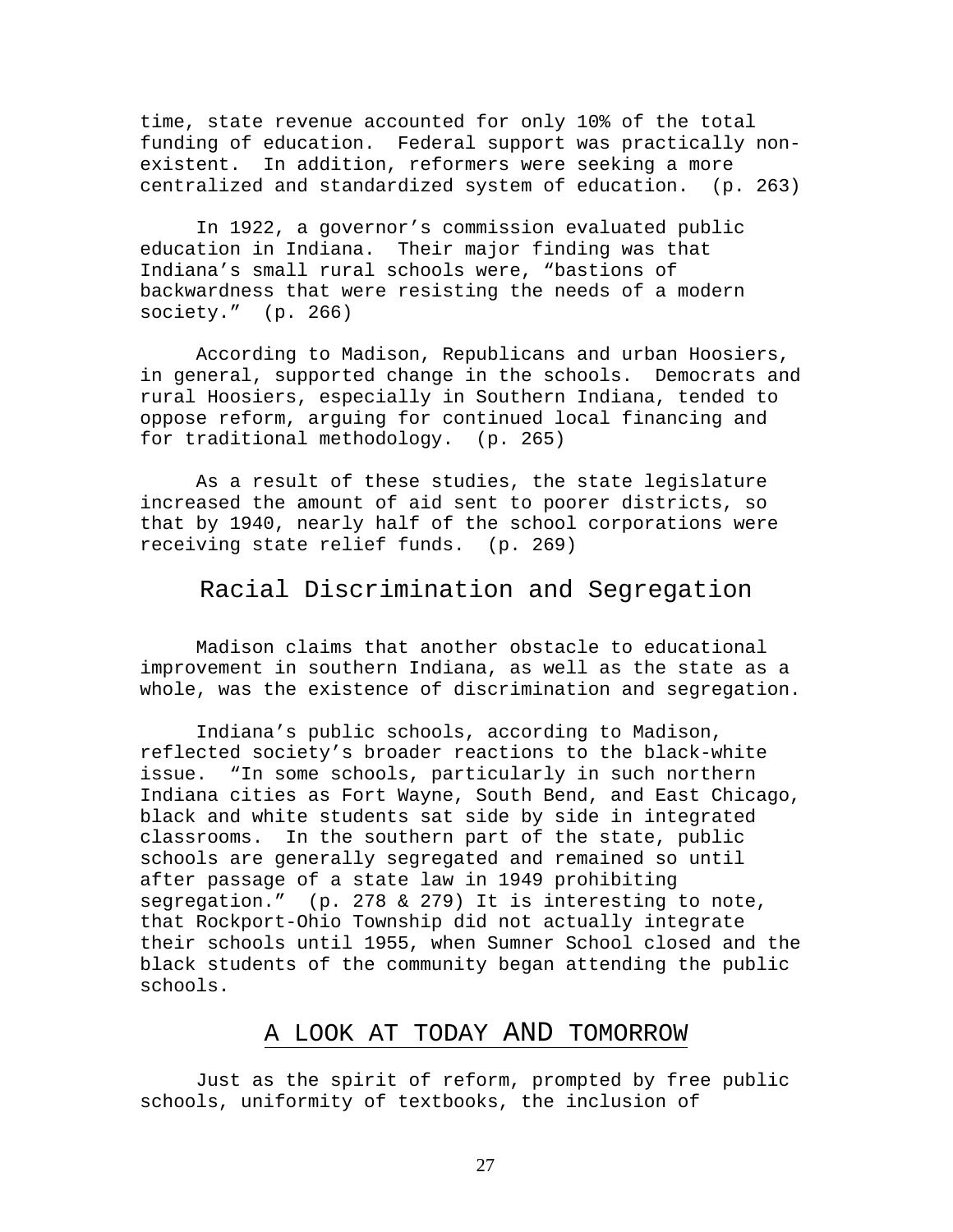blackboards, globes and outline maps in the classrooms, equal number of days taught, the initiation of county examinations for new teacher candidates, new teaching methods, and the construction of new frame buildings, gave new life to the schools in Spencer County in the 1850's, so has this same spirit of renewal once again visited the arena of education in South Spencer County in the 1990's.

In fact, a nation-wide renaissance in public education is now in progress. Advances in knowledge in all areas of human endeavor have brought about a public clamor for improving the way we educate our children.

#### Technology in the World

Youngsters who have grown up in a world where the sights and sounds of revolutions, wars, peace conferences, space walks, and laser surgery in all parts of the globe can be instantly transmitted into their living rooms are no longer motivated by many of the teaching methods which served us well in the past.

# Fiber Optics

Mankind stands in awe as the secrets of the atom, the gene and the cosmos are being unraveled in front of our very eyes. We marvel as the communication technologies shrink the barriers between peoples and continents. In Megatrends 2000, John Naisbitt and Patricia Aburdene write, "On December 14, 1988, the first fiber-optic telephone cables across the Atlantic went into service. This new cable can carry 40,000 calls simultaneously, tripling the volume of the three existing copper cables plus satellites, which together can carry a total of 20,000 calls." (p. 23)

Continuing in this vein, "A fiber-optic cable across the Pacific went into service in April, 1989, linking the United States and Japan. North America, Europe, Asia, and Australia are being strung with fiber-optic cable. By 1992 more than 16 million miles of fiber-optic cable will be in place." (p. 23) According to the authors, fiber-optic cable carries 8000 conversations, while traditional copper wire can carry only 48. Likewise, fiber-optics provide much faster and clearer communications than copper wire.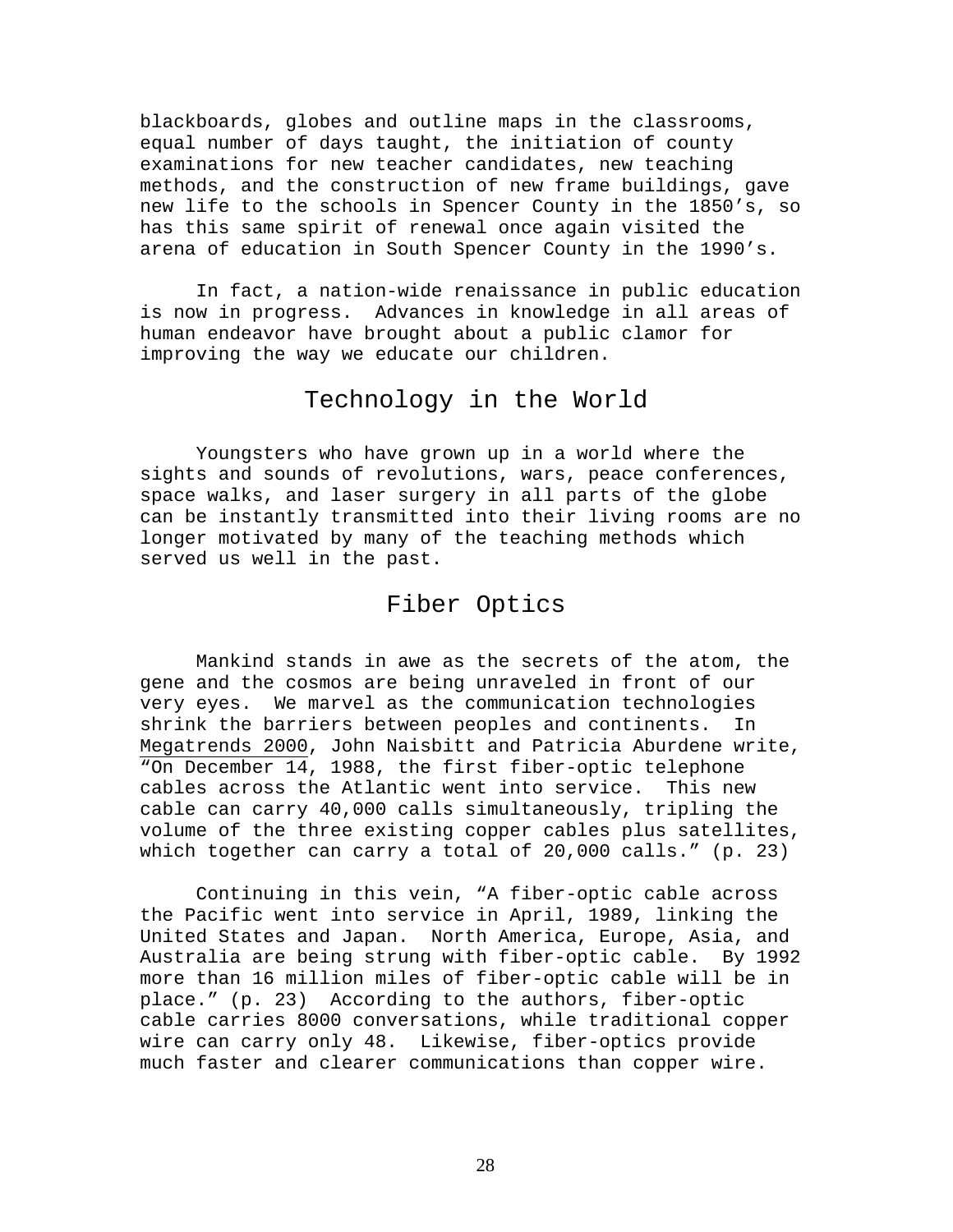High Tech communication systems and computers of all kinds are the driving force for the information age, just as manufacturing was the catalyst of the industrial revolution. (p. 23)

# A Call for Technology in the Classroom

For more the fifty years, Peter Drucker, a brilliant economist and philosopher, has shed light on the changes that have continuously confronted our society. In The New Realities, he comments on the present and future role of education in an information, hi-tech age. "Within the next decade education will change more than it has changed since the modern school was created by the printed book over three hundred years ago." (p. 232)

Drucker further observes, "Since school learning and school diplomas increasingly control access to jobs, livelihoods, and careers in the knowledge society, all members of society need to be literate. And not only in 'reading, writing, and arithmetic.' Literacy now includes elementary computer skills. It requires considerable knowledge of a complex world in which boundaries of town, nation, and country no longer define one's horizons…For today's small child, the television set and the video cassette recorder surely provide as much information as does the school-in fact probably more. But only through the school-through organized, systematic, purposeful learning—can this information be converted into knowledge and become the individual's possession and tool." (p. 233)

# Life-long Learning

Drucker believes that learning must be a life-long endeavor. "The knowledge society also requires that all its members learn how to learn. It is of the very nature of knowledge that it changes fast… Engineers ten years out of school are already 'obsolescent' if they have not refreshed their knowledge again and again. And so are the physician, lawyer, teacher, geologist, manager, and computer programming." (p. 233)

#### Everyone Learns Differently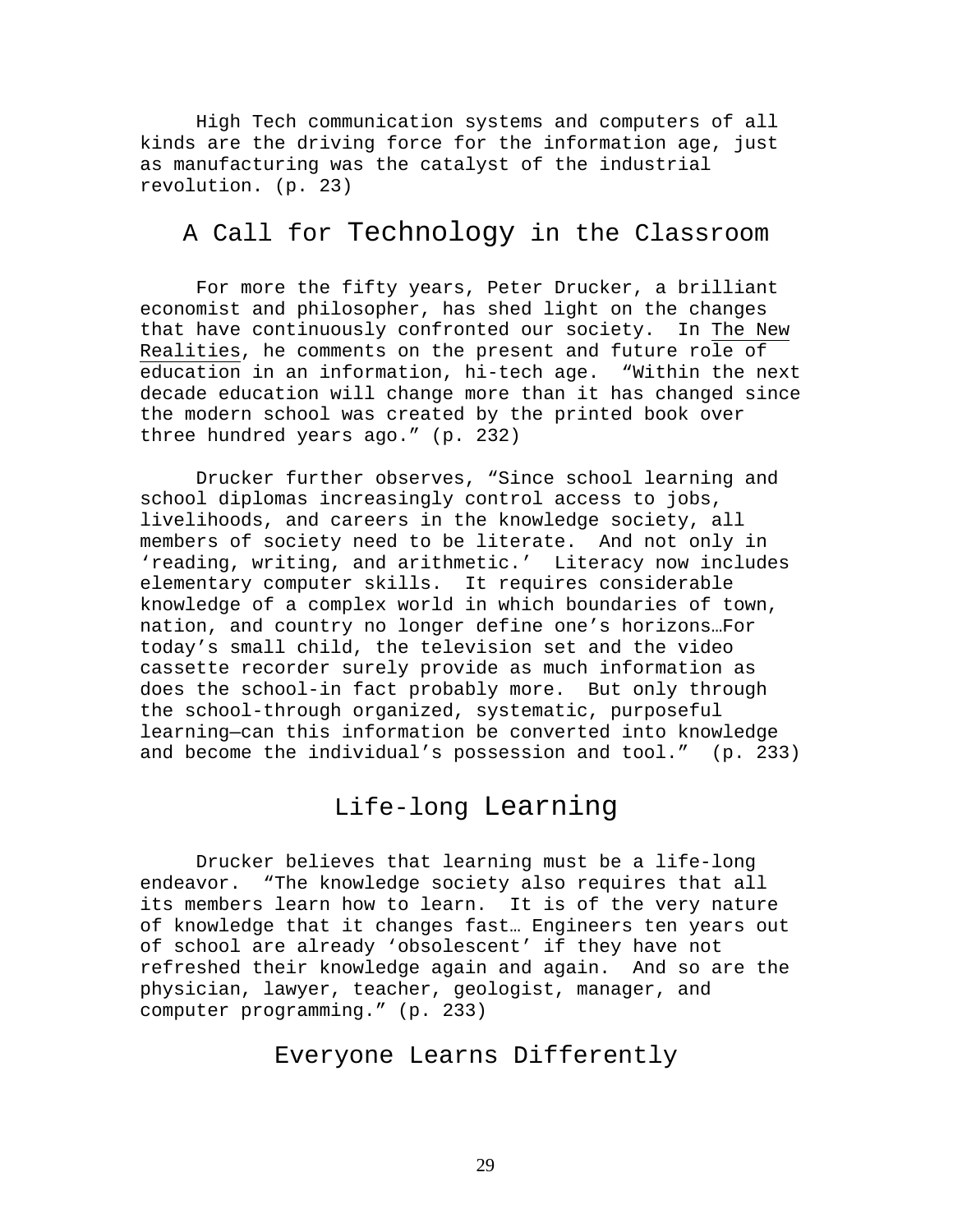Another major shift in our way of thinking about education, Drucker explains, is the result of our attempts at trying to understand how learners learn. "We know first that different people learn differently. Indeed, learning is as personal as fingerprints; no two are exactly alike. Each has a different speed, a different rhythm, a different attention span." Drucker goes on to suggest that if an individual is forced to learn in a way that is foreign or uncomfortable, he will grow frustrated and resist. Because of this reality, Drucker sees the role of the teacher changing. "It will predictably become the responsibility of tomorrow's teacher to identify the way learners learn…" and to lead them into an appropriate learning environment. (p. 247 & 248)

# Technology can Reconstruct Learning

Creating a learning technology, rather than a teaching technology, Drucker believes, is the proper role of modern education. He envisions technology doing for our present age what the printing press did for the medieval period. "Just as the printed book became the new "high tech" of education in the fifteenth century, so computers, television, and video cassettes are becoming the high tech of education in the twentieth century…From the beginning the printed book forced the schools…to change drastically how they were teaching. Before then, the only way to learn was either by laboriously copying manuscript, or by listening to lectures and recitations. Suddenly, people could learn by reading." (p. 249)

#### Computers are User Friendly

Drucker claims that computers are much easier to use than books. "It has unlimited patience. No matter how many mistakes the user makes, the computer will be ready for another try. It is at the command of the learner the way no teacher in a classroom can be. Teachers in a busy classroom rarely have time for any one child. The computer by contrast is always there, whether, the child is fast, slow, or average; whether it finds this subject difficult and that one easy; whether it wants to learn new things or to go back over something learned earlier. And, unlike the printed book, the computer admits of infinite variation. It is playful." (p. 249)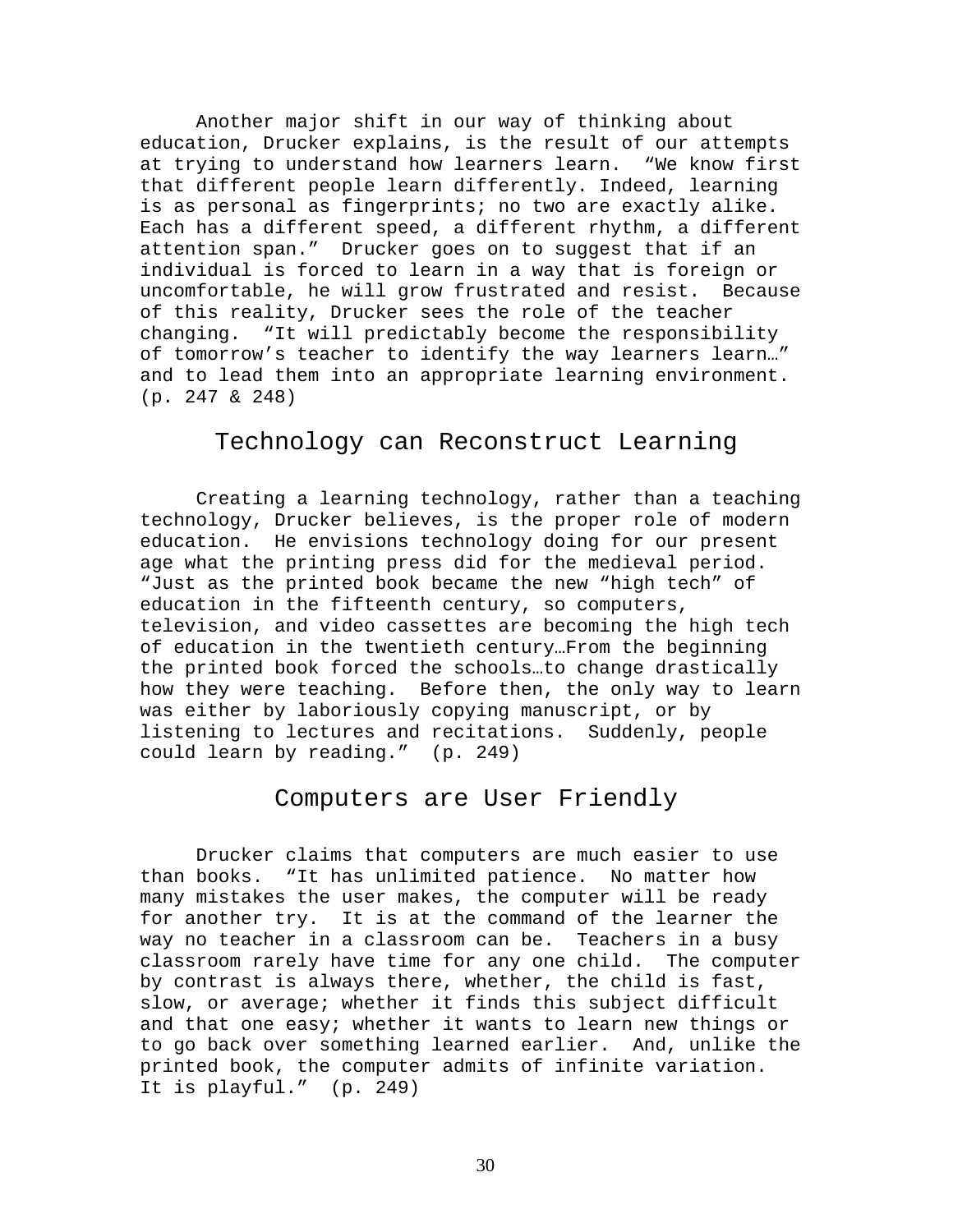# Technology is Multi-Sensory

Because children come to school with a variety of learning styles, schools, if they are to flourish, will have to utilize a myriad of learning tools and teaching methods. Technology with its multi-sensory approach to learning can be an indispensable tool for the teacher who truly wishes to reach all of her students, not just the academically advanced ones who will learn regardless of how the learning environment is shaped.

#### Current Practices and Future Trends

Such practices as cooperative learning, group decision making, application of skills and concepts learned, peer tutoring, thematic teaching and role-playing have for many years been used successfully by master teachers. The integral role played by books, periodicals, journals, and newspapers needs to be enhanced. More reading materials are needed in our school libraries, not fewer. Since writing and speaking clearly are absolutely essential in the information society, teachers must find ways to increase opportunities for students to more fully develop these skills.

Peering into the horizon, we see great emphasis being placed upon early childhood education. Since readiness for school is important in academic success, more and more services must be extended to youngsters who have had the ill fortune to have been born in poverty.

The mainstreaming of handicapped youngsters, year round schooling, performance testing (including tests that measure real knowledge) and the nation-wide usage of distance learning are some vital issues which will call upon the resourcefulness and creativity of educators and the public alike.

# Parental Involvement

We must encourage a more systematic and meaningful role for parents. Research tells us that quality parental involvement in a child's educational life translates into classroom success.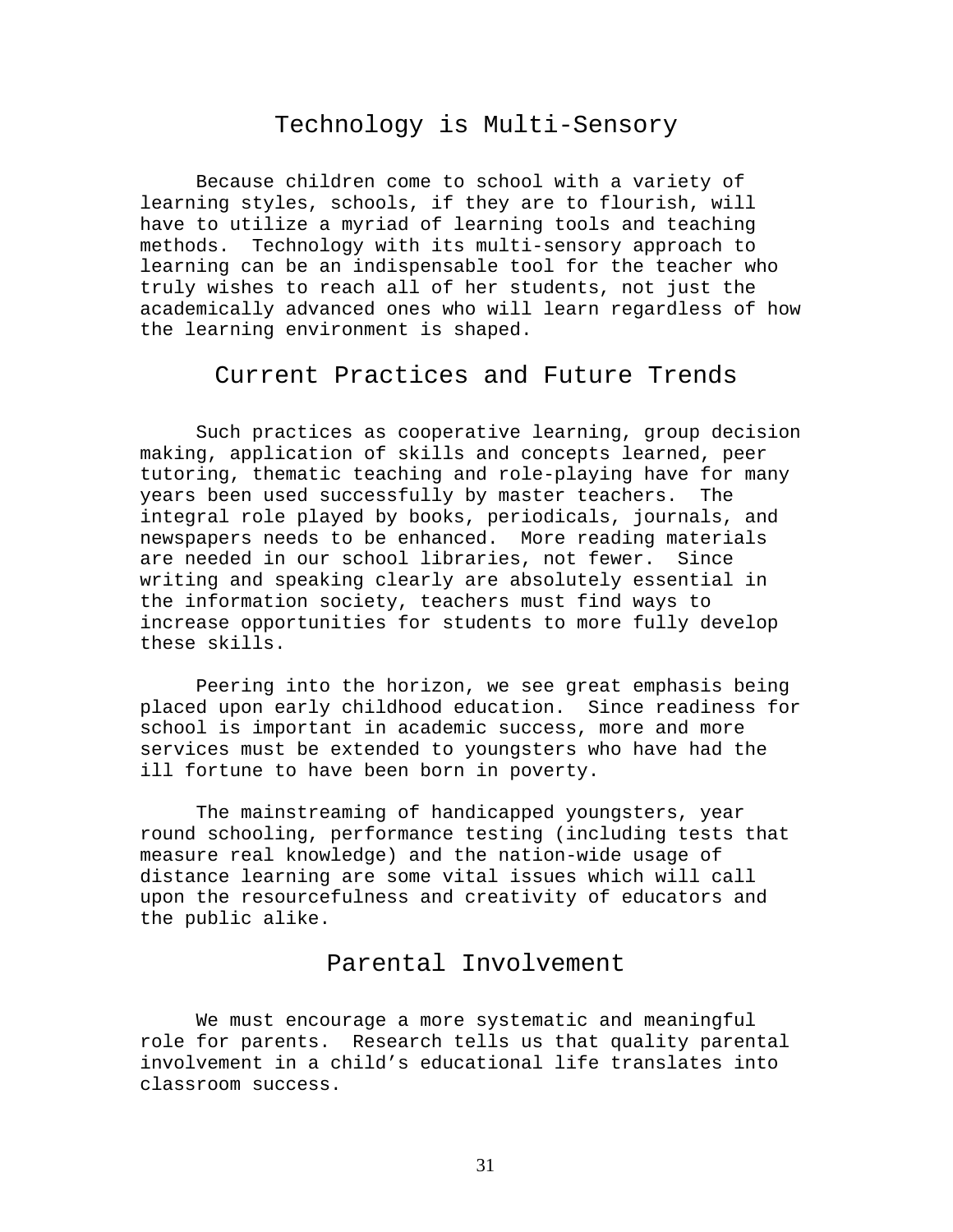Specifically, schools can provide parenting classes, workshops on "How to help your child with math, reading, and other course work", opportunities for volunteer work in the school setting, and an invitation to assist educators in setting goals, developing learning strategies and evaluating programs.

Since parents are a child's first and most important teacher and mentor, schools must be seen by them as a viable and accessible resource, where they can draw support and encouragement in their daily efforts to raise healthy, happy and well educated children.

#### Community Involvement

Community involvement has the power to infuse the classroom with fresh ideas and resources for motivating kids to learn. Many individuals—grandparents, senior citizens, members of service organizations, professionals, hobbyists and homemakers—are just waiting to be asked to join us as we search for better ways to educate our kids. Likewise, our public schools must offer adult education classes for both pleasure and personal improvement, including technology (computer) training.

Business and industry spokesmen are continually voicing their reliance on the quality of learning in the schoolhouses of this nation. Their call for ending the traditional classroom scenario where…"students still sit in rows of desks, passively absorbing lectures and memorizing facts—education appropriate to a factory economy that values efficiency in rote tasks above creativity" cannot forever be ignored. (Agenda, Fall 1991, "The Real World Catalyst", by Therese Mageau)

It is time we in education made greater use of the wealth of resources in the working world. Businesses adopting schools; schools adopting businesses; career shadowing; apprenticeship programs; businessmen sharing their experiences with students; students volunteering for community service; the list of positive interactions between business and education is endless. The community is a veritable storehouse of learning and service opportunities.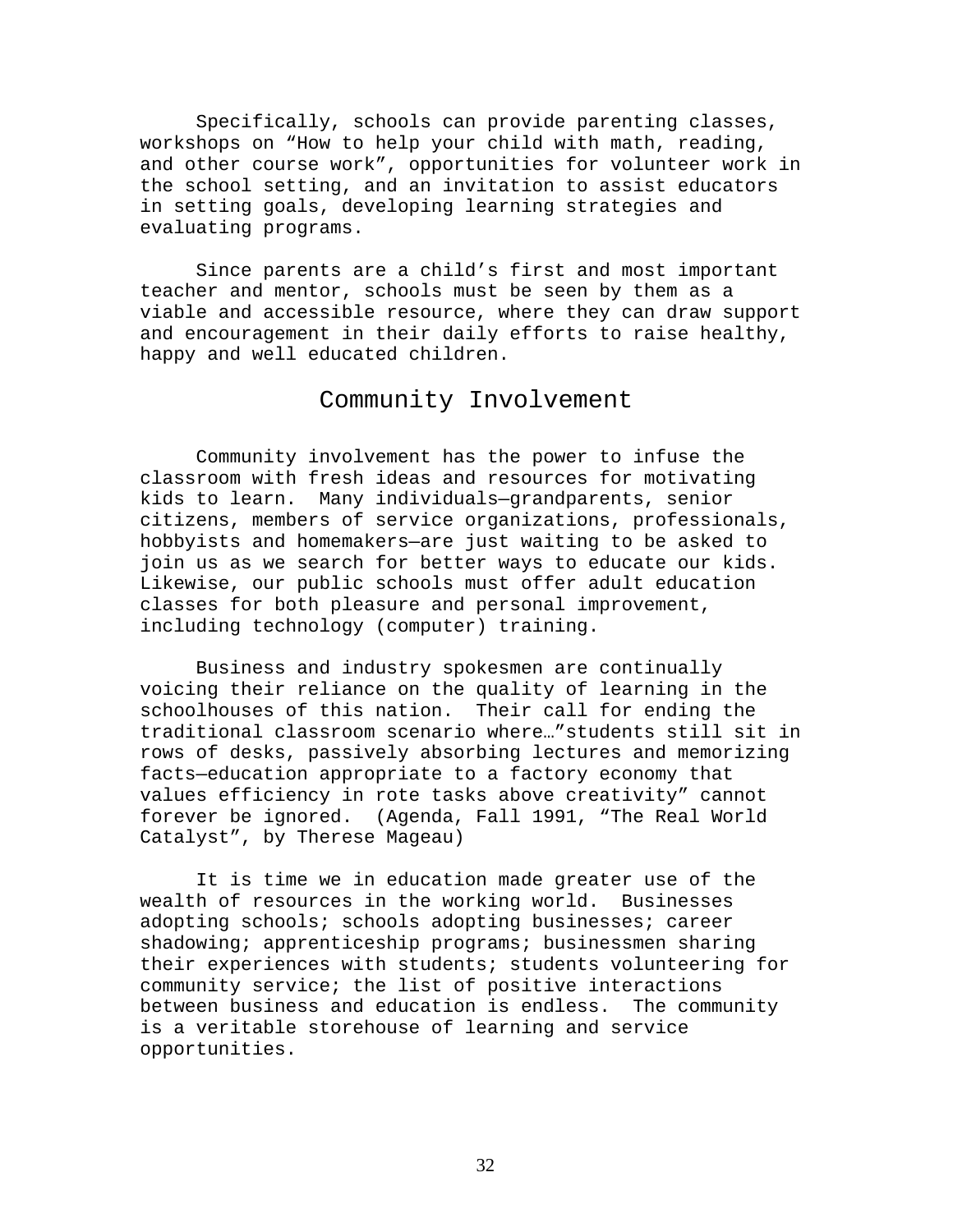#### Site-Based Management

The notion of site based management, a change in the locus of control from the chief administrative office to the individual schools, needs to be examined as an option in South Spencer County. It has already become a reality in many parts of the country. In Kentucky, it is being mandated state-wide by 1996. Building administrators, teachers, parents, and local community members are now making many of the traditional decisions (i.e. budgetary, instructional and personnel) which once originated exclusively form central administrative offices. This in line with the philosophy that those who are responsible for carrying out decisions, should be involved in making them.

# Knowledge Explosion

The knowledge explosion in the later half of the twentieth century has turned our world topsy-turvy. One of the best kept secrets of this state of affairs is that the new technology has empowered the individual. No longer can a dictator in the modern world survive, when global television and audio and videocassettes, are accessible to almost everyone. To control people's minds, the dictator must control information. This, he can no longer do.

 The electronic heartland, according to Naisbitt and Aburdene, is enveloping not only the United States but all of the developing countries around the globe. (Naisbitt & Aburdene p. 304)

The good news for education is that now we are truly approaching a time when we can all assume the role of lifelong learner, no matter what our circumstances. We have the technology to allow every individual, no matter if he lives in Toronto, Canada, Denver, Colorado, or Hatfield, Indiana, to gain access to a specific body of knowledge needed at a particular time. As a people, we are no longer dependent on our location for the acquisition of information. Through the wonders of computers and T.V.'s, equal access is available to all. Southern Indiana does not have to take a backseat to anyone. The children of South Spencer will be able to get as good an education as youngsters in the most advanced classrooms in California or Massachusetts.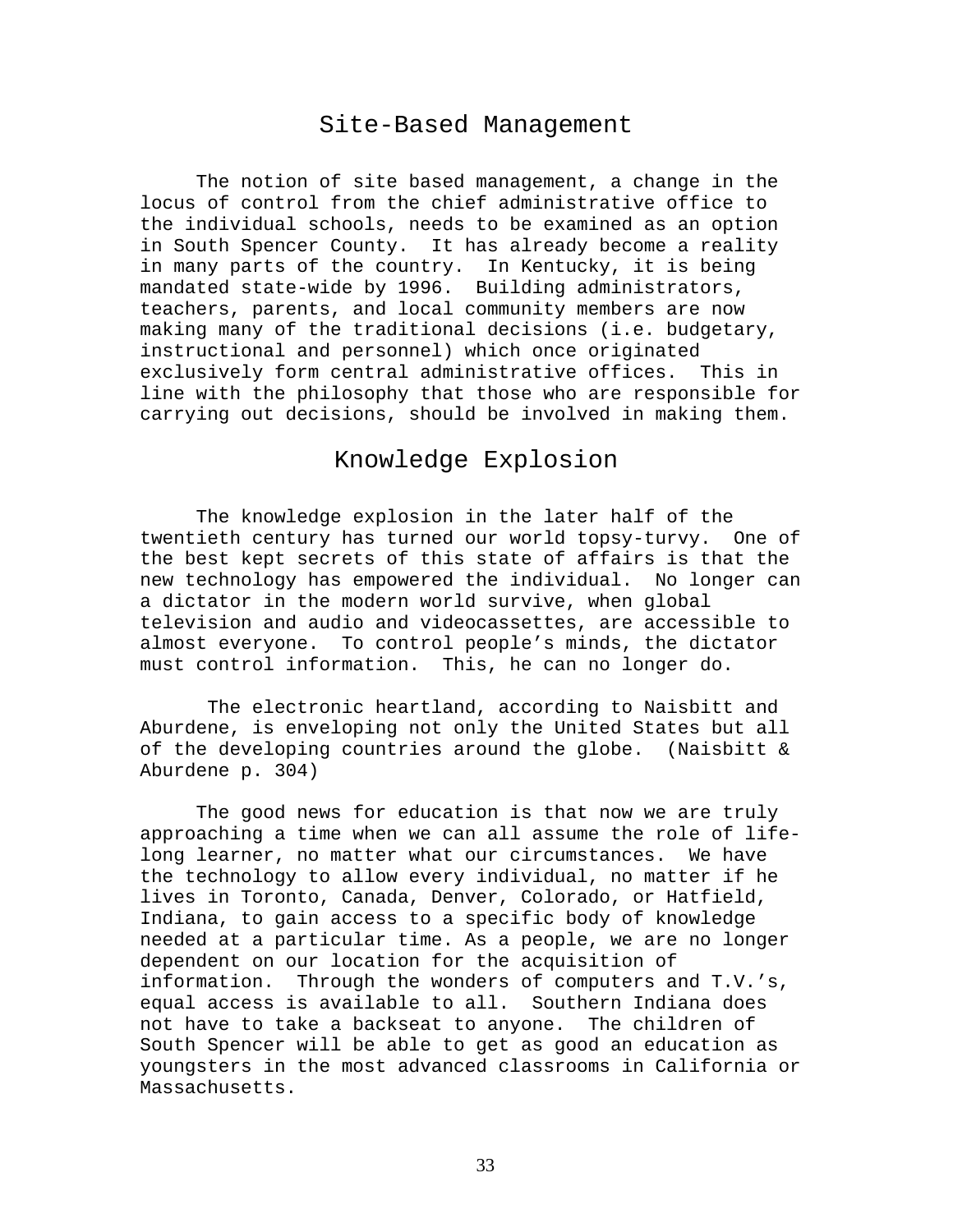#### Changing Role of the Teacher

 To be an educator in these exciting times is both frightening and exhilarating. The change from a teaching environment to a learning environment will require new perspectives and major attitude adjustments on the part of teachers and administrators. In an information/high tech society, teachers must become facilitators of learning, coaches, guides, mentors, group leaders, and a leader among learners. They must likewise be willing to learn about and begin using some of the most powerful educational tools ever developed by man, computers, TV's and multi-media technology.

Let it be reiterated here that the individual classroom teacher will continue to be the major player in public education. As the popular western writer, Louis L'Amour, expressed, "Education depends on the quality of the teacher, not the site or beauty of the buildings—nor, I might add, does it depend on the winning record of the football team…" (L'Amour, p. 4) L'Amour further wrote, "If I were asked what education should give, I would say it should offer breadth of view, ease of understanding, tolerance for others, and a background from which the mind can explore in any direction." (p. 3) For possibly the first time in history, the classroom application of modern communications and technology makes this vision a reality.

# Changing Role of the Administrator

Administrators must relinquish their traditional roles as order givers, and spend more time in cooperative and collaborative efforts with teachers, parents and community groups in continually seeking for ways to improve the schools. They must begin seeing themselves as catalysts for improvement, as facilitators for change, as community leaders responsible for raising public awareness regarding the needs and deficiencies, as well as the strengths, of our educational enterprise.

#### Prospects for Change

These changes will not happen overnight. Proposals for new programs and improved facilities and equipment will be vigorously challenged by many individuals. The high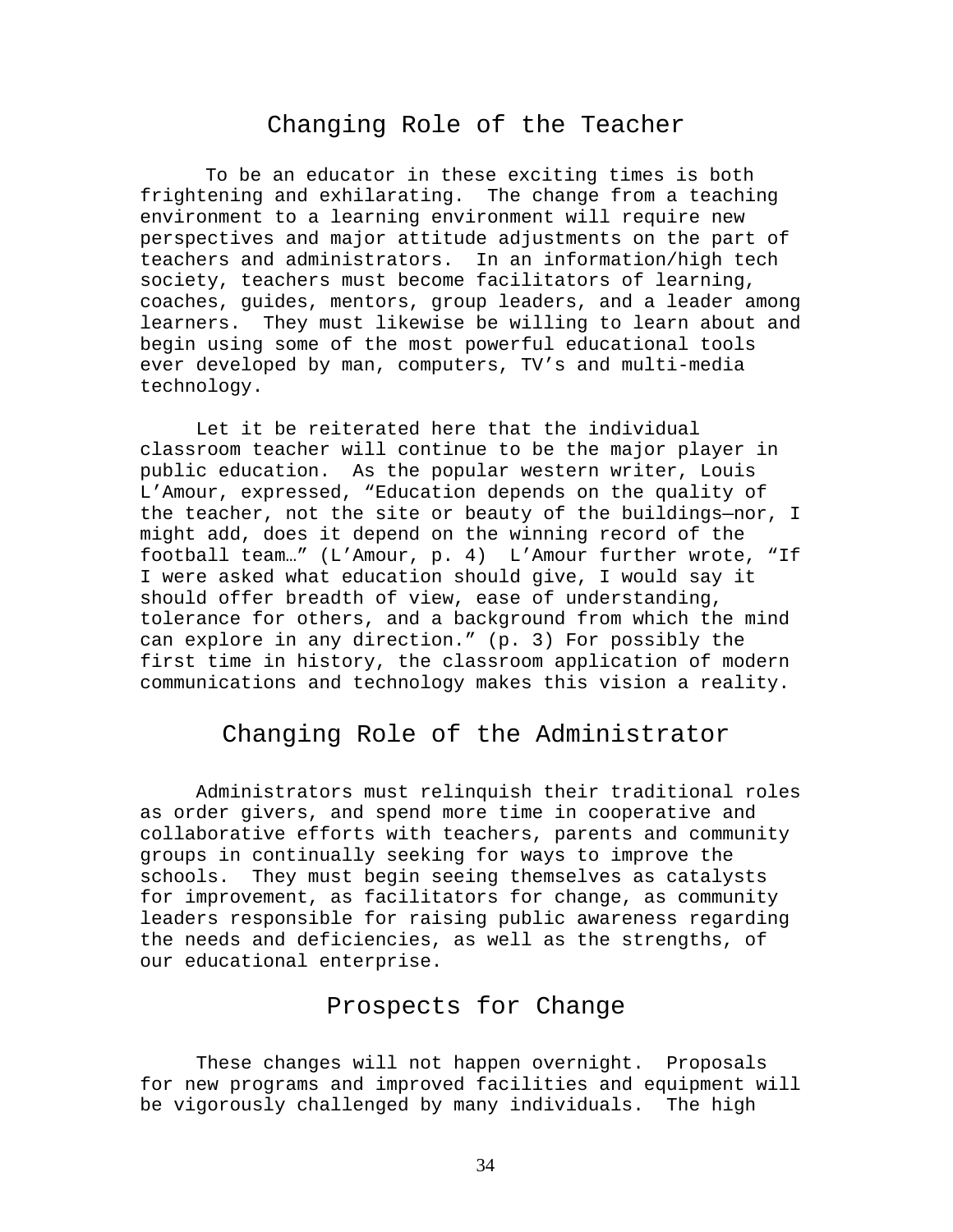cost of improving education cannot be ignored or denied. What is actually best for children is open to debate. There will certainly be valid concerns and honest differences of opinion on the part of patrons as well as educators themselves.

These differences need to be analyzed, critiqued, discussed and debated in a spirit of open-mindedness. Oftentimes doubts and concerns are laid to rest as facts replace rumors and misunderstandings.

Spencer Countians seem to respond best to change when they are involved in the decision-making. Educational issues which have social or economic implications for the entire school corporation need to be approached in a spirit of teamwork. Parents, educators, students, and community members must frequently pool their resources to determine the best courses of action. Notwithstanding all of its inconveniences and inefficiencies, democracy is still the best form of governance ever devised.

Although reluctant to veer from tradition, most Spencer Countians are capable of demonstrating a vast amount of generosity and helpfulness when they can be shown that the change will truly benefit the youth of our community. Considerable effort must be made to communicate specifically how the youth will be served and in what ways they will benefit. The youth, themselves may be their own best spokesmen. Their experiences and unique insights ought to be sought out whenever educational changes are contemplated.

#### Four Questions to Ask

The four major questions that Southern Spencer County Hoosiers must ask themselves as they ponder new educational programs and proposals:

- (1) **Is change needed?** Are conditions such that problems and obstacles prohibit optimal learning or growth and development activities? Are there better ways to learn and teach? Are there resources available that have the power to enhance learning?
- (2) **Will change help our kids?** Will it improve achievement, study habits, attitudes, motivation,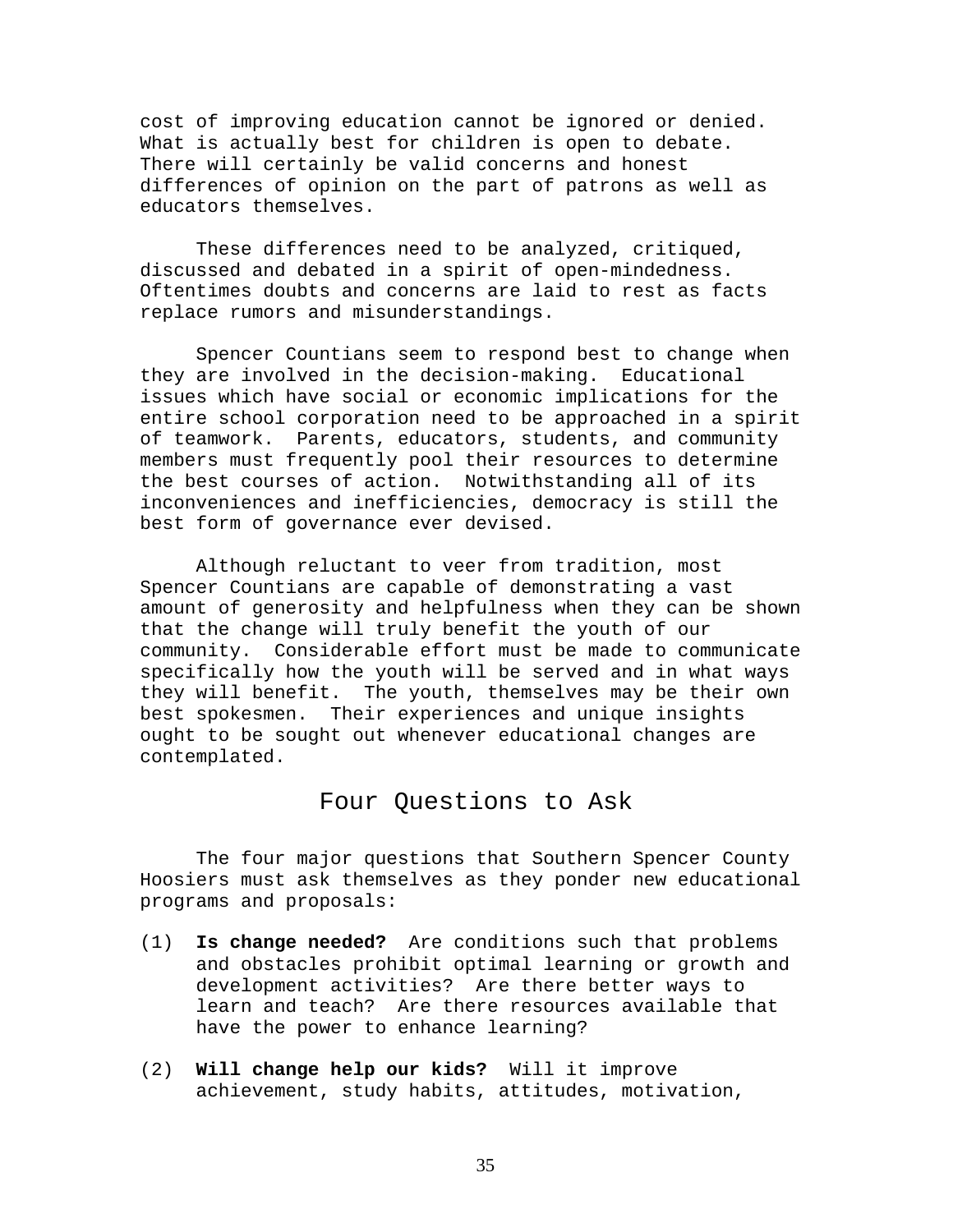self-confidence, personal health and opportunities for growth and development? Will it make learning more meaningful?

- (3) **Can we do it?** Are we willing to make the extra effort to learn a new role? to try a new approach? to make a new plan? to take a leap of faith?
- (4) **Can we afford it?** How will it impact the general community, financially, both now and in the future? Is it worth it? Can we afford not to make the change(s)?

If we can honestly answer yes to the four questions above, our course is clear. It is time to act.

If the answer is no to any of the four, then we must re-analyze our goals, revise our proposals and ask these questions again…and again…and again til we are certain our children are receiving the best education we can possibly provide for them.

#### Our Legacy

Life is an act of becoming, evolving, always trying to improve, to be more tomorrow than we are today. Experience tells us we never arrive at the golden gate, but our journey must never end. Our quest must never cease. Everyday and always, we must continue to march forward.

The greatest legacy we can leave the younger generation is the opportunity and motivation for lifelong learning, service and achievement. Let it not be said of our generation that we gave them anything less.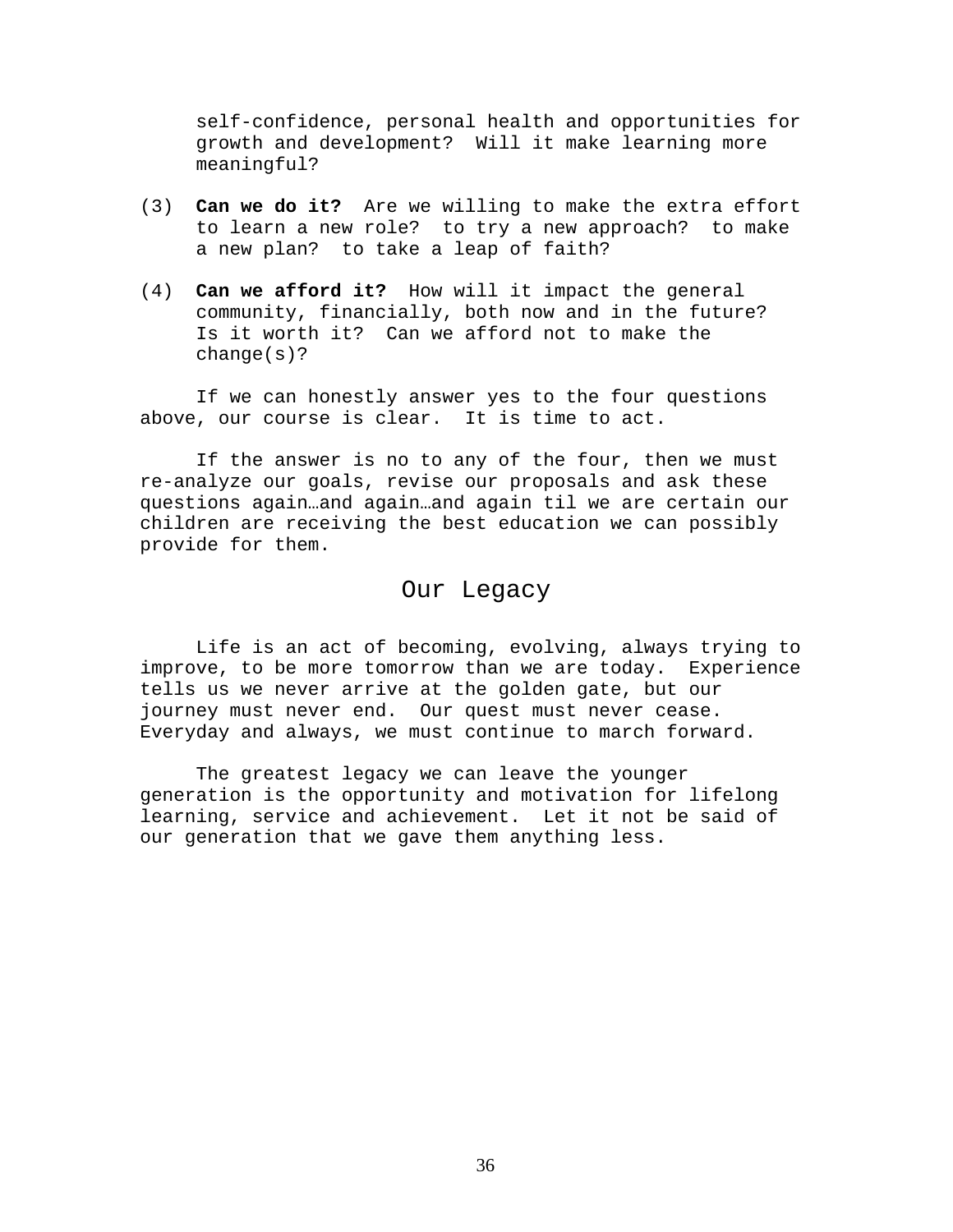# LANDMARKS IN THE HISTORY OF EDUCATION IN SOUTH SPENCER CO.

- 1) Home school Movement-early 1800's
- 2) One room schools (subscription schools)-mid-1800's
- 3) Free school movement; public funding; standardized textbooks- mid to latter 1800's
- 4) Closing of one-room schools; movement toward larger consolidated schools-latter 1800's
- 5) Black school movement-latter 1800's
- 6) Catholic school movement (St. Bernard)- latter 1800's
- 7) Higher education (Rockport Collegiate Institute); organized by men of Methodist Episcopal Church-1863
- 8) Secondary school movement; included in public school funding-early 1900's
- 9) Vocational education; given impetus by Smith-Hughes Act of 1917- early 1900's
- 10) Pre-school movement (private kindergarten)- early 1950's
- 11) Racial Integration-mid-1950's
- 12) Reorganization-1965
- 13) Introduction of technology in the schools-1980's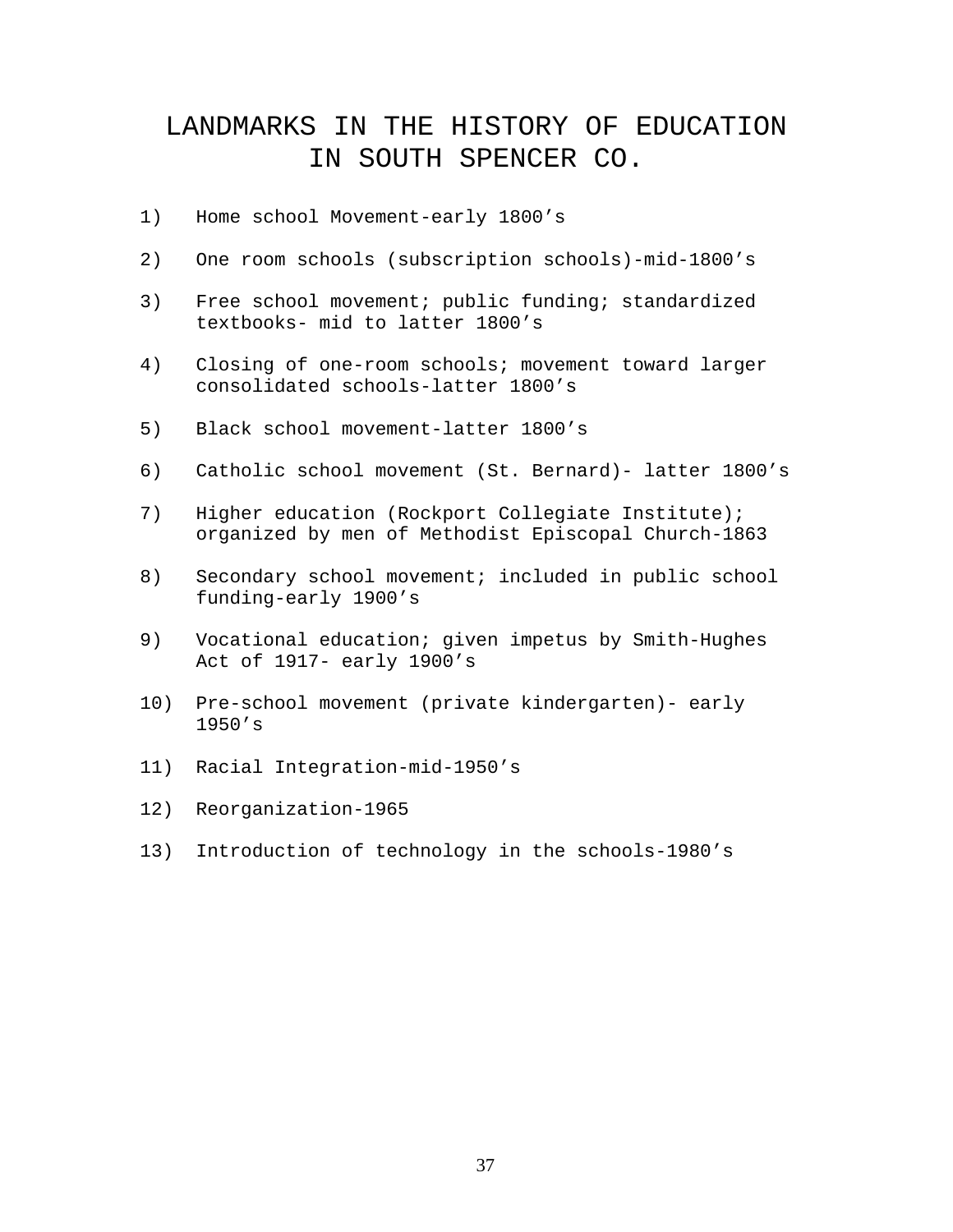#### Sources

- Background Information on South Spencer Corporation. compiled by Financial School Consultant Service, Bloomington, Indiana: 1973.
- A Comprehensive Plan for Reorganization of South Spencer County Schools. April, 1961.

Corporation Records and Community Data, 1959.

- Drucker, Peter. The New Realities. Harper & Row, Publishers, New York: 1989.
- Ehrmann, Bess. The Missing Chapter in the Life of Abraham Lincoln. Walter Hill Publisher, Chicago: 1938.
- Financial Records of the South Spencer School Corporation.
- Goodspeed, Bros. and Co. (pub.) History of Warrick, Spencer and Perry Counties. Chicago: 1885.
- L'Amour, Louis. Education of a Wandering Man. Bantam Books, New York: 1990.
- Madison, James. Indiana Through Tradition and Change, 1920-1945. Indiana Historical Society, Indianapolis: 1982.
- Mageau, Therese. "The Real World Catalyst", Agenda. Fall, 1991.
- Morgan, David. "A History of the Early Schools From the Settlement of the State to the Civil War", Southwestern Indiana Society.
- Nasbitt, John & Aburdene, Patricia. Megatrends 2000. William Morrow & Co., Inc., New York: 1990.
- Nicholson, Meredtih. The Hoosiers. The MacMillan Co., London: 1916.
- "The Rockport Democrat", (articles by Myrtle Woolfolk, Roy Bauman, Lola Ayer, Emma Yeager, Marie Conen and Gladys Martin). February 11, 1995.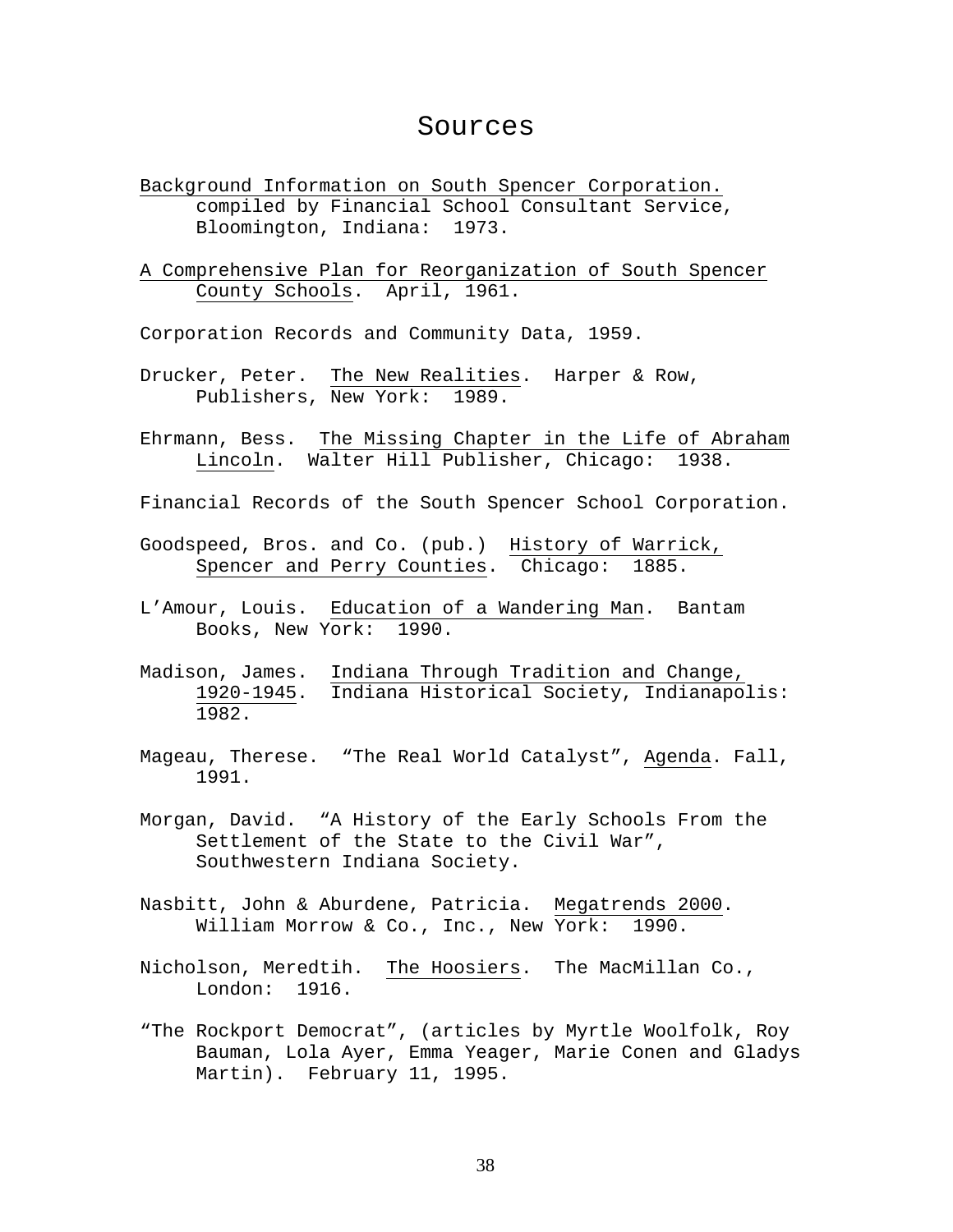"The Rockport Democrat", April 29, 1955. "The Rockport Democrat", December 16, 1960. "The Rockport Democrat", January 20, 1961. "The Rockport Democrat", January 27, 1961. "The Rockport Democrat", February 3, 1961. "The Rockport Democrat", February 17, 1961. "The Rockport Democrat", March 3, 1961. "The Rockport Democrat", March 10, 1961. "The Rockport Democrat", February 14, 1964. "The Rockport Democrat", October 30, 1964. "The Rockport Democrat", December 18, 1964. Rockport High School. Beech Leaves, 1917. Rockport High School. Beech Leaves, 1924. "The Rockport Journal", October 2, 1914. "The Rockport Journal", December 22, 1923. "The Rockport Journal", April 8, 1938. "The Rockport Journal", September 18, 1942. "The Rockport Journal", July 16, 1943. "The Rockport Journal", April 15, 1966.

- 1968 Rockport-Spencer County Sesquicentennial Publication. (articles by Emma Waters and Ray Woolfolk).
- Roll, Charles. Indiana: One Hundred and Fifty Years of American Development. Lewis Publishing Co., Vol. 1, Chicago and New York: 1931.
- Shull, Glenda. Who's Your County Named For? River Road Publications, Inc., Spring Lake, Michigan: 1990.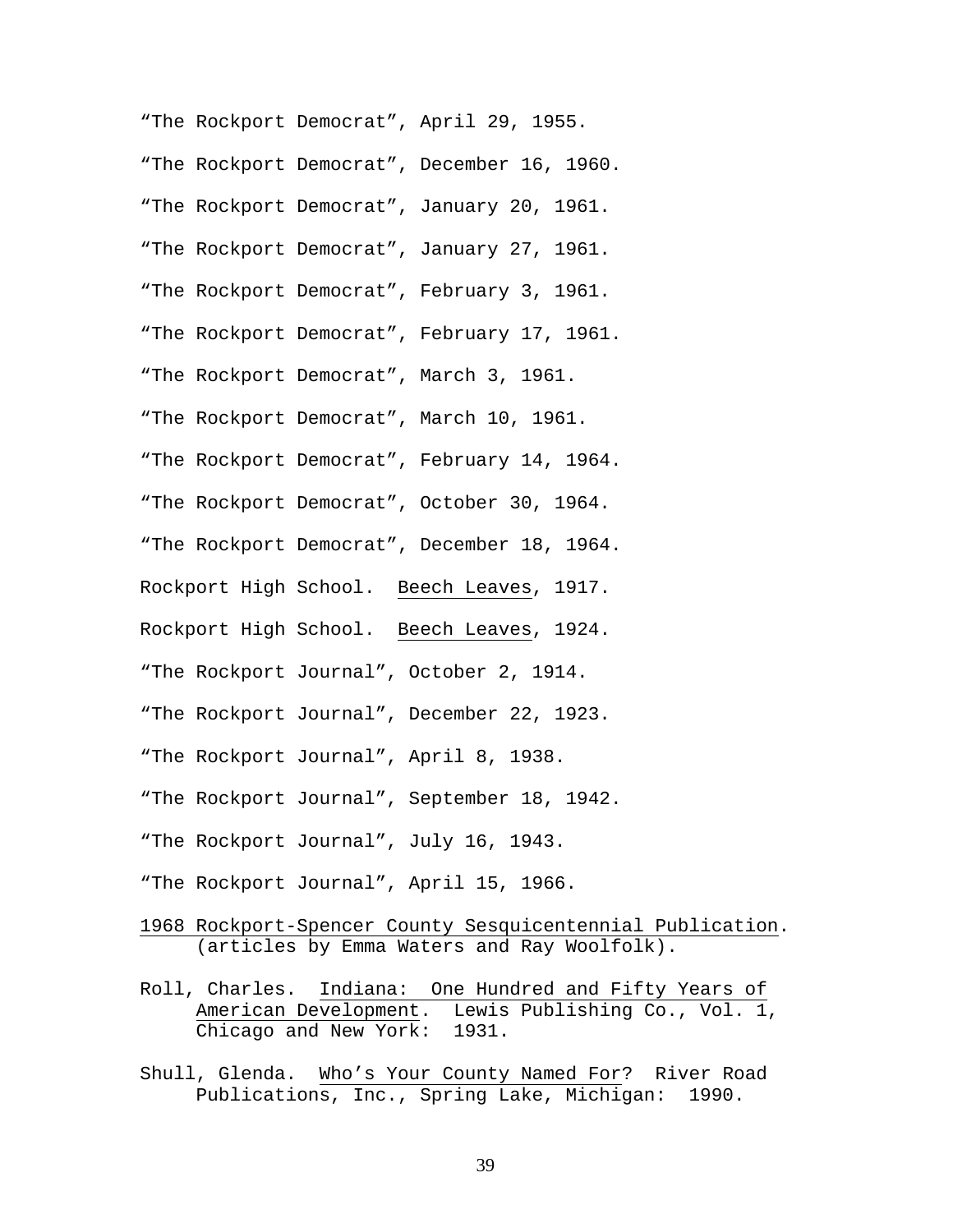- This is Spencer County, 1983. (a publication of the Spencer County Journal-Democrat and the Rockport Area Chamber of Commerce).
- This is Spencer County, 1985. (a publication of the Spencer County Journal-Democrat and the Rockport Area Chamber of Commerce).
- This is Spencer County, 1989-90. (a publication of the Spencer County Journal-Democrat and the Rockport Area Chamber of Commerce).
- Thornbrough, Gayle and Riker, Dorothy. Readings in Indiana History. Indiana Historical Bureau, Indianapolis: 1956.
- Warren, Louis A. Lincoln's Youth Indiana Years, 1816-1830. Indiana Historical Society, Indianapolis: 1991.
- Weber, Robert H. Engineering Report. Weber Engineering, February, 1991.
- World Book, Inc. The World Book Encyclopedia. Vol. 11, Chicago: 1990.
- World Book, Inc. The World Book Encyclopedia. Vol. 20, Chicago: 1990.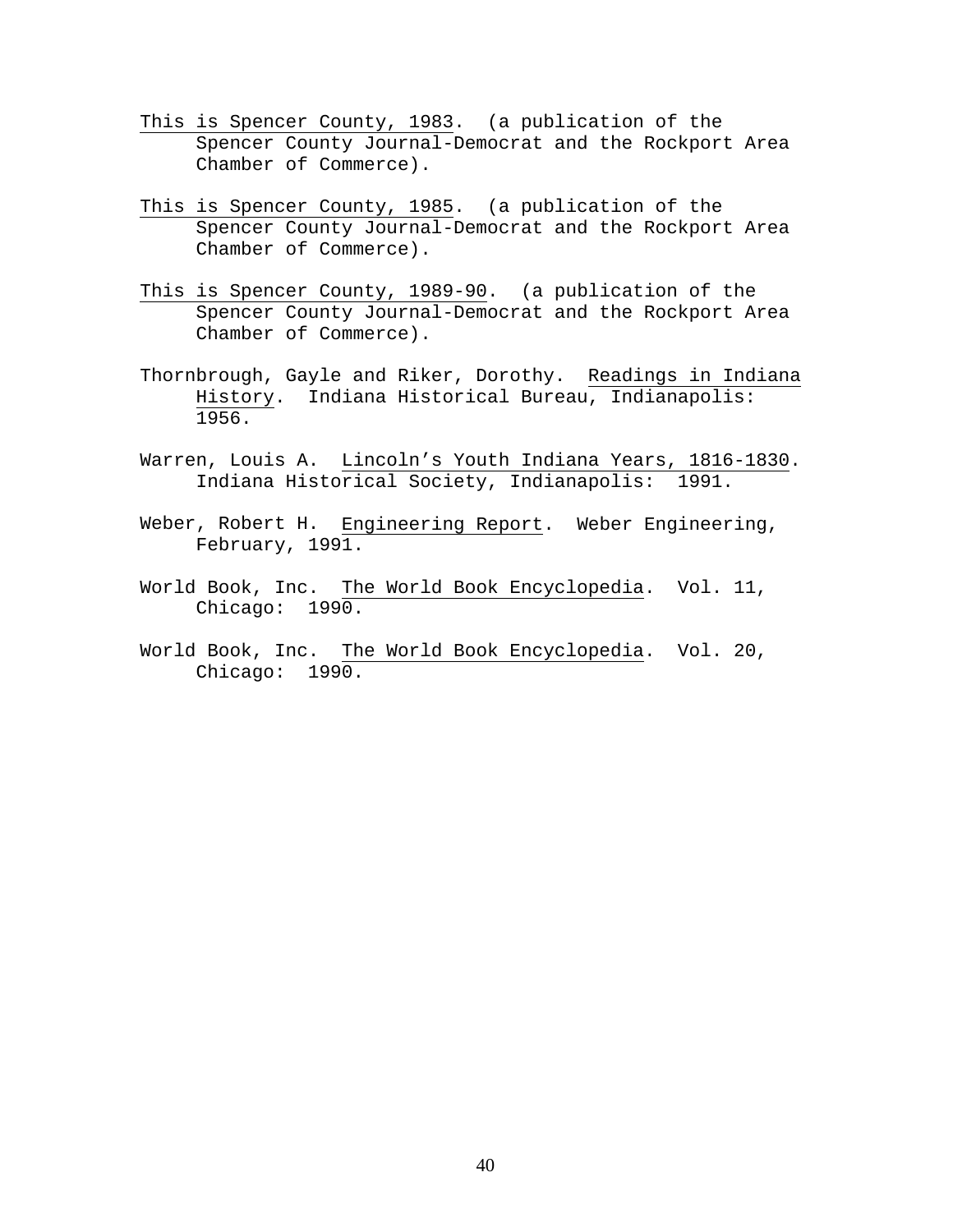#### APPENDIX

# Kindergarten

The first public kindergarten in the United States was established in St. Louis in 1873. Social skills and creative play were the objectives for these preschoolers. (World Book)

The South Spencer Board of Education voted to incorporate Kindergarten into the school system for the 1966-67 term. Major funding came from federal aid, with state support covering most of the remaining portion.

However, pre-schooling began several years earlier in South Spencer County. Kindergarten, Inc., a privately run institution, was in operation during the early 1950's. Classes met in the lower auditorium of Trinity Lutheran Church. (The Rockport Journal, April 15, 1966)

# Vocational Education

Vocational education in the U.S. was given birth by the Morrill Act of 1862, which gave federal land to certain colleges and universities to teach agriculture and mechanical arts. Later, in 1917, the Smith-Hughes Act financed job training in high school. This piece of federal legislation gave great impetus to the teaching of Agriculture, Home Economics, the Trades and Industries in our secondary schools. (World Book)

Early Records indicate that Manual Training and Home Economics departments were part of the Rockport High School program as early as 1910.

Luce Township High School initiated vocational course work in 1919, following the Smith-Hughes Act. Mr. A. A. Smith was the first vocational instructor. L.T.H.S., in fact, was the only school in the southern part of the state to be teaching vocational classes at this time. (The Rockport Democrat, Feb. 11, 1955)